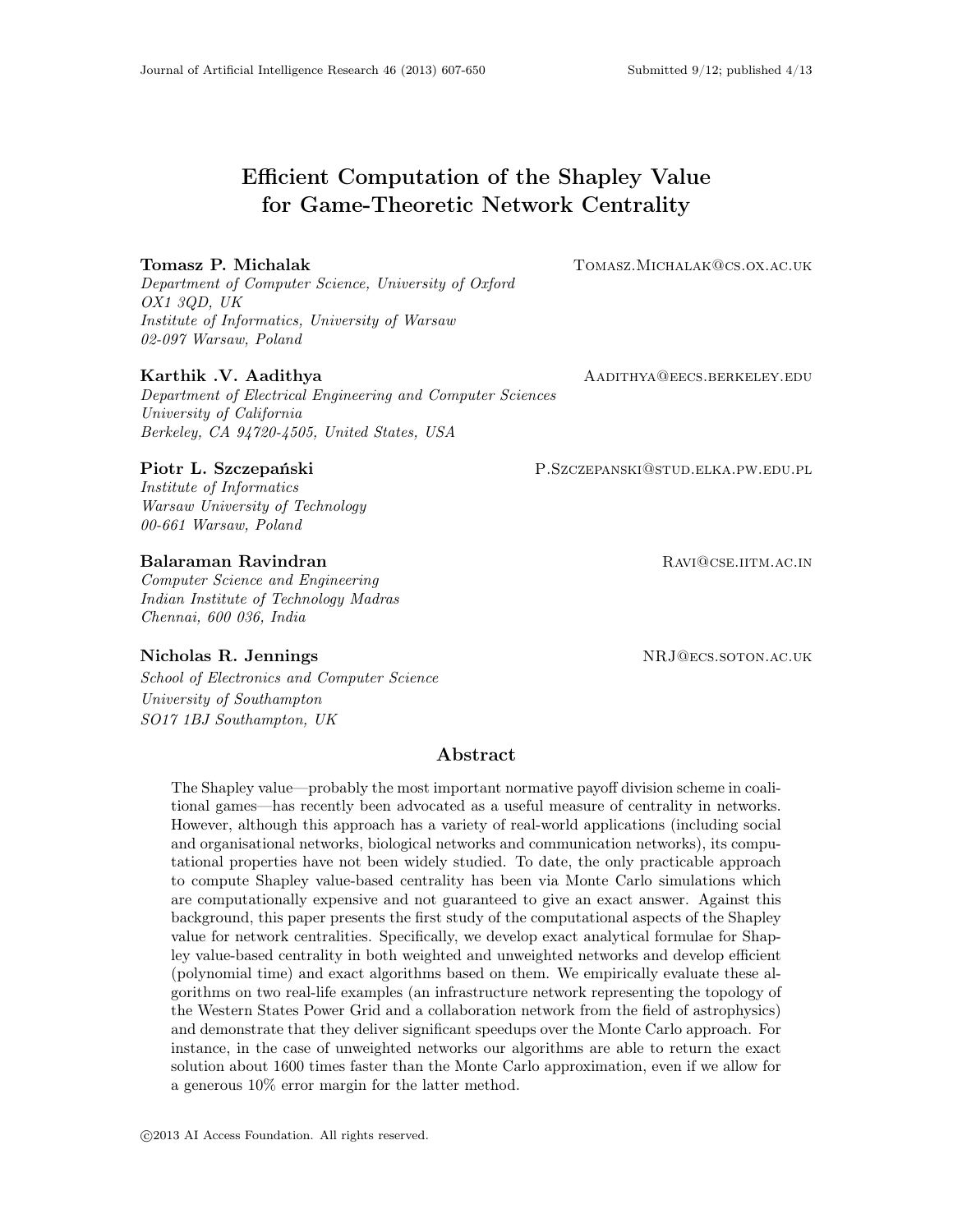## 1. Introduction

In many network applications, it is important to determine which nodes and edges are more critical than others. Classic examples include identifying the most important hubs in a road network (Schultes & Sanders, 2007), the most critical functional entities in a protein network (Jeong, Mason, Barabasi, & Oltvai, 2001), or the most influential people in a social network (Kempe, Kleinberg, & Tardos, 2003). Consequently, the concept of centrality, which aims to quantify the importance of individual nodes/edges, has been extensively studied in the literature (Koschützki, Lehmann, Peeters, Richter, Tenfelde-Podehl, & Zlotowski, 2005; Brandes & Erlebach, 2005).



Figure 1: Sample network of 13 nodes

Generally speaking, centrality analysis aims to create a *consistent ranking* of nodes within a network. To this end, *centrality measures* assign a score to each node that in some way corresponds to the importance of that node given a particular application. Since "importance" depends on the context of the problem at hand, many different centrality measures have been developed. Three of the most well-known and widely applied are: *degree centrality*, *closeness centrality* and *betweenness centrality*.<sup>1</sup> In this paper, we refer to these measures as conventional/standard centrality. Degree centrality, in brief, quantifies the power of a node by its degree, i.e., by the number of its adjacent edges. For instance, in the sample network in Figure 1, nodes  $v_1$  and  $v_2$  have degree 5 and, if judged by degree centrality, these are the most important nodes within the entire network. Conversely, closeness centrality focuses on distances among nodes and gives high value to the nodes that are close to all other nodes. With this measure, node  $v_8$  in Figure 1 is ranked top. The last measure betweenness centrality—considers shortest paths (i.e., paths that use the minimal number of links) between any two nodes in the network. The more shortest paths the node belongs to, the more important it is. With this measure,  $v_2$  in Figure 1 is more important than all the other nodes (including  $v_1$  and  $v_8$ , which are chosen by other measures as the most important node). Clearly, all these measures expose different characteristics of a node. Consider, for instance, an epidemiology application, where the aim is to identify those people (i.e., nodes) in the social network who have the biggest influence on the spread of the disease and should become a focal point of any prevention or emergency measures. Here, degree centrality

<sup>1.</sup> Koschützki et al. (2005) and Brandes and Erlebach (2005) give a good overview of these and other centrality measures.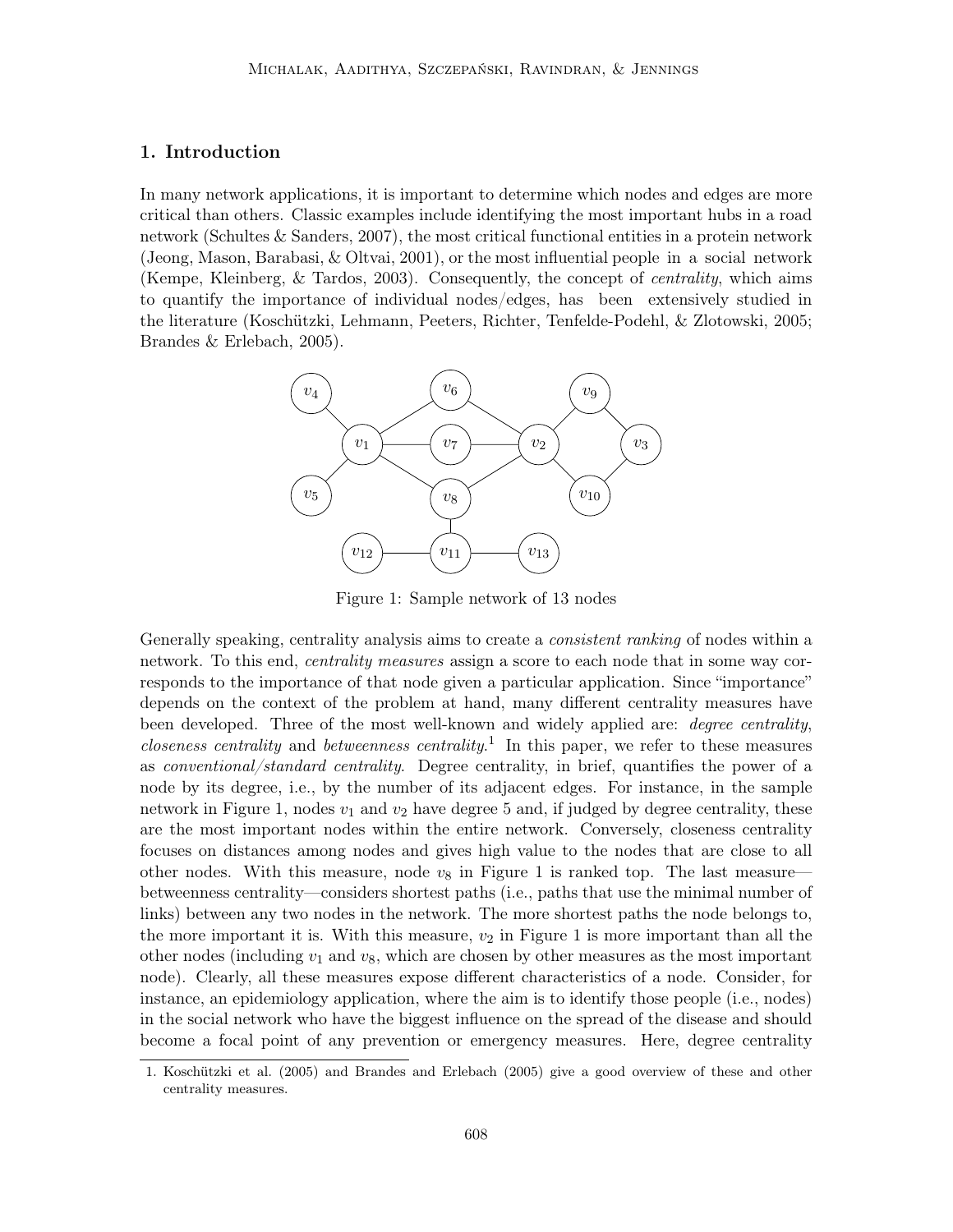ranks top nodes with the biggest immediate *sphere of influence*—their infection would lead to the highest number of adjacent nodes being exposed to the disease. On the other hand, closeness centrality identifies those nodes whose infection would lead to the fastest spread of the disease throughout the society. Finally, betweenness centrality reveals the nodes that play a crucial role in passing the disease from one person in a network to another.<sup>2</sup>

The common feature of all the aforementioned standard measures is that they assess the importance of a node by focusing only on the role that a node plays by itself. However, in many applications such an approach is inadequate because of synergies that may occur if the functioning of nodes is considered in groups. Referring again to Figure 1 and our epidemiology example, a vaccination of individual node  $v_6$  (or  $v_7$  or  $v_8$ ) would not prevent the spread of the disease from the left to the right part of the network (or vice versa). However, the simultaneous vaccination of  $v_6$ ,  $v_7$  and  $v_8$  would achieve this goal. Thus, in this particular context, nodes  $v_6$ ,  $v_7$  and  $v_8$  do not play any significant role individually, but together they do. To quantify the importance of such groups of nodes, the notion of group centrality was introduced by Everett and Borgatti (1999). Intuitively, group centrality works broadly the same way as standard centrality, but now the focus is on the functioning of a given group of nodes, rather than individual nodes. For instance, in Figure 1, the group degree centrality of  $\{v_1, v_2\}$  is 7 as they both have 7 distinct adjacent nodes.

Although the concept of group centrality addresses the issue of synergy between the functions is played by various nodes, it suffers from a fundamental deficiency. It focuses on particular, a priori determined, groups of nodes and it is not clear how to construct a consistent ranking of individual nodes using such group results. Specifically, should the nodes from the most valuable group be ranked top? Or should the most important nodes be those which belong to the group with the highest average value per node? Or should we focus on the nodes which contribute most to every coalition they join? In fact, there are very many possibilities to choose from.

A framework that does address this issue is the *game theoretic network centrality measure*. In more detail, it allows the consistent ranking of individual nodes to be computed in a way that accounts for various possible synergies occurring within possible groups of nodes (Grofman & Owen, 1982; Gómez, González-Arangüena, Manuel, Owen, Del Pozo, & Tejada, 2003; Suri & Narahari, 2008). Specifically, the concept builds upon cooperative game theory—a part of game theory in which agents (or players) are allowed to form coalitions in order to increase their payoffs in the game. Now, one of the fundamental questions in cooperative game theory is how to distribute the surplus achieved by cooperation among the agents. To this end, Shapley (1953) proposed to remunerate agents with payoffs that correspond to their individual marginal contributions to the game. In more detail, for a given agent, such an individual marginal contribution is measured as the weighted average marginal increase in the payoff of any coalition that this agent could potentially join. Shapley famously proved that his concept—known since then as the Shapley value—is the only division scheme that meets certain desirable normative properties.<sup>3</sup> Given this, the key idea of the game theoretic network centrality is to define a cooperative game over a network in which agents are the nodes, coalitions are the groups of nodes, and payoffs of coalitions are defined so as to meet

<sup>2.</sup> For the differences in interpretation of standard centralities see the work of Borgatti and Everett (2006).

<sup>3.</sup> See Section 3 for more details.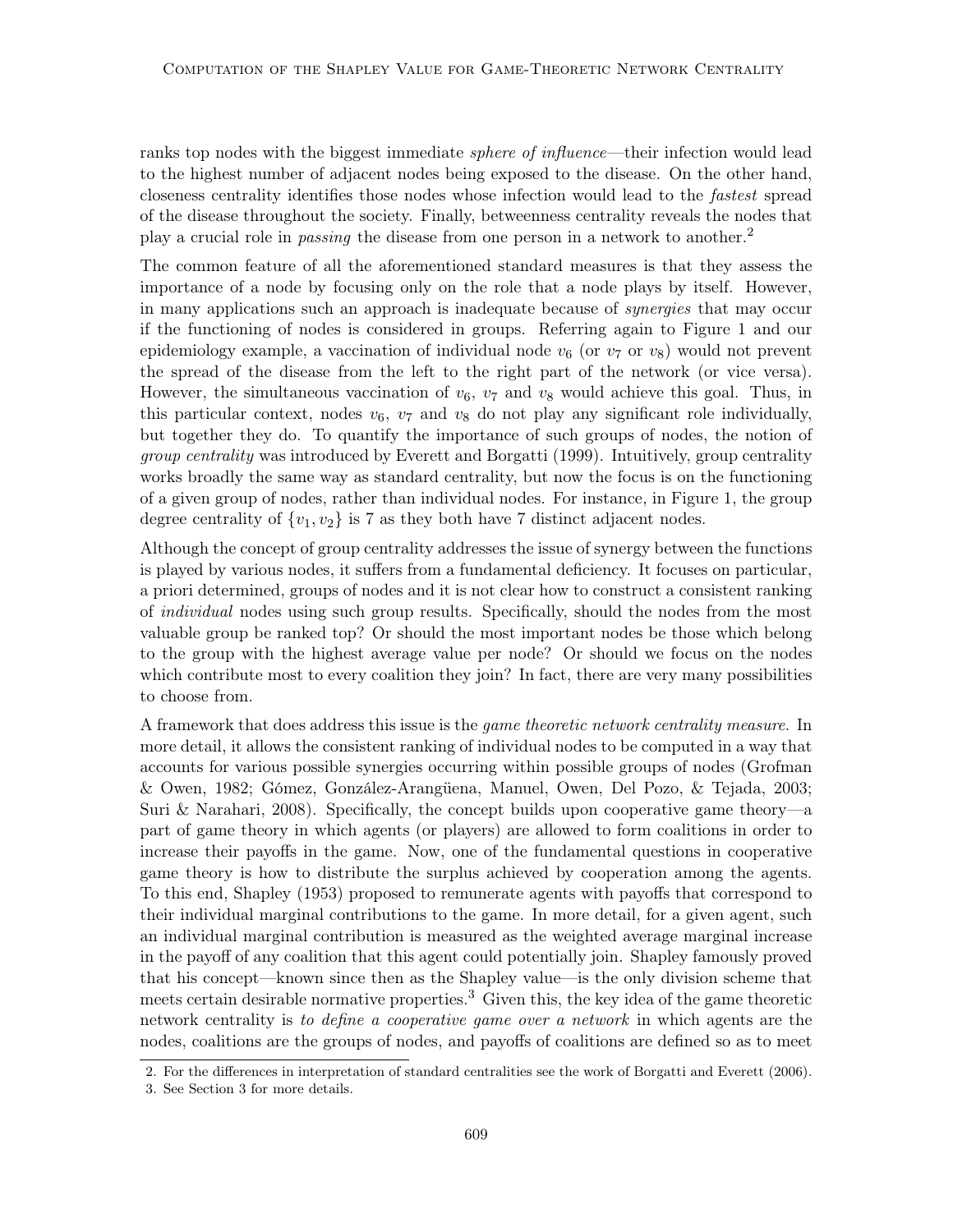requirements of a given application. This means that the Shapley value of each agent in such a game can then be interpreted as a centrality measure because it represents the average marginal contribution made by each node to every coalition of the other nodes.<sup>4</sup> In other words, the Shapley value answers the question of how to construct a consistent ranking of individual nodes once groups of nodes have been evaluated.

In more detail, the Shapley value-based approach to centrality is, on one hand, much more sophisticated than the conventional measures, as it accounts for any group of nodes from which the Shapley value derives a consistent ranking of individual nodes. On the other hand, it confers a high degree of *flexibility* as the cooperative game over a network can be defined in a variety of ways. This means that many different versions of Shapley value-based centrality can be developed depending on the particular application under consideration, as well as on the features of the network to be analyzed. As a prominent example, in which a specific Shapley value-based centrality measure is developed that is crafted to a particular application, consider the work of Suri and Narahari (2008) who study the problem of selecting the top-k nodes in a social network. This problem is relevant in all those applications where the key issue is to choose a group of nodes that together have the biggest influence on the entire network. These include, for example, the analysis of co-authorship networks, the diffusion of information, and viral marketing. As a new approach to this problem, Suri and Narahari define a cooperative game in which the value of any group of nodes is equal to the number of nodes within, and adjacent to, the group. In other words, it is assumed that the agents' *sphere of influence* reaches the immediate neighbors of the group. Whereas the definition of the game is a natural extension of the (group) degree centrality discussed above, the *Shapley value of nodes in this game* constitutes a new centrality metric that is, arguably, qualitatively better than standard degree centrality as far as the node's influence is concerned. The intuition behind it is visible even in our small network in Figure 1. In terms of influence, node  $v_1$  is more important than  $v_2$ , because it is the only node that is connected to  $v_4$  and  $v_5$ . Without  $v_1$  it is impossible to influence  $v_4$  and  $v_5$ , while each neighbor of  $v_2$  is accessible from some other node. Thus, unlike standard degree centrality, which evaluates  $v_1$  and  $v_2$  equally, the centrality based on the Shapley value of the game defined by Suri and Narahari recognizes this difference in influence and assigns a higher value to  $v_1$  than to  $v_2$ .

Unfortunately, despite the advantages of Shapley value-based centrality over conventional approaches, efficient algorithms to compute it have not yet been developed. Indeed, given a network  $G(V, E)$ , where V is the set of nodes and E the set of edges, using the original Shapley value formula involves computing the marginal contribution of every node to every coalition which is  $O(2^{|V|})$ . Such an exponential computation is clearly prohibitive for bigger networks (of, e.g, 100 or 1000 nodes). For such networks, the only feasible approach currently outlined in the literature is Monte-Carlo sampling (e.g., Suri & Narahari, 2008; Castro, Gomez, & Tejada, 2009). However, this method is not only inexact, but can be also very time-consuming. For instance, as shown in our simulations, for a weighted network of about 16,000 nodes and about 120,000 edges, the Monte Carlo approach has to iterate 300, 000

<sup>4.</sup> We note that other division schemes or power indices from cooperative game theory, such as Banzhaf power index (Banzhaf, 1965), could also be used as centrality measures (see, for instance, the discussion in the work by Grofman & Owen, 1982). However, like most of the literature, we focus on the Shapley value due to its desirable properties.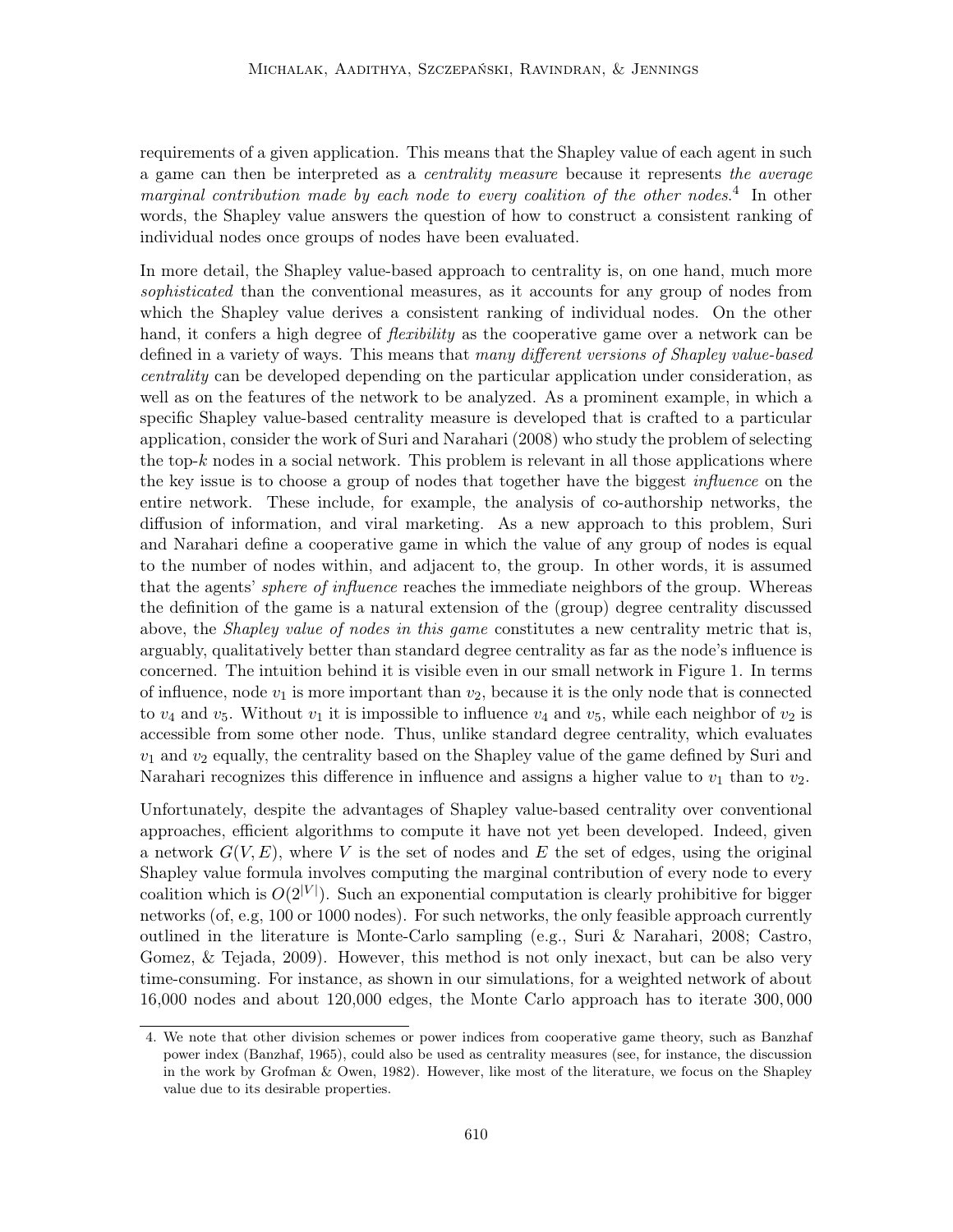

Figure 2: Sample unweighted and weighted networks of 6 and 7 nodes, respectively.

times through the entire network to produce the approximation of the Shapley value with a 40% error margin.<sup>5</sup> Moreover, exponentially more iterations are needed to further reduce this error margin.

Against this background, we develop polynomial-time algorithms to compute Shapley valuebased centrality. Specifically, we focus on five underlying games defined over a network; those games extend, in various directions, standard notions of degree and closeness centrality. As our starting point, we consider the game defined by Suri and Narahari and propose an exact, linear-time algorithm to compute the corresponding Shapley value-based centrality. We denote this game by  $g_1$ . We then analyse the computational properties of four other games defined over networks. We denote them  $g_2, g_3, g_4$ , and  $g_5$ , respectively. While each of these games captures a different flavor of centrality, they all, similarly to the game of Suri and Narahari, embrace one fundamental centrality idea: given a group of nodes C, the function that defines the value of C in the game must somehow quantify the *sphere of influence* of  $C$  over other nodes in the network. In particular:

- $g_2$  In this game the value of coalition C is a function of its own size and of the number of nodes that are immediately reachable in at least  $k$  different ways from  $C$ . This game is inspired by Bikhchandani, Hirshleifer, and Welch (1992) and is an instance of the general threshold model introduced by Kempe, Kleinberg, and Tardos (2005). It has a natural interpretation: an agent "becomes influenced" (with ideas, information, marketing message, etc.) only if at least  $k$  of his neighbors have already become influenced. For instance, given  $k = 2$ , the value of coalition  $\{v_1, v_2\}$  in Figure 2a is 4 as the coalition is of size 2 and there are two neighbors with no less than 2 edges adjacent to this coalition.
- $g_3$  This game concerns weighted graphs (unlike  $g_1$  and  $g_2$ ). Here, the value of coalition C depends on its size and on the set of all nodes within a cutoff distance of C, as measured by the shortest path lengths on the weighted graph. For example, in Figure 2b, if the cutoff is set to 8 then coalition  $\{v_2\}$  has value 4 as it is able to influence 3 nodes  $v_3$ ,  $v_6$ , and  $v_7$  that are not further than 8 away from  $\{v_2\}$ . The cutoff distance should be interpreted here as a "radius" of the sphere of influence of any coalition.

<sup>5.</sup> See Section 5 for the exact definition of the error margin.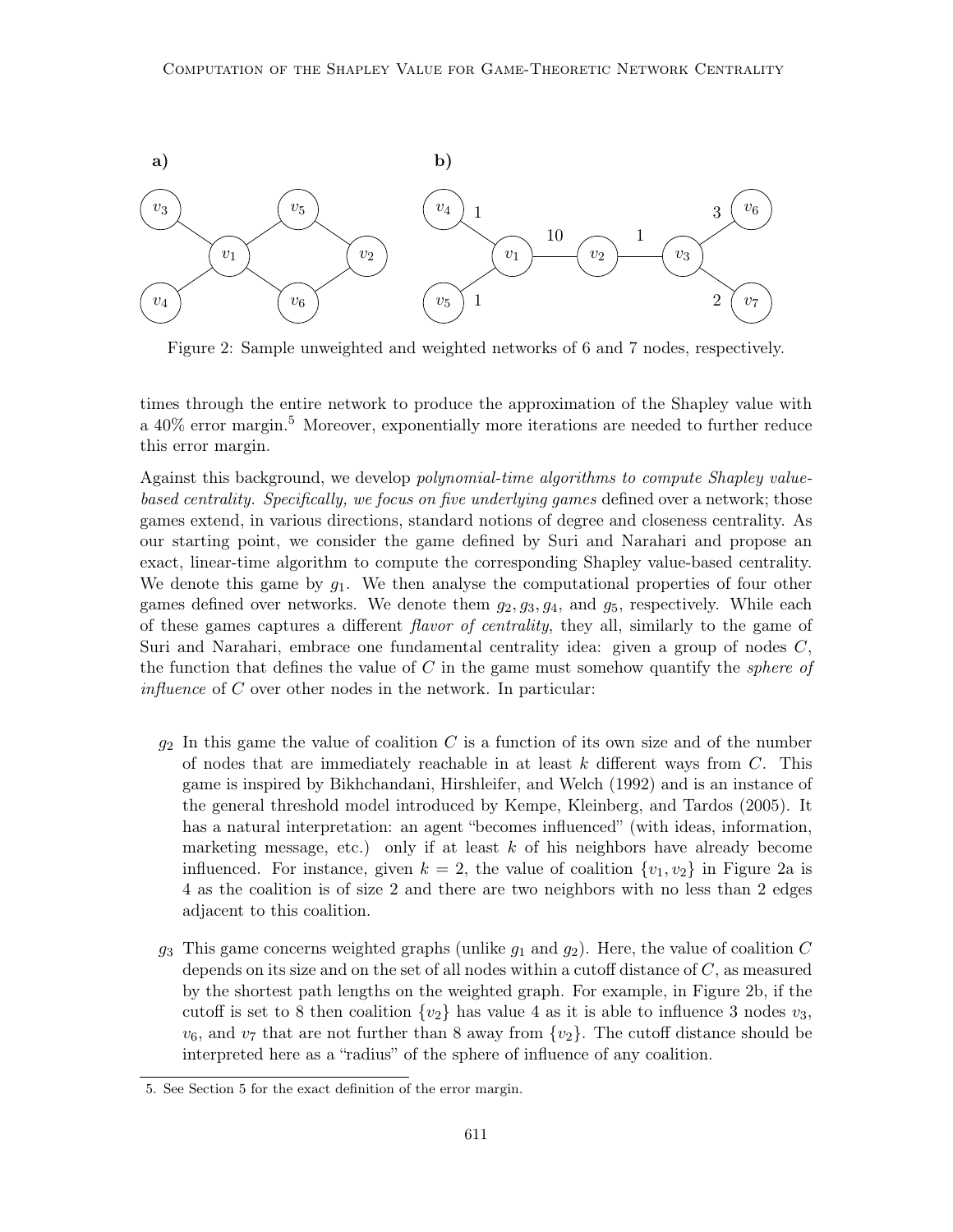|       | Game Graph | Value of a coalition C, i.e., $\nu(C)$      | Complexity                   | Accuracy        |
|-------|------------|---------------------------------------------|------------------------------|-----------------|
| $g_1$ | U W        | $\nu(C)$ is the number of nodes in C and    | $O( V  +  E )$               | exact           |
|       |            | those immediately reachable from $C$        |                              |                 |
| $g_2$ | UW         | $\nu(C)$ is the number of nodes in C and    | $O( V  +  E )$               | exact           |
|       |            | those immediately reachable from $C$ ,      |                              |                 |
|       |            | but via at least $k$ different edges        |                              |                 |
| $g_3$ | W          | $\nu(C)$ is the number of nodes in C and    | $O( V  E  +  V ^2 \log V )$  | exact           |
|       |            | those not further than $d_{cutoff}$ away    |                              |                 |
| 94    | W          | $\nu(C)$ is the sum of $f(.)$ 's — the non- | $O( V  E  +  V ^2 \log  V )$ | exact           |
|       |            | -increasing functions of the distance       |                              |                 |
|       |            | between $C$ and other nodes                 |                              |                 |
| $g_5$ | W          | $\nu(C)$ is the number of nodes in C and    | E                            | approx.         |
|       |            | those directly connected to $C$ via edges   |                              | $\sim 5 - 10\%$ |
|       |            | which sum of weights exceeds $W_{cutoff}$   |                              |                 |

Table 1: Games considered in this paper and our results  $(UW)$  denotes unweighted graphs and W weighted).

- $g_4$  This game generalizes  $g_3$  by allowing the value of C to be specified by its size and an arbitrary non-increasing function  $f(.)$  of the distance between  $C$  and the other nodes in the network. For instance, the value of  $\{v_1, v_3\}$  in Figure 2b when our function is  $f(d) = \frac{1}{1+d}$  is  $2 \times 1 + 3 \times \frac{1}{2} + 1 \times \frac{1}{3} + 1 \times \frac{1}{4} = 4\frac{1}{12}$ . The intuition here is that the coalition has more influence on closer nodes than on those further away—a property that cannot be expressed with the standard closeness centrality. Thus,  $g_4$  can be seen as an extension of closeness centrality.
- $g_5$  The last game is an extension of  $g_2$  to the case of weighted networks. Here, the value of C depends on the adjacent nodes that are connected to the coalition with weighted edges whose sum exceeds a given threshold  $w_{cutoff}$  (recall that in  $g_2$  this threshold is defined simply by the integer k). Whereas in  $g_3$  and  $g_4$  weights on edges are interpreted as distance, in  $g_5$  they should be interpreted as a *power of influence*. For example, in Figure 2b, when the threshold for each vertex is 5, the value of coalition  $\{v_1, v_3\}$  is 3 because this coalition of size two has only enough power to influence one additional node  $v_2$ .

The computation of the Shapley value for each of the above five games (see Table 1 for an overview) will be the main focus of the paper. These Shapley values are extensions of either degree or closeness centrality metrics and their applications are all those settings in which the influence of nodes on other nodes in the network has to be evaluated. Our results can be summarized as follows:

• We demonstrate that it is possible to exactly and efficiently compute a number of Shapley value-based network centrality measures. Our methods take advantage of both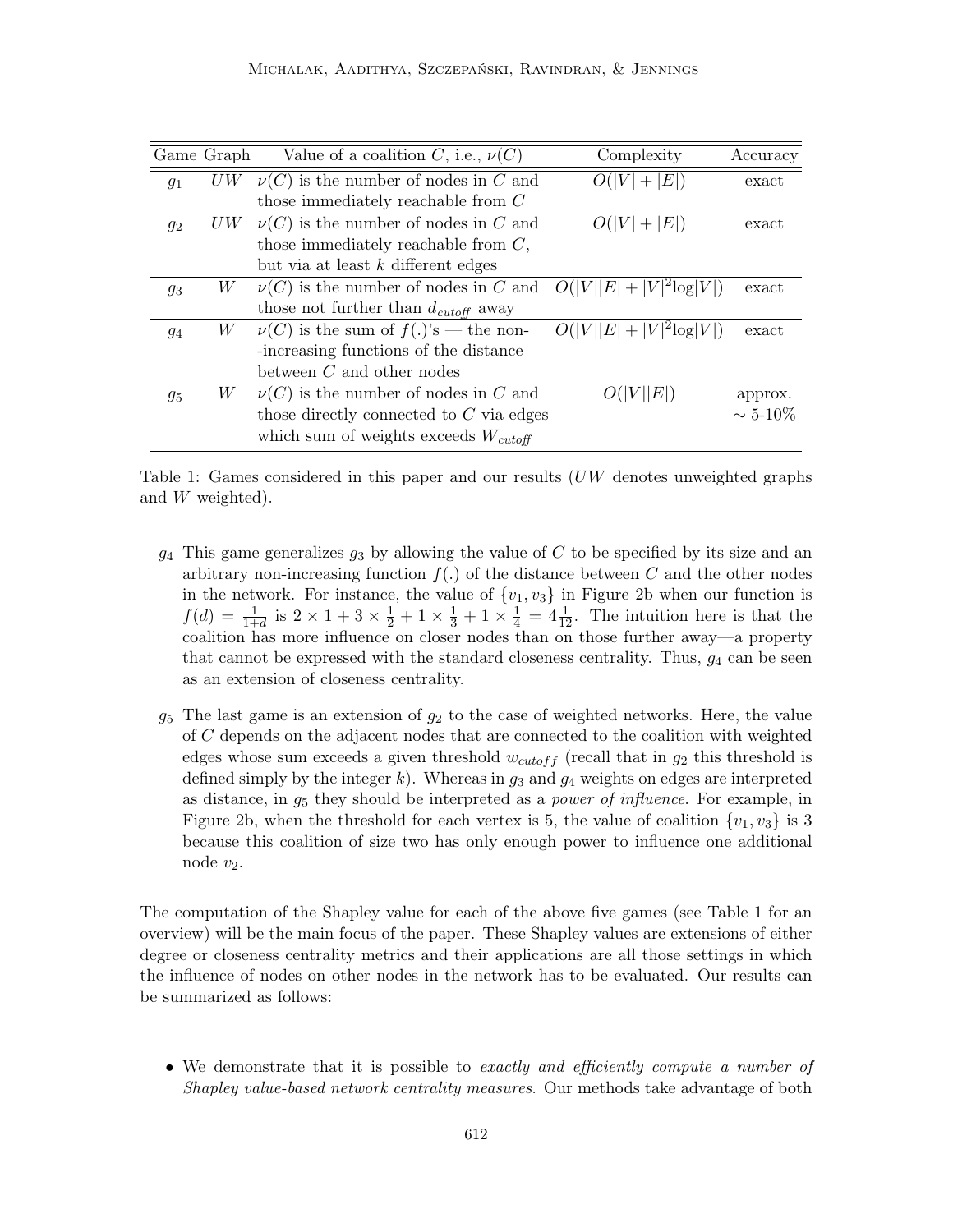the network structure, as well as the specifics of the underlying game defined over a network.

- For the first four games, we derive closed-form expressions for the Shapley values. Based on these, we provide *exact linear and polynomial-time algorithms* that efficiently compute the Shapley values, i.e., without the need to enumerate all possible coalitions. Specifically, our algorithms run in  $O(|V| + |E|)$  for  $g_1$  and  $g_2$  and in  $O(|V||E| + |E|)$  $|V|^2 \log|V|$  for  $g_3$  and  $g_4$ . Furthermore, for the fifth measure of centrality, we develop a closed-form polynomial time computable Shapley value approximation. This algorithm has running time  $O(|V||E|)$  and our experiments show that its approximation error is about 5% for large networks. The summary of our algorithms' performance can be found in Table 1.
- We evaluate our algorithms on two real-life examples: an infrastructure network representing the topology of the Western States Power Grid and a collaboration network from the field of astrophysics. The results show that our algorithms deliver significant speedups over Monte Carlo simulations. For instance, given the unweighted network of Western States Power Grid, our algorithms return the exact Shapley value for  $g_1$  and  $g_2$  about 1600 times faster than the Monte Carlo method returns an approximation with the  $10\%$  error margin.

The remainder of the paper is organized as follows. In Section 2 we discuss related work. Notation and preliminary definitions are presented in Section 3. In Section 4 we analyse the five types of centrality-related coalitional games and propose polynomial time Shapley value algorithms for all of them. The results of numerical simulations are presented in Section 5 (with some details on the simulation setup presented in Appendix A). Conclusions and future work follow. Finally, Appendix B provides a summary of the key notational conventions.

## 2. Related Literature

The issue of centrality is one of the fundamental research directions in the network analysis literature. In particular, Freeman (1979) was the first to formalise the notion of centrality by presenting the conventional centrality measures: degree, closeness and betweenness. Many authors have subsequently worked on developing new centrality measures, or refining existing ones (e.g., Bonacich, 1972; Noh & Rieger, 2004; Stephenson & Zelen, 1989), and developing algorithms for efficient centrality computation (e.g., Brandes, 2001; Eppstein & Wang, 2001). In this context, Grofman and Owen (1982) were the first to apply game theory to the topic of centrality, where they focused on the Banzhaf power index (Banzhaf, 1965). In a followup work, Gómez et al. (2003) combined Myerson's (1977) idea of graph-restricted games (in which each feasible coalition is induced by a subgraph of a graph) with the concept of centrality and proposed new Shapley value-based network centrality measures. In contrast to Gómez et al., Suri and Narahari (2008, 2010) assumed all coalitions to be feasible, which is the approach we also adopt in this paper.

The fundamental problem with the conventional models of coalitional games, i.e., their exponential complexity in the number of agents, that we tackle in this paper, has been also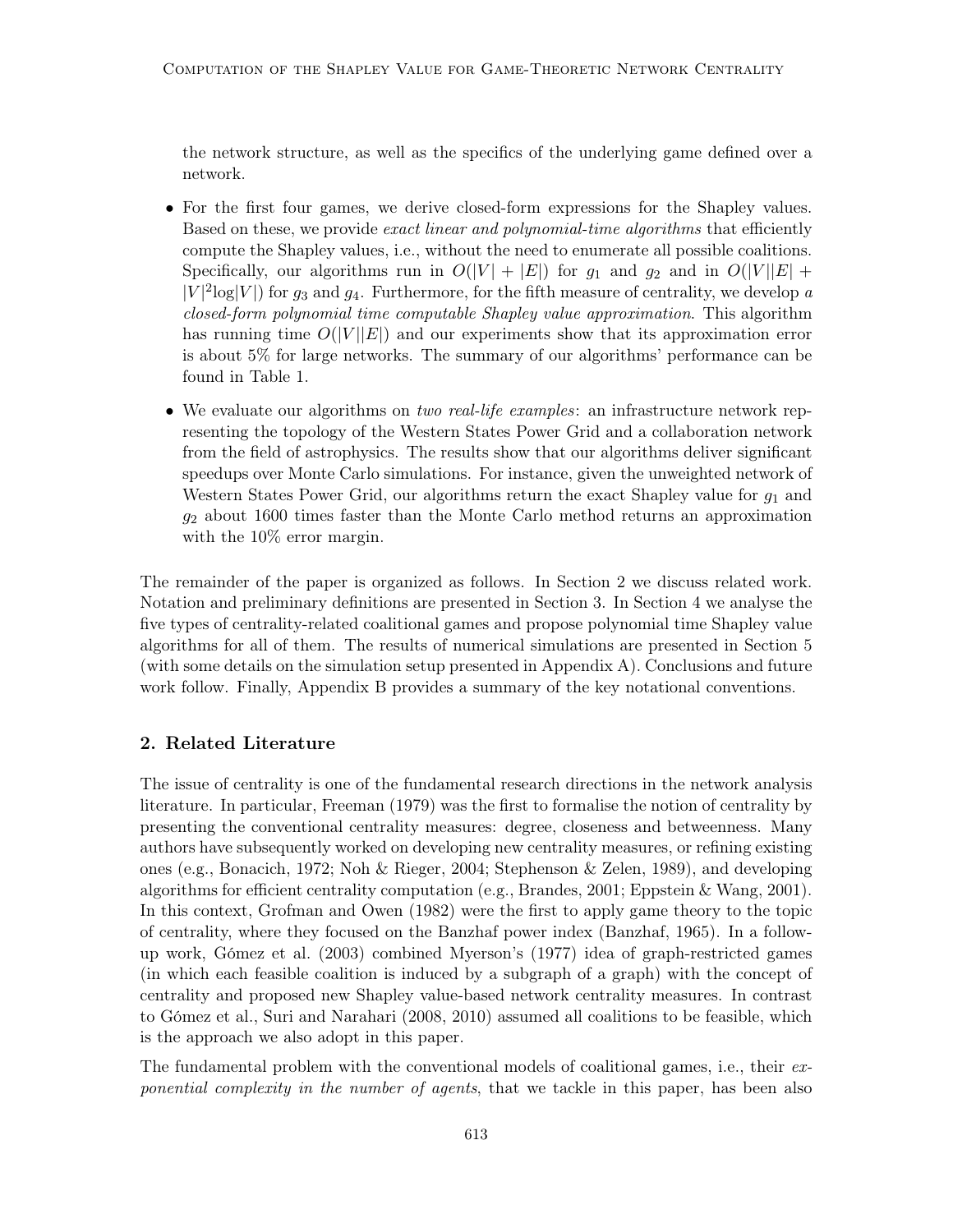

Figure 3: The Induced-subgraph representation of a sample coalitional game of 3 players. In this game, values of coalitions  $\{v_1\}$ ,  $\{v_2\}$ ,  $\{v_3\}$ ,  $\{v_1, v_2\}$ ,  $\{v_1, v_3\}$ ,  $\{v_2, v_3\}$ , and  $\{v_1, v_2, v_3\}$ are 1, 1, 1,  $1+1+2$ ,  $1+1+3$ ,  $1+1+4$ , and  $1+1+1+2+3+4$ , respectively.

studied in the literature on algorithmic aspects of coalitional games. Indeed, since the seminal work of Deng and Papadimitriou (1994), this issue has received considerable attention from computer scientists. Specifically, as an alternative to the straightforward (but exponential) listing of all possible coalitions, a number of authors have proposed more efficient representations for coalitional games. Such representations fall into two main categories (Wooldridge & Dunne, 2006):

- Those that give the characteristic function a specific interpretation in terms of combinatorial structures such as graphs. This is the approach adopted by, for instance, Deng and Papadimitriou (1994), Greco, Malizia, Palopoli, and Scarcello (2009), and Wooldridge and Dunne (2006) and its advantage is that the ensuing representation is always guaranteed to be succinct. However, the disadvantage is that it is not always fully expressive, i.e., it cannot represent all coalitional games.
- Those that try to find a succinct, but still fully expressive, representation. This is, for instance, the approach adopted by Conitzer and Sandholm (2004), Ieong and Shoham (2005), and Elkind, Goldberg, Goldberg, and Wooldridge (2009). These representations are more general in that they completely capture all coalitional games of interest, although they are not always guaranteed to be succinct.

Unfortunately, even for some succinctly representable games, computing the Shapley value has been shown to be NP-Hard (or even worse,  $\#P$ -Complete) for many domains, including weighted voting games (Deng & Papadimitriou, 1994), threshold network flow games (Bachrach & Rosenschein, 2009) and minimum spanning tree games (Nagamochi, Zeng, Kabutoya, & Ibaraki, 1997). Similarly, Aziz, Lachish, Paterson, and Savani (2009a) obtained negative results for a related problem of computing the Shapley-Shubik power index for the spanning connectivity games that are based on undirected, unweighted multigraphs. Also, Bachrach, Rosenschein, and Porat (2008b) showed that the computation of the Banzhaf index for connectivity games, in which agents own vertices and control adjacent edges and aim to become connected to the certain set of primary edges, is  $\#P$ -Complete.

Fortunately, some positive results have also been discovered. Probably the most known among these are due to Deng and Papadimitriou (1994) and Ieong and Shoham (2005). In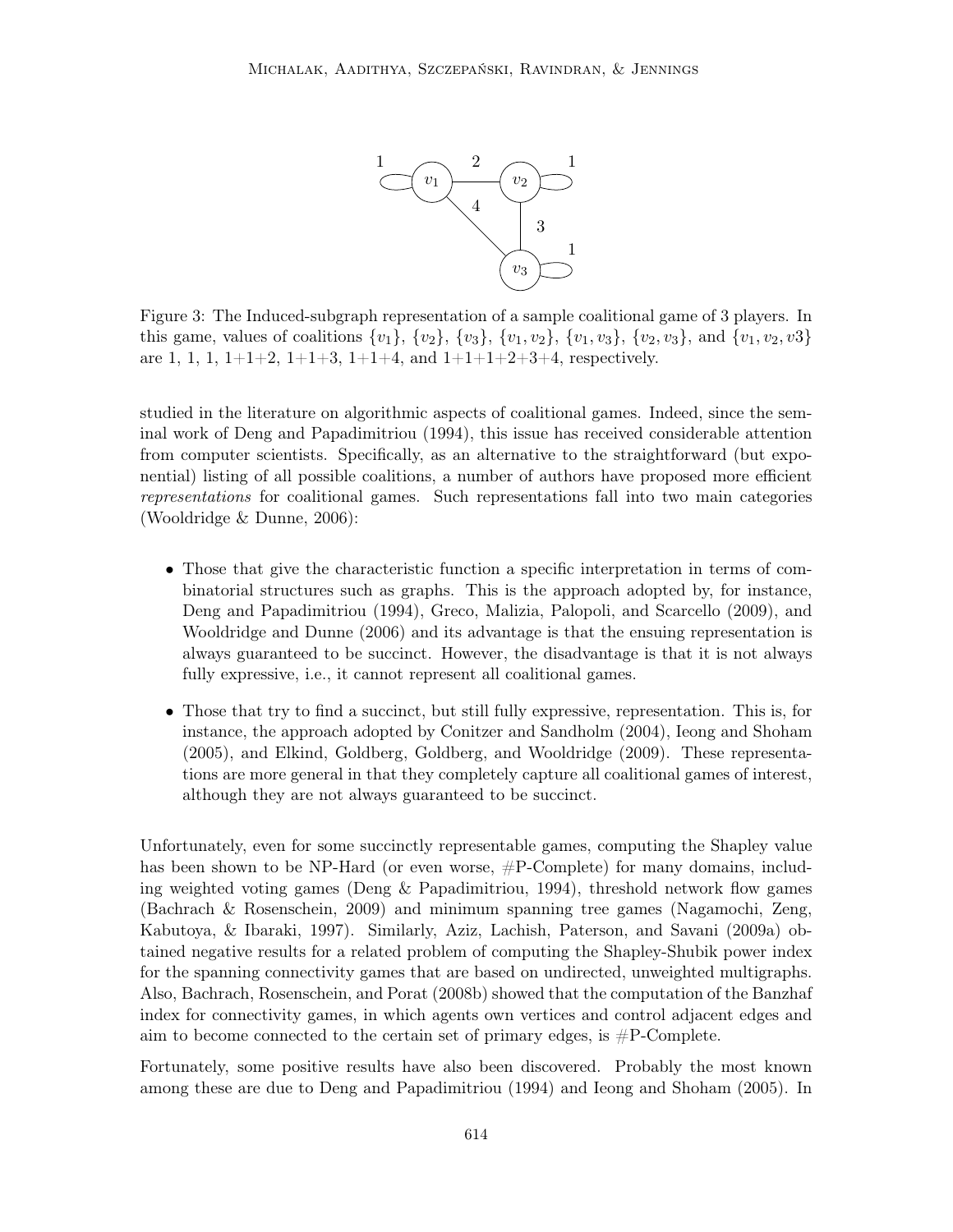more detail, Deng and Papadimitriou proposed a representation based on weighted graphs, where a node is interpreted as an agent, and the weight of an edge is interpreted as the value of cooperation between the two agents that are connected by this edge.<sup>6</sup> The value of any coalition is then defined as the sum of weights of all its internal edges, or, in other words, the weights of edges belonging to a subgraph induced by members of the coalition. A threeplayer example of this formalism, called the induced-subgraph representation, can be found in Figure 3. The downside of this representation is that it is not fully expressive. However, the upside is that, for games that can be formalised as weighted graphs, this representation is always concise. Furthermore, it allows the Shapley value to be computed in time linear in the number of players. Specifically, in this case, the Shapley value is given by the the following formula:

*Shapley Value*(
$$
v_i
$$
) =  $v_i$ 's self-loop weight +  $\sum_{v_j \in \text{neighbours of } v_i} \frac{\text{weight of edge from } v_i \text{ to } v_j}{2}$ . (1)

Ieong and Shoham (2005) developed a representation consisting of a finite set of logical rules of the following form: *Boolean Expression*  $\rightarrow$  *Real Number*, with agents being the atomic boolean variables. In this representation, the value of a coalition is equal to the sum of the right sides of those rules whose left sides are satisfied by the coalition. This representation, called marginal contribution networks (or MC-Nets for short) is (i) fully expressive (i.e., it can be used to model any game), (ii) exponentially more concise for some games, and most importantly, (iii) allows the Shapley value to be computed in time linear in the size of the representation, provided the boolean expressions in all rules are conjunctions of (either positive or negative) atomic literals. In MC-Nets, the rules have an interesting game-theoretic interpretation, as each rule directly specifies an incremental marginal contribution made by the agents featured in that rule. Now, using the additivity axiom met by the Shapley value, it is possible to consider every rule as a separate "simple" game, then using other axioms straightforwardly compute the Shapley value for this "simple" game, and, finally, sum up the results for all "simple" games to obtained the Shapley value. Building on this, Elkind et al. (2009) developed extensions of MC-Nets to more sophisticated (read-once) boolean expressions, while Michalak, Marciniak, Samotulski, Rahwan, McBurney, Wooldridge, and Jennings (2010a), Michalak, Rahwan, Marciniak, Szamotulski, and Jennings (2010b) developed generalizations to coalitional games with externalities. Another recently proposed representation formalism for coalitional games that allows for polynomial calculations of the Shapley value are decision diagrams (Bolus, 2011; Aadithya, Michalak, & Jennings, 2011; Sakurai, Ueda, Iwasaki, Minato, & Yokoo, 2011). Now, while MC-Nets offer a fully-expressive representation that works for arbitrary coalitional games, it is possible to speed up the Shapley value computation by focusing on specific (not necessarily fully expressive) classes of games. One particular class of games that has been investigated in detail is weighted voting, for which both approximate (but strictly polynomial) (Fatima, Wooldridge, & Jennings, 2007) and exact (but pseudo-polynomial) algorithms (Mann & Shapley, 1962; Matsui & Matsui, 2000) have been proposed. Chalkiadakis, Elkind, and Wooldridge (2011) provided a comprehensive discussion of this literature.

<sup>6.</sup> Also self-loops are allowed.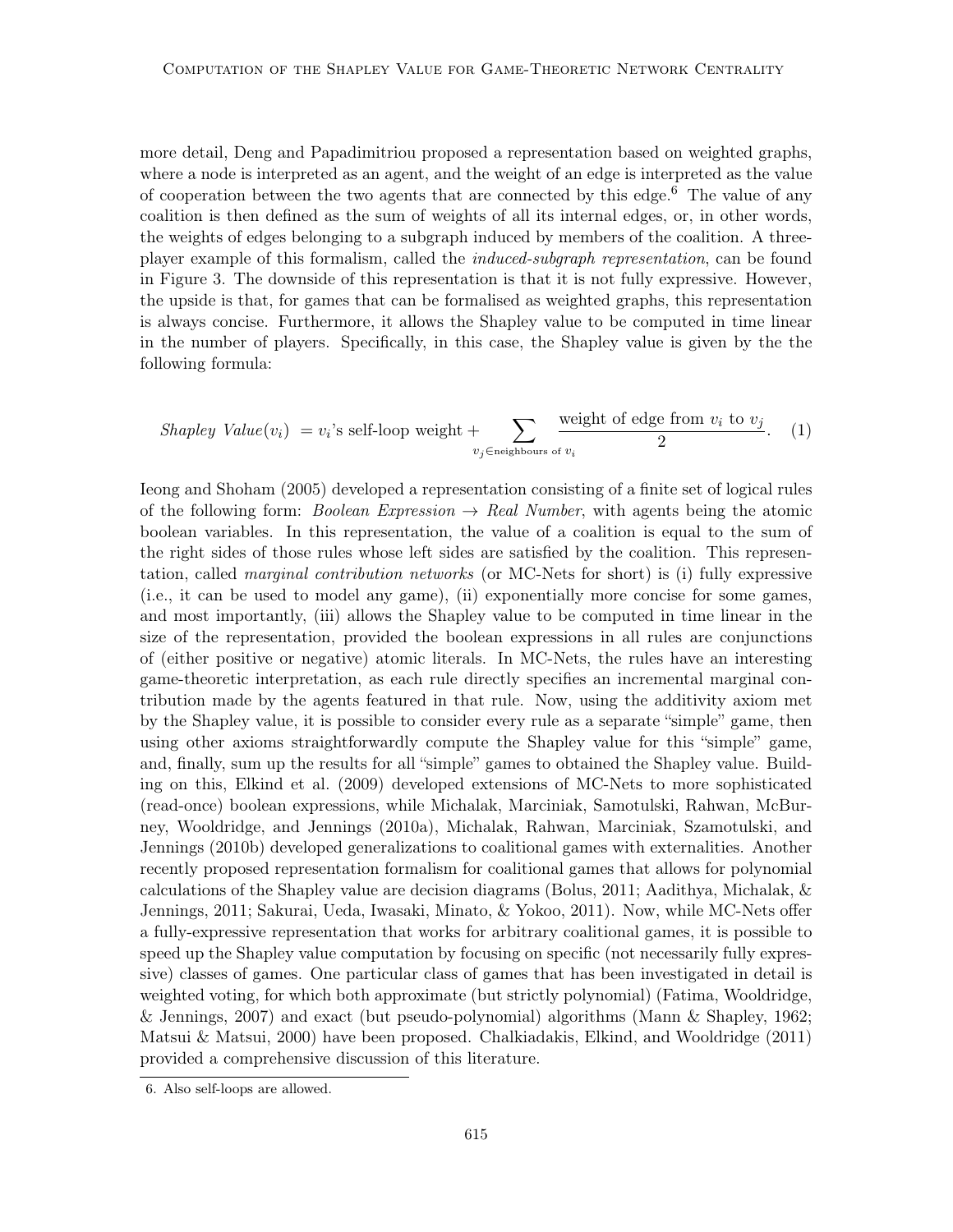Whereas the *choice of representation* has been the foremost consideration for efficient Shapley value computation in the context of conventional coalitional games, in this paper, we face a rather different set of challenges:

- Unlike conventional coalitional games, conciseness is usually not an issue in the networks context. This is because the games that aim to capture network centrality notions are completely specified by (a) the underlying network compactly represented as a graph, and (b) a concise closed-form characteristic function expression for evaluating coalition values (see the next section for an example). Rather, the issue here is that the exact specification for the characteristic function is dictated not by computational considerations, but by the real-world application of game theoretic network centrality. In other words, the choice of representation for Shapley value computation is already fixed by the centrality under consideration.
- Because the games in this paper are designed to reflect network centrality, the characteristic function definition often depends in a highly non-trivial way on the underlying graph structure. Specifically, the value assigned by the characteristic function to each subset of nodes depends not just on the subgraph induced by those nodes, but also on the relationship between that subgraph and the rest of the network. For example, the value assigned to a coalition of nodes may be based on the shortest path lengths to nodes outside the coalition, or it may depend on the relationship between the coalition and its neighbors.

Therefore, the specific challenge we tackle is to *efficiently compute the Shapley value, given* a network and a game defined over it, where coalition values for this game are given by a closed-form expression that depends non-trivially on the network. The key question here is how to take advantage of (a) the network structure, and (b) the functional form for the coalition values, so as to compute Shapley values efficiently, i.e., without the need to enumerate all possible coalitions.

Finally, we conclude this section by mentioning that the Shapley value or other solution concepts from game theory have been applied to other network-related problems. For instance, the application of the Shapley value (and the Nucleolus) to the problem of cost allocation in the electric market transmission system was considered by Zolezzi and Rudnick (2002), though the computational aspects were not discussed. The problem of maximizing the probability of hitting a strategically chosen hidden virtual network by placing a wiretap on a single link of a communication network was analysed by Aziz, Lachish, Paterson, and Savani (2009b). This problem can be viewed as a two-player win-lose (zero-sum) game, a wiretap game. The authors not only provide polynomial-time computational results for this game, but also show that one of the (key) strategies is the nucleolus of the simple cooperative spanning connectivity game (Aziz et al., 2009a) mentioned above.

## 3. Preliminaries and Notation

In this section we formally introduce the basic concepts from graph theory and cooperative game theory used throughout the paper. We then look more closely into a sample coalitional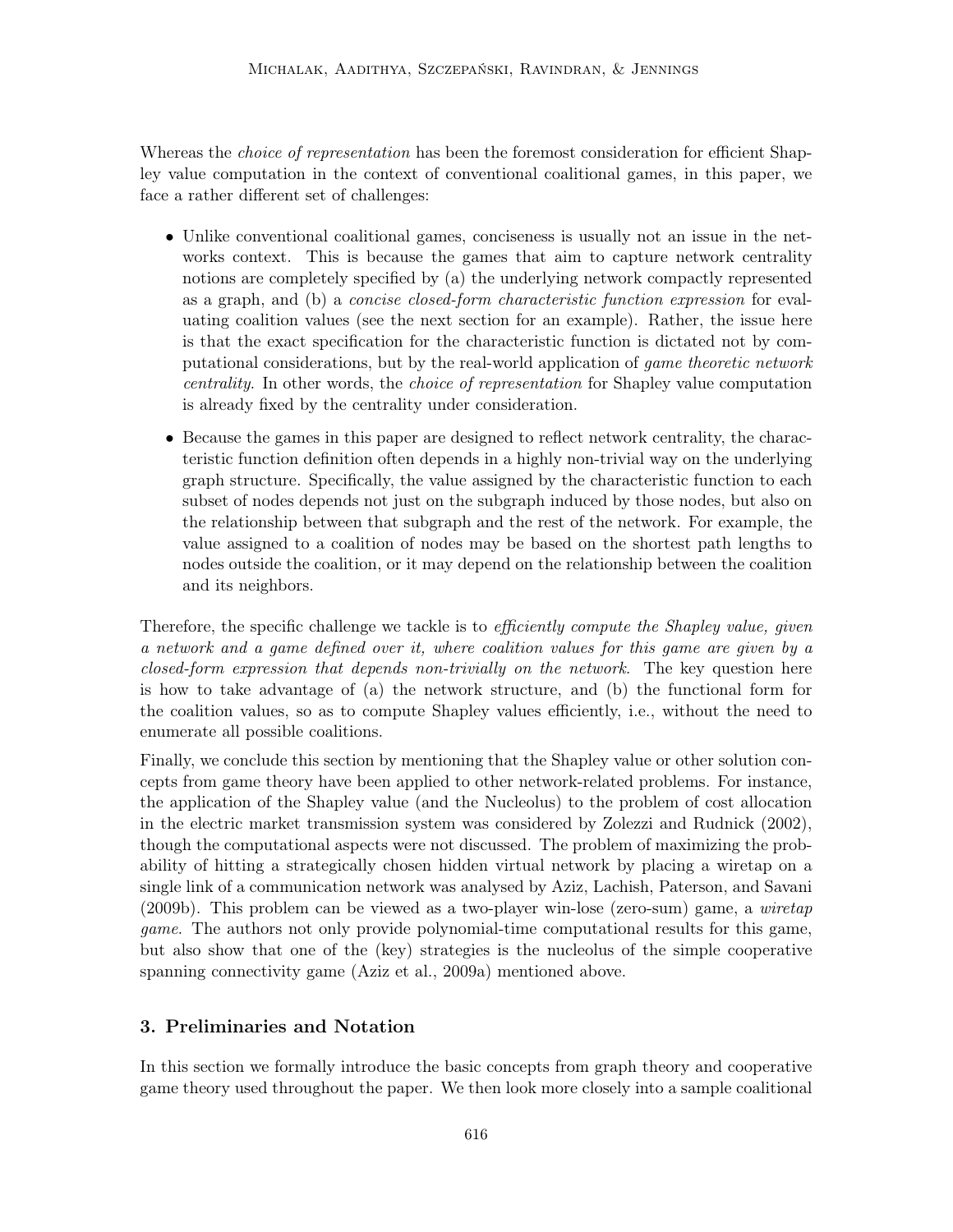game defined over a network and into how the Shapley value of this game can be used as a centrality measure.

A graph (or network) G consists of vertices (or nodes) and edges, sets of which will be denoted  $V(G)$  and  $E(G)$ , respectively. Every edge from set  $E(G)$  connects two vertices in set  $V(G)$ .<sup>7</sup> By  $(u, v)$  we will denote the edge connecting vertices  $u, v \in V(G)$ . The number of edges incident to a vertex is called a vertex degree. The neighboring vertices of  $v \in V$ are all vertices connected to v in the graph. For a weighted network a weight (label) is associated with every edge in  $E(G)$ . A path is, informally, a sequence of connected edges. The *shortest path* problem is to find a path between two given vertices in which the sum of edge weights is minimized.

We now formalize the notions of coalitional games and the Shapley value. Specifically, let us denote by  $A = \{a_1, \ldots, a_{|A|}\}\$ the set of players that participate in a coalitional game. A *characteristic function*  $\nu : \rightarrow \mathbb{R}$  assigns to every coalition  $C \subseteq A$  a real number representing the quality of its performance, where it is assumed that  $\nu(\emptyset) = 0$ . A *characteristic function* game is then a tuple  $(A, \nu)$ . Assuming that the grand coalition, i.e., the coalition of all the agents in the game, has the highest value and is formed, one of the key questions in coalitional game theory is how to distribute the gain from cooperation among the agents so as to meet certain normative/positive criteria. To this end, Shapley (1953) proposed to evaluate the role of each agent in the game by computing a weighted average of marginal contributions of that agent to all possible coalitions he can belong to. The importance of the Shapley value stems from the fact that it is the unique division scheme that meets four desirable criteria:

- (i) efficiency all the wealth available to the agents in the grand coalition is distributed among them;
- (ii) symmetry the payoffs to agents do not depend on their identity;
- (iii) null player agents with zero marginal contributions to all coalitions receive zero payoff; and
- (iv) additivity values of two games sum up to the value computed for the sum of both games.

In order to formalize this concept, let  $\pi \in \Pi(A)$  denote a permutation of agents in A, and let  $C_{\pi}(i)$  denote the coalition made of all predecessors of agent  $a_i$  in  $\pi$ . More formally, if we denote by  $\pi(j)$  the location of  $a_j$  in  $\pi$ , then:  $C_{\pi}(i) = \{a_j \in \pi : \pi(j) < \pi(i)\}$ . The Shapley value of  $a_i$ , denoted  $SV_i(\nu)$ , is then defined as the average marginal contribution of  $a_i$  to coalition  $C_{\pi}(i)$  over all  $\pi \in \Pi$  (Shapley, 1953):

$$
SV_i(\nu) = \frac{1}{|A|!} \sum_{\pi \in \Pi} [\nu(C_{\pi}(i) \cup \{a_i\}) - \nu(C_{\pi}(i))]. \tag{2}
$$

<sup>7.</sup> Whereas our main focus in this paper is undirected graphs, we will also show how our results can be readily extended to the case of directed graphs.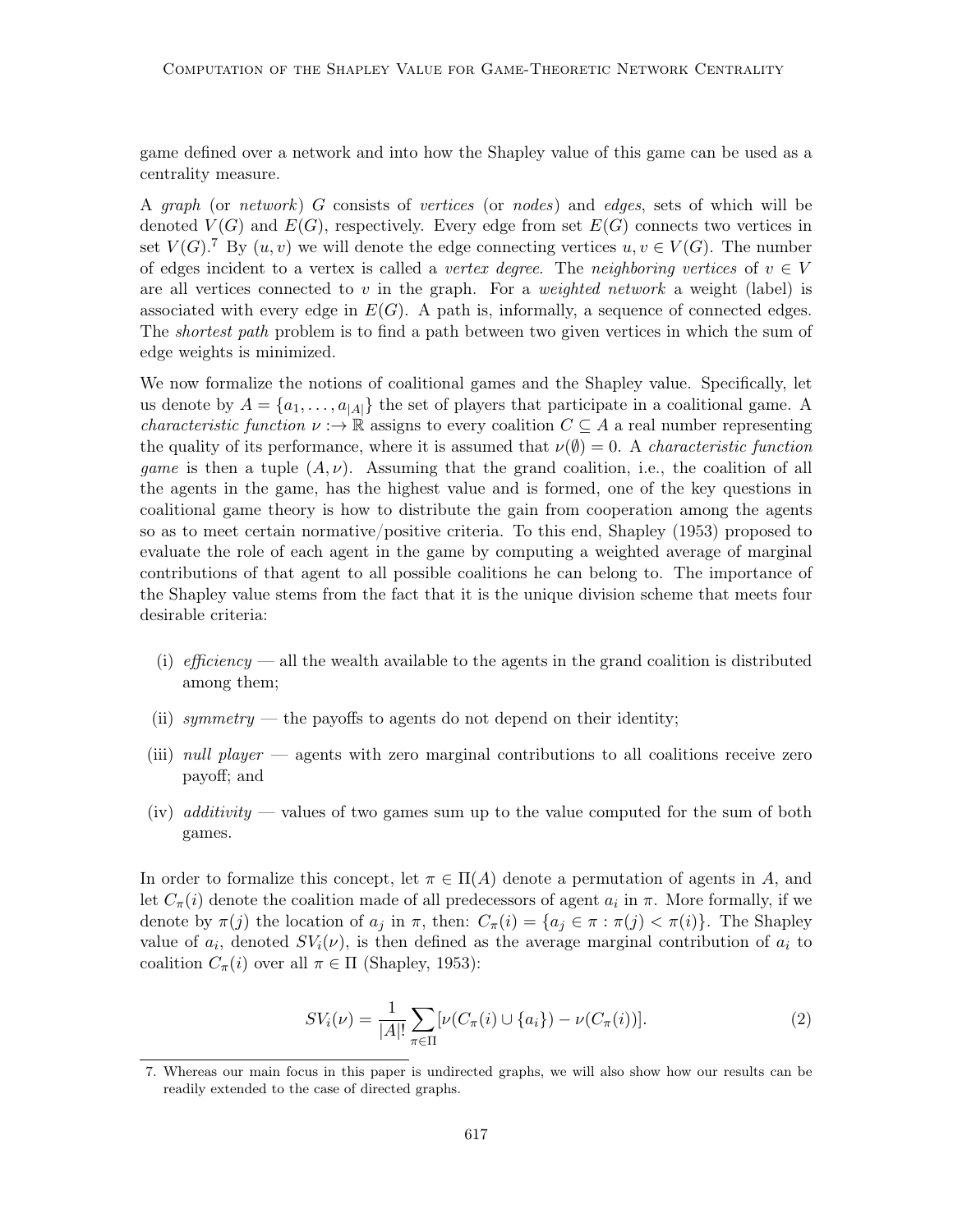Shapley provides the following intuition behind this formula: imagine that the players are to arrive at a meeting point in a random order, and that every player  $a_i$  who arrives receives the marginal contribution that his arrival would bring to those already at the meeting point. Now if we average these contributions over all the possible orders of arrival, we obtain  $SV_i(\nu)$ ,  $a_i$ 's payoff in the game.

The formula in (2) can also be stated in the equivalent, but computationally less involved, form:

$$
SV_i(\nu) = \sum_{C \subseteq A \setminus \{a_i\}} \frac{|C|!(|A| - |C| - 1)!}{|A|!} [\nu(C \cup \{a_i\}) - \nu(C)]. \tag{3}
$$

In our network context, we will use G to define a coalitional game  $(V(G), \nu)$  with set of agents  $A = V(G)$  and characteristic function  $\nu$ . Here the agents of the coalitional game are the vertices of the graph G. Thus, a coalition of agents C is simply any subset of  $V(G)$ . Furthermore, the characteristic function  $\nu : 2^{V(G)} \to \mathbb{R}$  can be any function that depends on the graph G as long as it satisfies the condition  $\nu(\emptyset) = 0$ . We use the phrase "value of coalition  $C^"$  to informally refer to  $\nu(C)$ .

We will first consider a sample characteristic function game defined over a network, as well as its Shapley value that becomes a centrality measure. We will then discuss the advantages of the game theoretic network centrality over conventional measures.

In more detail, consider the notion of "closeness centrality" of a node in a graph  $G(V, E)$ , which is traditionally defined as the reciprocal of the average distance of that node from other (reachable) nodes in the graph (Koschützki et al., 2005). This definition captures the intuitive idea that a node "in close proximity to many other nodes" is more valuable by virtue of its central location, and hence should be assigned a higher centrality score.

The above measure, however, fails to recognize the importance of combinations of nodes. For example, consider a typical application of closeness centrality: that of disseminating a piece of information to all nodes in the network. At any time point  $t$  in the dissemination process, define the random variable  $C_t$  to be the subset of nodes actively involved in propagating the information. In this situation, a new node added to  $C_t$  would make maximum contribution to the diffusion of information only if it is "in close proximity to nodes that are not currently in close proximity to any node in  $C_t$ ". Thus, while conventional closeness centrality only takes into account average proximity to all other nodes, the actual importance of a node in actual applications is based on a very different measure: proximity to nodes that are not in close proximity to the random variable  $C_t$ .

We now show how coalitional game theory can be used to construct a centrality measure that more faithfully models the above situation. Let  $C$  be an arbitrary subset of nodes from the given network  $G(V, E)$ . Then, for every such C, assign a value  $\nu(C)$  given by

$$
\nu(C) = \sum_{v \in V(G)} \frac{1}{1 + \min\{d(u, v)|u \in C\}},
$$

where  $d(u, v)$  is the distance between nodes u and v (measured as the shortest path length between u and v in graph  $G$ ).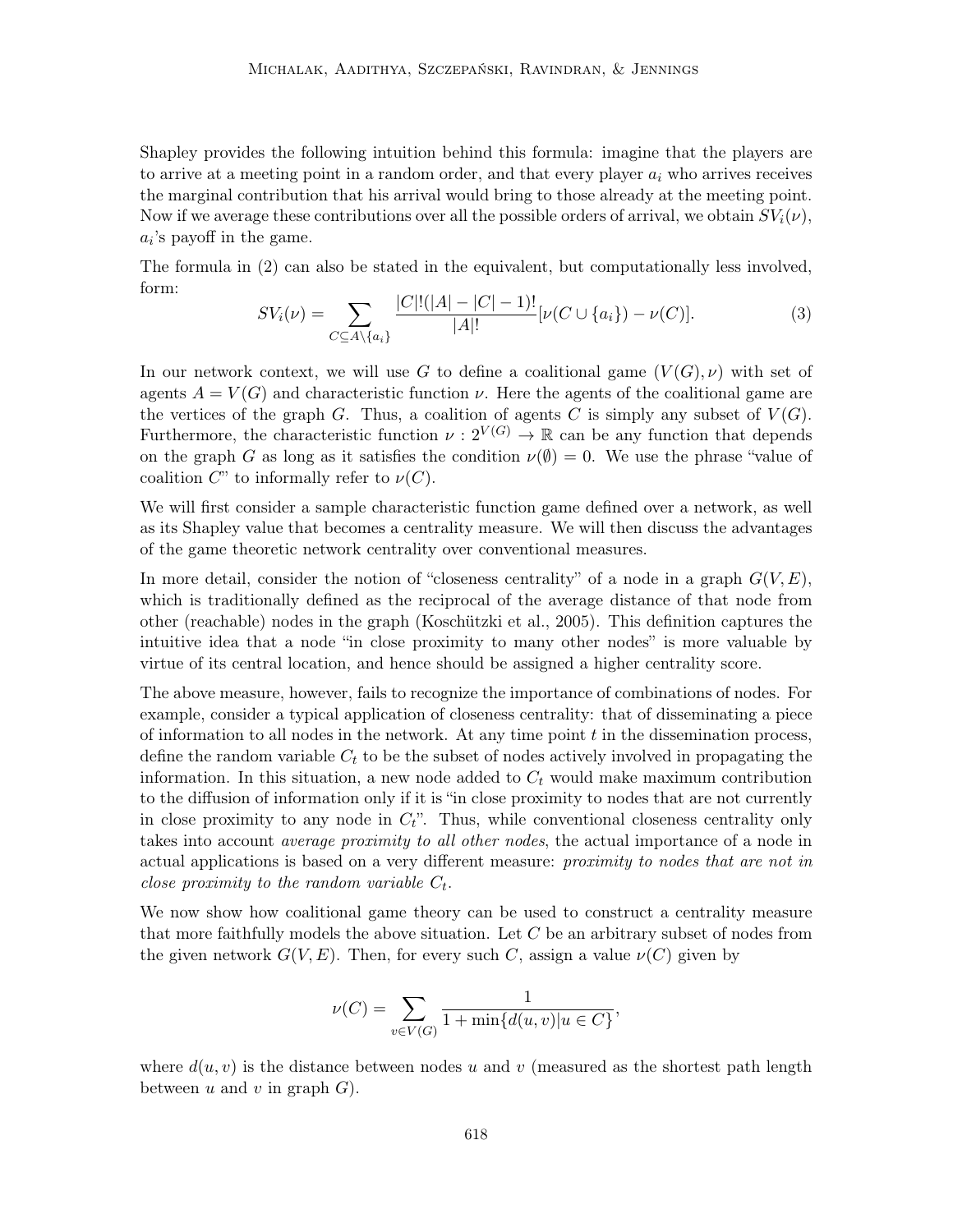The map  $\nu$  defined above captures a fundamental centrality notion: that the *intrinsic value* of a subset of nodes C in the context of such an application as information dissemination is proportional to the overall proximity of the nodes in C to the other nodes in the network. In effect, the map  $\nu$  carries the original definition of closeness centrality to a global level, where a measure of importance is assigned to every possible combination of nodes.

The map  $\nu$  above is therefore a *characteristic function* for a coalitional game, where each vertex of the network is viewed as an agent playing the game. It follows that if a node  $v$  has a high Shapley value in this game, it is likely that  $v$  would "contribute more" to an arbitrary randomly chosen coalition of nodes C in terms of increasing the proximity of C to other nodes on the network. Thus, computing the Shapley values of this game yields a centrality score for each vertex that is a much-improved characterization of closeness centrality.

The only difficulty in adopting such a game-theoretically inspired centrality measure is the previously mentioned problem of exponential complexity in the number of agents. In the next section, we show how to overcome this difficulty and compute the Shapley value for many centrality applications (including the above formulation) in time polynomial in the size of the network.

### 4. Algorithms for Shapley Value-Based Network Centrality

In this section, we present five characteristic function formulations  $\nu(C)$ , each designed to convey a specific centrality notion. As already mentioned in the introduction, a common element of all these formulations is that they aim to quantify, albeit in a different way, the sphere of influence of the coalition  $C$  over the other nodes in the network. Specifically, in our first game formulation, we start with the simplest possible idea that the sphere of influence of a coalition of nodes  $C$  is the set of all nodes immediately reachable (within one hop) from C. Subsequent games further generalize this notion. In particular, the second formulation specifies a more sophisticated sphere of influence: one that includes only those nodes which are immediately reachable in at least  $k$  different ways from  $C$ . The other three formulations extend the notion of sphere of influence to weighted graphs. The third game defines sphere of influence as the set of all nodes within a cutoff distance of C (as measured by shortest path lengths on the weighted graph). The fourth formulation is an extreme generalization: it allows the sphere of influence of C to be specified by an arbitrary function  $f(.)$  of the distance between  $C$  and the other nodes. The final formulation is a straightforward extension of the second game, to the case of weighted networks.

The relationships among all five games are graphically presented in Figure 4.

## 4.1 Game 1:  $\nu_1(C) = \text{\#agents at most 1 degree away}$

Let  $G(V, E)$  be an unweighted, undirected network. We first define the "fringe" of a subset  $C \subseteq V(G)$  as the set  $\{v \in V(G) : v \in C$  (or)  $\exists u \in C$  such that  $(u, v) \in E(G) \}$ , i.e., the fringe of a coalition includes all nodes reachable from the coalition in at most one hop.

Based on the fringe, we define the coalitional game  $g_1(V(G), \nu_1)$  with respect to the network  $G(V, E)$  by the characteristic function  $\nu_1 : 2^{\overline{V}(G)} \to \mathbb{R}$  given by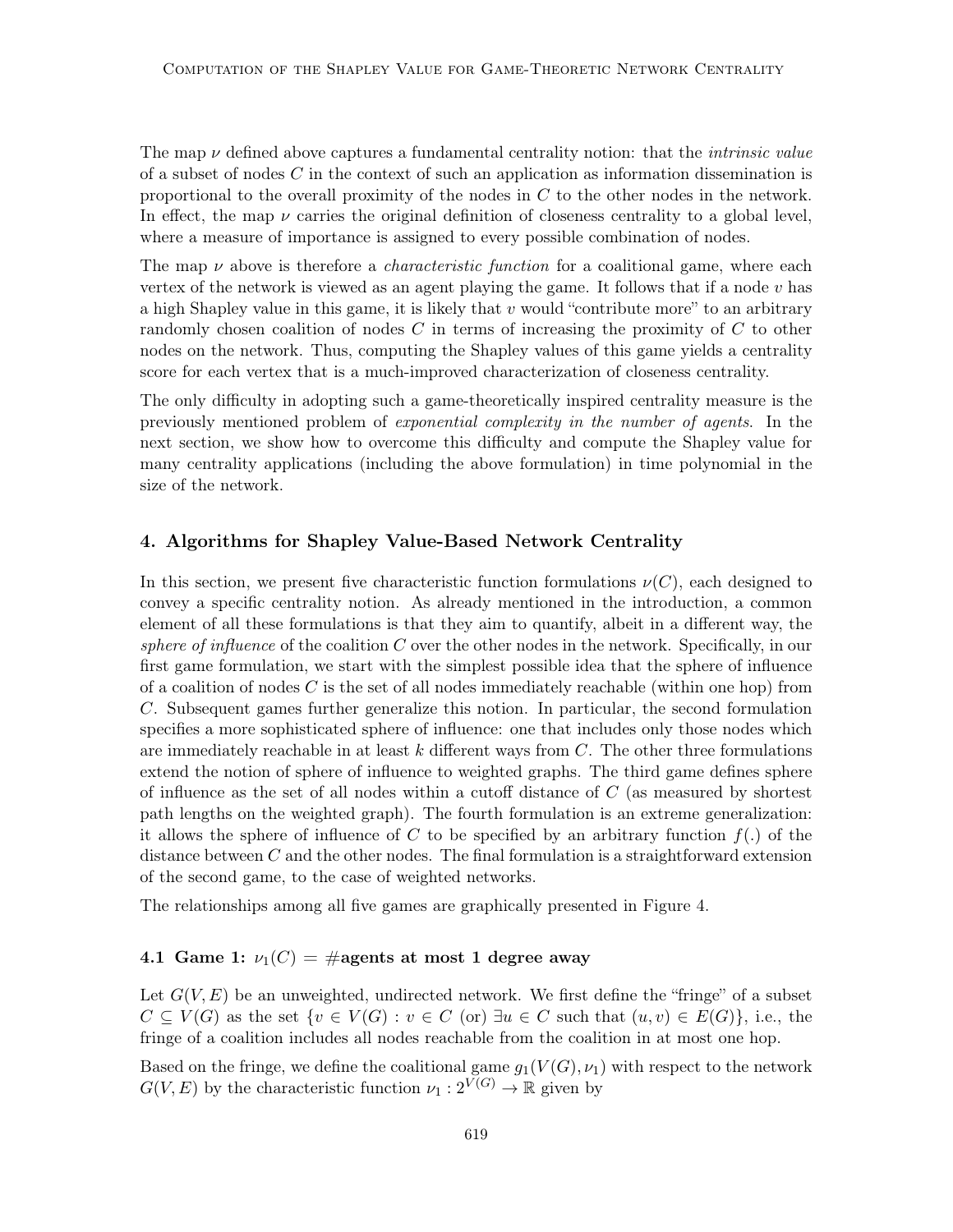

Figure 4: Euler diagram showing the relationships among all five games considered in this paper. Specifically, game  $g_2$  generalizes  $g_1$ ;  $g_3$  generalizes  $g_1$  and is further generalized by  $g_4$ ;  $g_5$  generalizes  $g_2$ . Finally, we note that there are certain instances of games that can be represented as  $g_3$ ,  $g_4$  and  $g_5$ .

$$
\nu_1(C) = \begin{cases} 0 & \text{if } C = \emptyset \\ \text{size}(\text{fringe}(C)) & \text{otherwise.} \end{cases}
$$

.

The above game was applied by Suri and Narahari (2008) to find out influential nodes in social networks and it was shown to deliver very promising results concerning the target set selection problem (see Kempe, Kleinberg, & Tardos, 2003). It is therefore desired to compute the Shapley values of all nodes for this game. We shall now present an exact formula for this computation rather than obtaining it through Monte Carlo simulation as was done by Suri and Narahari.

In more detail, to evaluate the Shapley value of node  $v_i$ , consider all possible permutations of the nodes in which  $v_i$  would make a positive marginal contribution to the coalition of nodes occurring before itself. Let the set of nodes occurring before node  $v_i$  in a random permutation of nodes be denoted  $C_i$ . Let the neighbours of node  $v_i$  in the graph  $G(V, E)$ be denoted  $N_G(v_i)$  and the degree of node  $v_i$  be denoted  $deg_G(v_i)$ .

The key question to ask is: what is the necessary and sufficient condition for node  $v_i$  to "marginally contribute node  $v_i \in N_G(v_i) \cup \{v_i\}$  to fringe $(C_i)$ "? Clearly, this happens if and only if neither  $v_j$  nor any of *its* neighbours are present in  $C_i$ . Formally,  $(N_G(v_j) \cup \{v_j\}) \cap C_i =$  $\emptyset$ .

Now we are going to show that the above condition holds with probability  $\frac{1}{1+deg_G(v_j)}$ .

**Proposition 1.** The probability that in a random permutation none of the vertices from  $N_G(v_j) \cup \{v_j\}$  occurs before  $v_i$ , where  $v_i$  and  $v_j$  are neighbours, is  $\frac{1}{1+deg_G(v_j)}$ .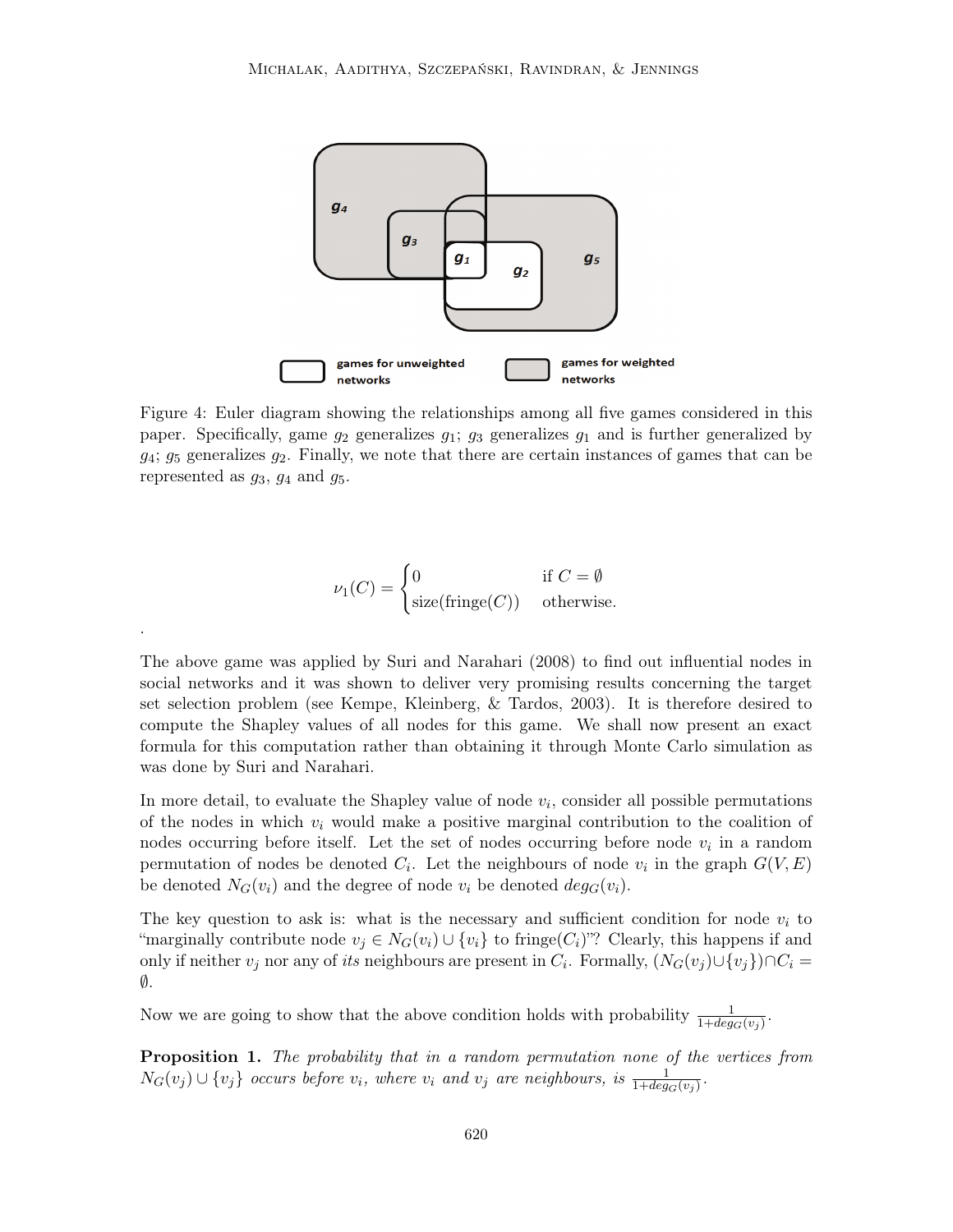Algorithm 1: Computing the Shapley value for Game 1

**Input:** Unweighted graph  $G(V, E)$ **Output:** Shapley values of all nodes in  $V(G)$  for game  $g_1$ 

foreach  $v \in V(G)$  do  $\text{SV}[v] = \frac{1}{1 + deg_G(v)}$ foreach  $u \in N_G(v)$  do  $SV[v] += \frac{1}{1 + deg_G(u)};$ end end return SV;

Proof. We need to count the number of permutations that satisfy:

$$
\forall_{v \in (N_G(v_j) \cup \{v_j\})} \pi(v_i) < \pi(v). \tag{4}
$$

To this end:

- Let us choose  $|(N_G(v_j) \cup \{v_j\})|$  positions in the sequence of all elements from V. We can do this in  $\binom{|V|}{1+deg_G(v_j)}$  ways.
- Then, in the last  $deg_G(v_i)$  chosen positions, place all elements from  $(N_G(v_i) \cup \{v_i\}) \setminus$  ${v_i}$ . Directly before these, place the element  $v_i$ . The number of such line-ups is  $(deg_G(v_i))!$ .
- The remaining elements can be arrange in  $(|V| (1 + deg_G(v_i)))$ ! different ways.

All in all, the number of permutations satisfying condition (4) is:

$$
{\binom{|V|}{1+deg_G(v_j)}}(deg_G(v_j))!(|V|-(1+deg_G(v_j))!=\frac{|V|!}{1+deg_G(v_j)};
$$

thus, the probability that one of such permutations is randomly chosen is  $\frac{1}{1+deg_G(v_j)}$ .  $\Box$ 

Now, denote by  $B_{v_i,v_j}$  the Bernoulli random variable that  $v_i$  marginally contributes  $v_j$  to fringe( $C_i$ ). From the above, we have:

$$
E[B_{v_i,v_j}] = \Pr[(N_G(v_j) \cup \{v_j\}) \cap C_i = \emptyset] = \frac{1}{1 + deg_G(v_j)}.
$$

Therefore,  $SV_{g_1}(v_i)$ , which is the expected marginal contribution of  $v_i$ , is given by:

$$
SV_{g_1}(v_i) = \sum_{v_j \in \{v_i\} \cup N_G(v_i)} E[B_{v_i, v_j}] = \sum_{v_j \in \{v_i\} \cup N_G(v_i)} \frac{1}{1 + deg_G(v_j)},
$$
\n(5)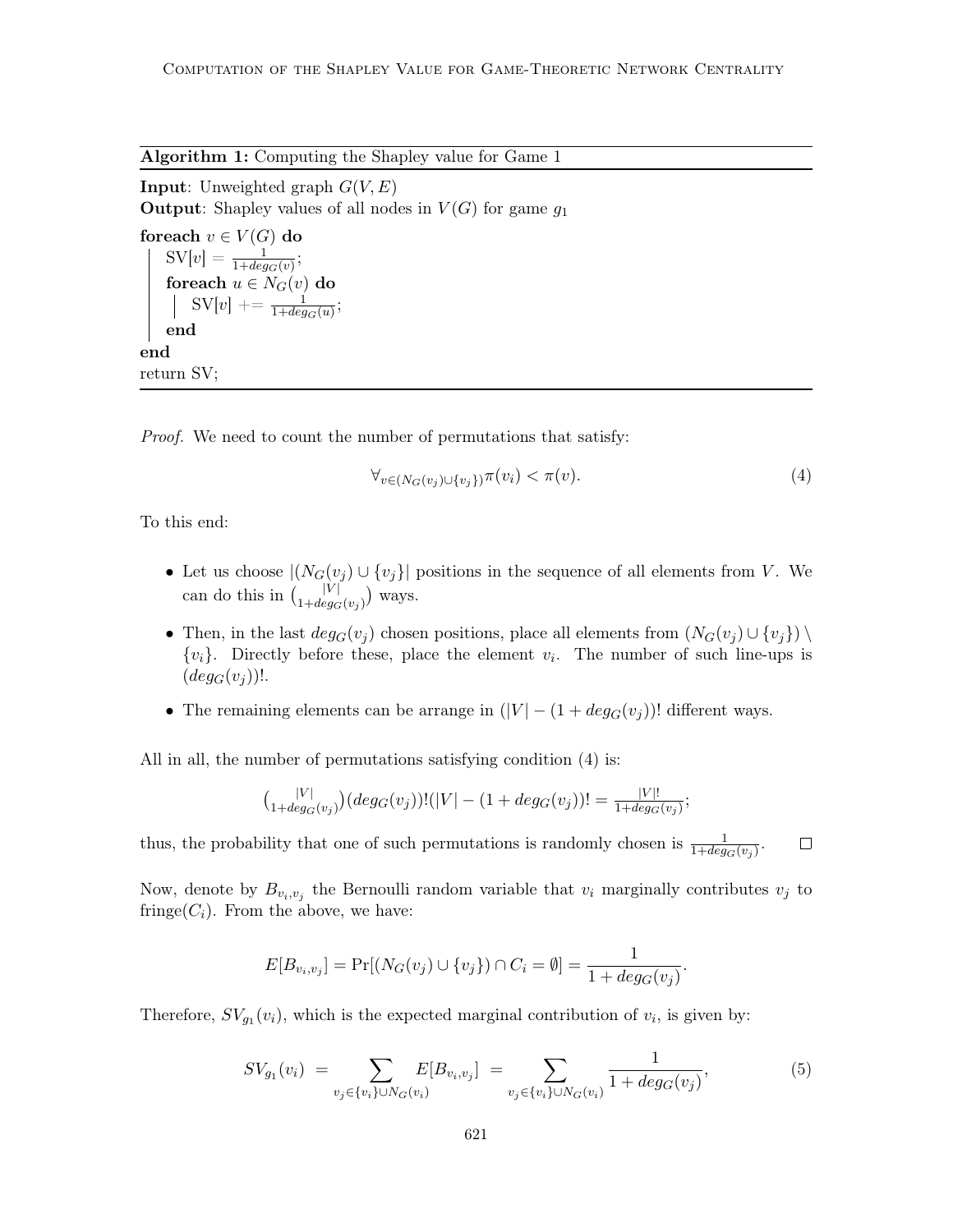which is an *exact closed-form expression* for computing the Shapley value of each node on the network.

It is possible to derive some intuition from the above formula. If a node has a high degree, the number of terms in its Shapley value summation above is also high. But the terms themselves will be inversely related to the degree of neighboring nodes. This gives the intuition that a node will have high centrality not only when its degree is high, but also whenever its degree tends to be higher in comparison to the degree of its neighboring nodes. In other words, power comes from being connected to those who are powerless, a fact that is well-recognized by the centrality literature (e.g., Bonacich, 1987). Following the same reasoning, we can also easily predict how dynamic changes to the network, such as adding or removing an edge, would influence the Shapley value.<sup>8</sup> Adding an edge between a powerful and a powerless node will add even more power to the former and will decrease the power of the latter. Naturally, removing an edge would have the reverse effect.

Interestingly, although game  $g_1$  is quite different from the induced-subgraph representation of Deng and Papadimitriou (1994), the formula for  $SV_{g_1}(v_i)$  is, to some extent, similar to formula (1). In particular, in both cases, the Shapley value of a node depends solely on the set of its immediate neighbours. Moreover, in both cases, it is a linear combination of fractions involving in the numerator the weight of edges between the node and its neighbours.<sup>9</sup> The difference is in the denominators, where in our case it depends on the degree of the involved nodes. We will see that the next two games considered in this paper yield comparable to  $g_1$ closed-form expressions for the Shapley value.

Algorithm 1 directly implements expression (5) to compute the exact Shapley values of all nodes in the network. It cycles through all nodes and their neighbours, so its running time is  $O(|V| + |E|)$ .

Finally, we note that Algorithm 1 can be adopted to directed graphs with a couple of simple modifications. Specifically, in order to capture how many nodes we can access a given node from, the degree of a node should be replaced with indegree. Furthermore, a set of neighbours of a given node  $v$  should consist of those nodes to which an edge is directed from  $\upsilon$ .

## 4.2 Game 2:  $\nu_2(C) = \text{\#agents with at least } k \text{ neighbors in } C$

We now consider a more general game formulation for an unweighted graph  $G(V, E)$ , where the value of a coalition includes the number of agents that are either in the coalition or are adjacent to at least k agents who are in the coalition. Formally, we consider game  $q_2$ characterised by  $\nu_2: 2^{V(G)} \to \mathbb{R}$ , where

$$
\nu_2(C) = \begin{cases} 0 & \text{if } C = \emptyset \\ |\{v : v \in C \text{ (or) } |N_G(v) \cap C| \ge k\}| & \text{otherwise.} \end{cases}
$$

<sup>8.</sup> Many real-life networks are in fact dynamic and the challenge of developing fast streaming algorithms has recently attracted considerable attention in the literature (Lee, Lee, Park, Choi, & Chung, 2012).

<sup>9.</sup> Note that in case of  $q_1$  the weight of any edge is 1.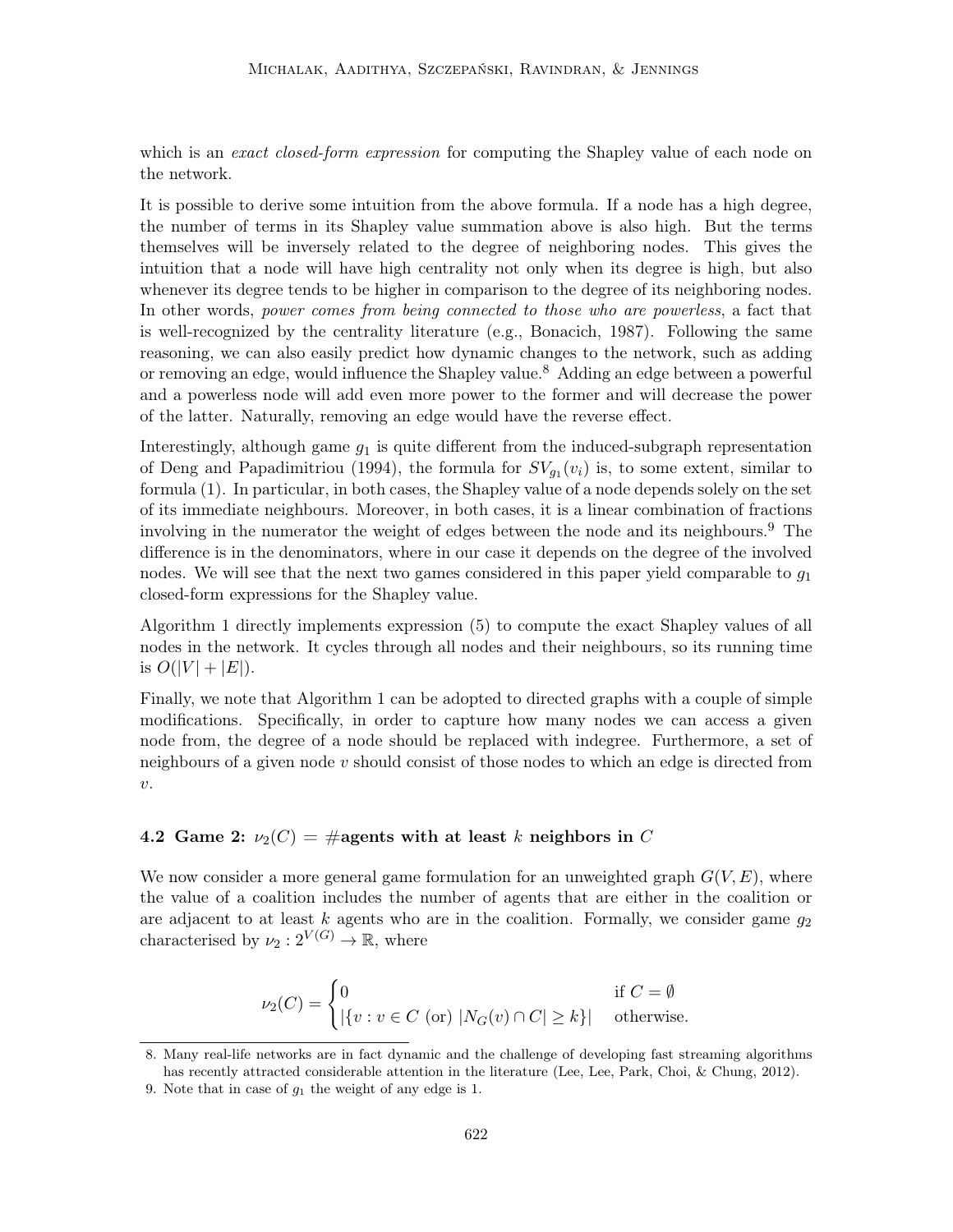The second game is an instance of the General Threshold Model that has been widely studied in the literature (e.g., Kempe et al., 2005; Granovetter, 1978). Intuitively, in this model each node can become active if a monotone activation function reaches some threshold. The instance of this problem has been proposed by Goyal, Bonchi, and Lakshmanan (2010), where the authors introduced a method of learning influence probabilities in social networks (from users' action logs). However, in many realistic situations much less information is available about a network so it is not possible to assess specific probabilities with which individual nodes become active. Consequently, much simpler models are studied. Bikhchandani et al. (1992), for instance, "consider a teenager deciding whether or not to try drugs. A strong motivation for trying out drugs is the fact that friends are doing so. Conversely, seeing friends reject drugs could help persuade the teenager to stay clean". This situation is modelled by the second game; the threshold for each node is k and the activation function is  $f(S)$  =  $|S|$ . Another example is viral marketing or innovation diffusion analysis. Again, in this application, it is often assumed that an agent will "be influenced" only if at least  $k$  of his neighbors have already been convinced (Valente, 1996). Note that this game reduces to game  $g_1$  for  $k = 1$ .

Adopting notation from the previous subsection, we again ask: what is the necessary and sufficient condition for node  $v_i$  to marginally contribute node  $v_j \in N_G(v_i) \cup \{v_i\}$  to the value of the coalition  $C_i$ ?

Clearly, if  $deg_G(v_j) < k$ , we have  $E[B_{v_i,v_j}] = 1$  for  $v_i = v_j$  and 0 otherwise. For  $deg_G(n_j) \geq k$ , we split the argument into two cases. If  $v_j \neq v_i$ , the condition for marginal contribution is that exactly  $(k-1)$  neighbors of  $v_j$  already belong to  $C_i$  and  $v_j \notin C_i$ . On the other hand, if  $v_j = v_i$ , the marginal contribution occurs if and only if  $C_i$  originally consisted of at most  $(k-1)$  neighbors of  $v_j$ . So for  $deg_G(v_j) \geq k$  and  $v_j \neq v_i$ , we need to determine the appropriate probability.

**Proposition 2.** The probability that in a random permutation exactly k–1 neighbours of  $v_j$ occur before  $v_i$ , and  $v_j$  occurs after  $v_i$ , is:  $\frac{1+deg_G(v_j)-k}{deg_G(v_j)(1+deg_G(v_j))}$ , where  $v_j$  and  $v_i$  are neighbors and  $deg_G(v_i) \geq k$ .

Proof. We need to count the number of permutations that satisfy:

$$
\exists!_{K \subseteq N_G(v_j)} \Big\{ |K| = k - 1 \ \land \ \forall_{v \in K} \{ \pi(v) < \pi(v_i) \} \ \land \ \forall_{v \in N_G(v_j) \setminus K} \{ \pi(v_i) \le \pi(v) \} \ \land \ \pi(v_i) < \pi(v_j) \Big\}.\tag{6}
$$

To this end:

- Let us choose  $|(N_G(v_j) \cup \{v_j\})|$  positions in the sequence of all elements from V. We can do this in  $\binom{|V|}{1+deg_G(v_j)}$  ways.
- Then, choose  $k-1$  elements from the set  $(N_G(v_i) \setminus \{v_i\})$ . The number of such choices is  $\binom{deg_G(v_j)-1}{k-1}$ .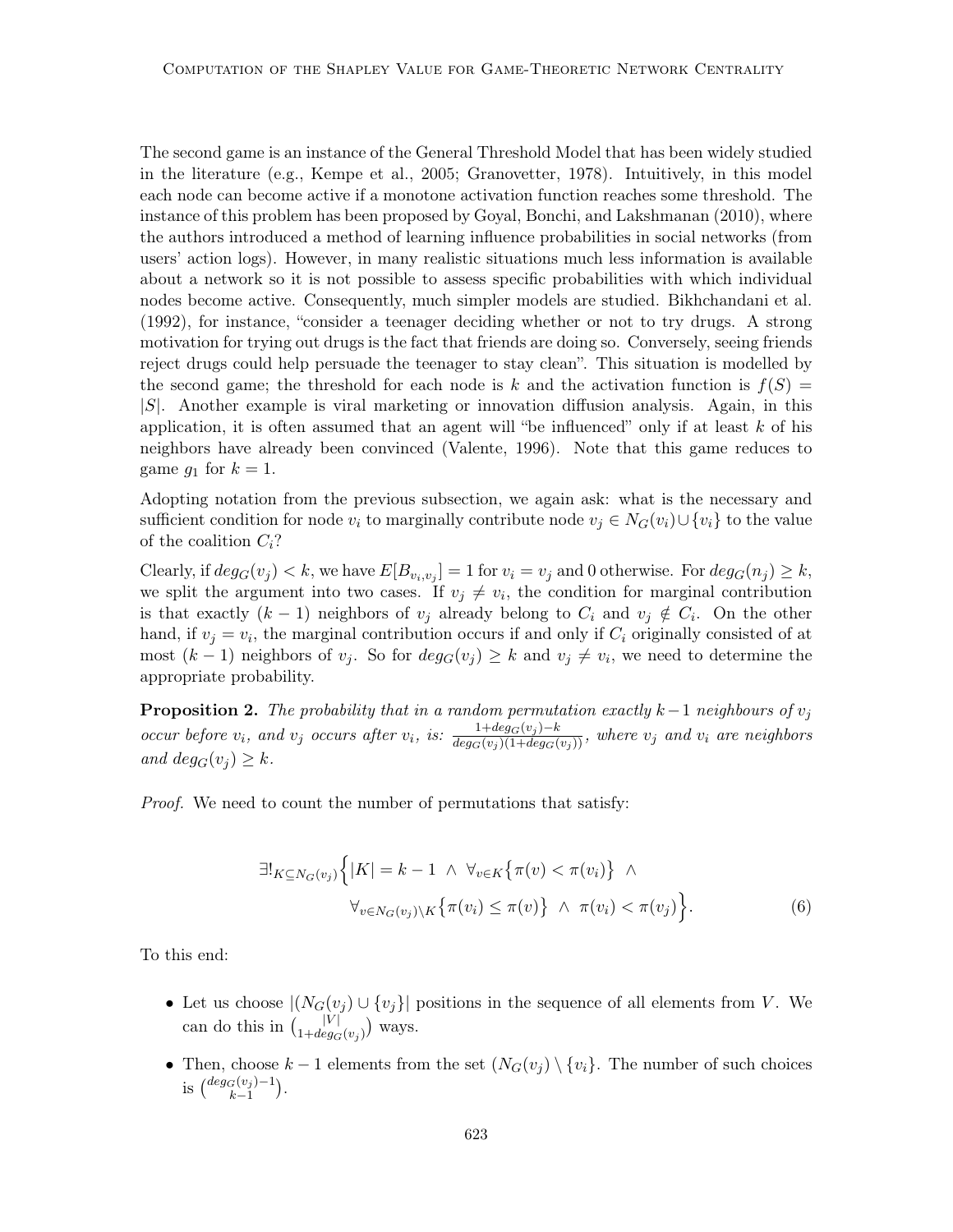Algorithm 2: Computing the Shapley value for Game 2

**Input:** Unweighted graph  $G(V, E)$ , positive integer k **Output:** Shapley value of all nodes in  $V(G)$  for game  $q_2$ 

foreach  $v \in V(G)$  do  $\mathrm{SV}[v] = \min(1, \frac{k}{1+dec})$  $\frac{k}{1+deg_G(v)}$ ); foreach  $u \in N_G(v)$  do  $\mathrm{SV}[v] \mathrel{+}= \max(0, \frac{deg_G(u)-k+1}{deg_G(u)(1+deg_G(u))});$ end end return SV;

- Then, in the first  $k-1$  chosen positions, place all elements chosen in previous step. Directly after those, place the element  $v_i$ , and then the remaining vertices chosen in the first step. The number of such line-ups is  $(k-1)!(1+deg_G(v_i)-k)!$ .
- The remaining elements can be arrange in  $(|V| deg_G(v_j) 1)!$  different ways.

Taking all the above together, the number of permutations satisfying condition (6) is:

$$
{|V| \choose 1+deg_G(v_j)}{deg_G-1 \choose k-1}(k-1)!(1+deg_G(v_j)-k)!(|V|-deg_G(v_j)-1)!={|V|!(1+deg_G(v_j)-k) \over deg_G(v_j)(1+deg_G(v_j))};
$$

thus, the probability that one of such permutations is randomly chosen is  $\frac{1+deg_G(v_j)-k}{deg_G(v_j)(1+deg_G(v_j))}$ .

Using Proposition 2 we obtain:

$$
E[B_{v_i, v_j}] = \frac{1 + deg_G(v_j) - k}{deg_G(v_j)(1 + deg_G(v_j))}.
$$

And for  $deg_G(v_i) \geq k$  and  $v_j = v_i$ , we have:

$$
E[B_{v_i,v_i}] = \sum_{n=0}^{k-1} \frac{1}{1 + deg_G(v_i)} = \frac{k}{1 + deg_G(v_i)}.
$$

As before, the Shapley values are given by substituting the above formulae into:

$$
SV_{g_2}(v_i) = \sum_{v_j \in N_G(v_i) \cup \{v_i\}} E[B_{v_i, v_j}].
$$

Although this game is a generalization of game  $g_1$ , it can still be solved to obtain the Shapley values of all nodes in  $O(|V| + |E|)$  time, as formalised by Algorithm 2.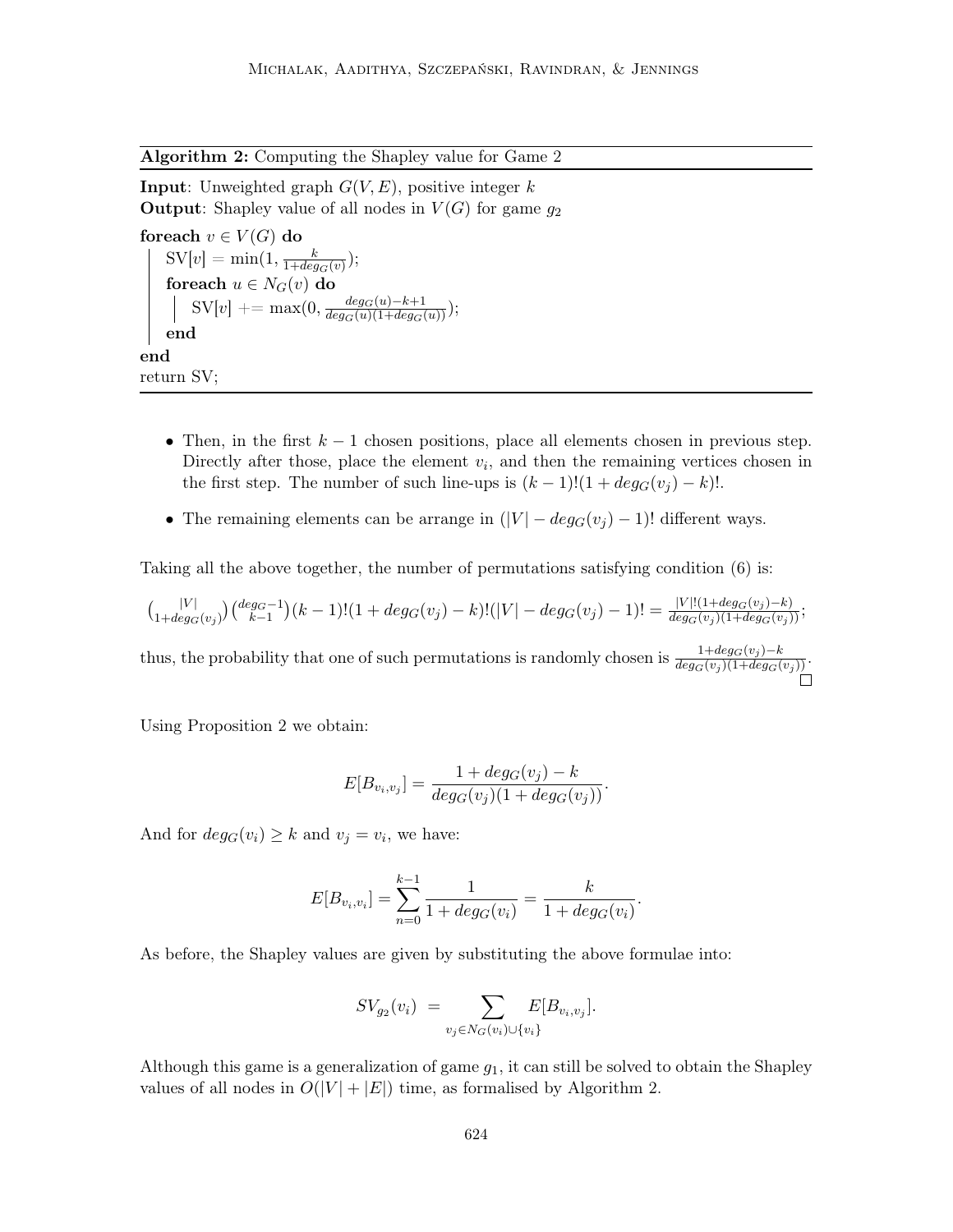An even more general formulation of the game is possible by allowing  $k$  to be a function of the agent, i.e., each node  $v_i \in V(G)$  is assigned its own unique attribute  $k(v_i)$ . This translates to an application of the form: agent i is convinced if and only if at least  $k_i$  of his neighbors are convinced, which is a frequently used model in the literature (Valente, 1996).

The above argument does not use the fact that  $k$  is constant across all nodes. So this generalized formulation can be solved by a simple modification to the original Shapley value expression:

$$
SV(v_i) = \frac{k(v_i)}{1 + deg_G(v_i)} + \sum_{v_j \in N_G(v_i)} \frac{1 + deg_G(v_j) - k(v_j)}{deg_G(v_j)(1 + deg_G(v_j))}.
$$

The above equation (which is also implementable in  $O(|V|+|E|)$  time) assumes that  $k(v_i) \leq$  $1+deg_G(v_i)$  for all nodes  $v_i$ . This condition can be assumed without loss of generality because all cases can still be modelled (we set  $k(v_i) = 1 + deg_G(v_i)$  for the extreme case where node  $v_i$  is never convinced no matter how many of its neighbors are already convinced).

Finally, we note that Algorithm 2 can be adapted to a case of directed graphs along the same lines as Algorithm 1.

## 4.3 Game 3:  $\nu_3(C) = \text{\#agents at most } d_{\text{cutoff}}$  away

Hitherto, our games have been confined to unweighted networks. But in many applications, it is necessary to model real-world networks as weighted graphs. For example, in the coauthorship network mentioned in the introduction, each edge is often assigned a weight proportional to the number of joint publications the corresponding authors have produced (Newman, 2001).

This subsection extends game  $g_1$  to the case of weighted networks. Whereas game  $g_1$  equates  $\nu(C)$  to the number of nodes located within one hop of some node in C, our formulation in this subsection equates  $\nu(C)$  to the number of nodes located within a distance  $d_{cutoff}$  of some node in C. Here, distance between two nodes is measured as the length of the shortest path between the nodes in the given weighted graph  $G(V, E, W)$ , where  $W : E \to \mathbb{R}^+$  is the weight function.

Formally, we define game  $g_3$ , where for each coalition  $C \subseteq V(G)$ ,

$$
\nu_3(C) = \begin{cases} 0 & \text{if } C = \emptyset \\ \text{size}(\{v_i : \exists v_j \in C \mid \text{distance}(v_i, v_j) \le d_{cutoff}\}) & \text{otherwise.} \end{cases}
$$

Clearly,  $g_3$  can be used in all the settings where  $g_1$  is applicable; for instance, in the diffusion of information in social networks or to analyse research collaboration networks (e.g., Suri & Narahari, 2010, 2008). Moreover, as a more general game,  $g_3$  provides additional modelling opportunities. For instance, Suri and Narahari (2010) suggest that a "more intelligent" way for sieving nodes in the neighbourhood would improve their algorithm for solving the target selection problem (top-k problem). Now,  $g_3$  allows us to define a different cutoff distance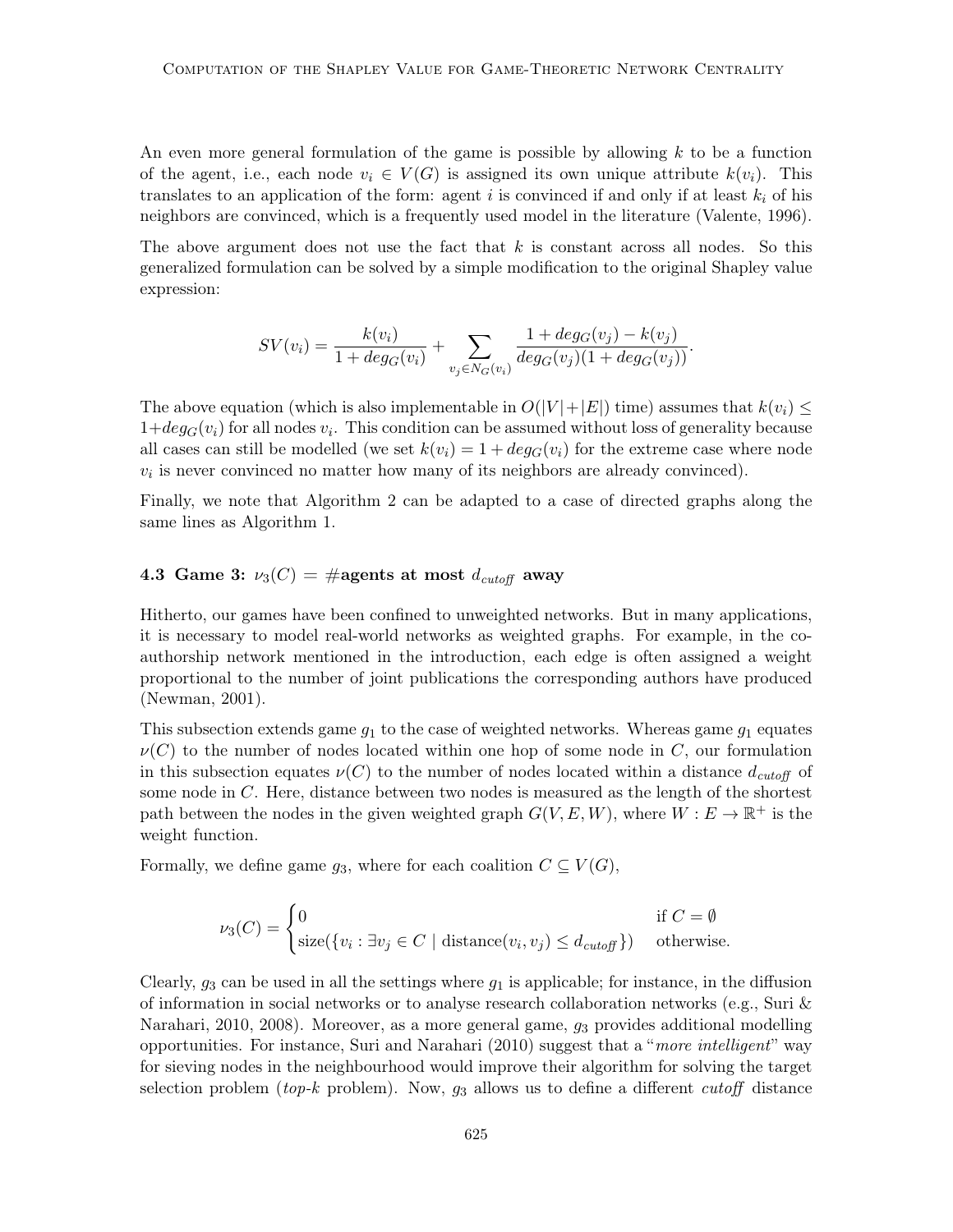Algorithm 3: Computing the Shapley value for Game 3

**Input:** Weighted graph  $G(V, E, W)$ ,  $d_{cutoff} > 0$ **Output:** Shapley value of all nodes in  $G$  for game  $g_3$ 

```
foreach v \in V(G) do
   DistanceVector D = Dijkstra(v,G);extNeighbors(v) = \emptyset; extDegree(v) = 0;
   for each u \in V(G) such that u \neq v do
       if D(u) \leq d_{cutoff} then
           extNeighbors(v).push(u);extDegree(v)++;end
   end
end
foreach v \in V(G) do
    SV[v] = \frac{1}{1+extDegree(v)};
    foreach u \in extNeighbors(v) do
        \text{SV}[v] \mathrel{+}= \frac{1}{1 + \text{extDegree}(u)};end
end
return SV;
```
for each node in Suri and Narahari's setting. Furthermore,  $g_3$  is a specific case of the more general model  $q_4$  which will be discussed in next subsection.

We shall now show that even this highly general centrality game  $q_3$  is amenable to analysis which yields an exact formula for the Shapley value. However, in this case the algorithm for implementing the formula is not linear in the size of the network, but has  $O(|V||E| +$  $|V|^2 \log |V|$  complexity.

Before deriving the exact Shapley value formula, we introduce some extra notation. Define the extended neighborhood  $N_G(v_j, d_{cutoff}) = \{v_k \neq v_j : \text{distance}(v_k, v_j) \leq d_{cutoff}\}$ , i.e., the set of all nodes whose distance from  $v_j$  is at most  $d_{cutoff}$ . Denote the size of  $N_G(v_j, d_{cutoff})$ by  $deg_G(v_i, d_{cutoff})$ . With this notation, the necessary and sufficient condition for node  $v_i$ to marginally contribute node  $v_j$  to the value of coalition  $C_i$  is: distance $(v_i, v_j) \leq d_{cutoff}$ and distance $(v_j, v_k) > d_{cutoff} \ \forall v_k \in C_i$ . That is, neither  $v_j$  nor any node in its extended neighborhood should be present in  $C_i$ . From the discussion in previous subsections and Proposition 1, we know that the probability of this event is exactly  $\frac{1}{1+deg_G(v_j, d_{cutoff})}$ . Therefore, the exact formula for the Shapley value of node  $v_i$  in game  $g_3$  is:

$$
SV_{g_3}(v_i) = \sum_{v_j \in \{v_i\} \cup N_G(v_i, d_{cutoff})} \frac{1}{1 + deg_G(v_j, d_{cutoff})}.
$$

Algorithm 3 works as follows: for each node v in the network  $G(V, E)$ , the extended neighborhood  $N_G(v, d_{cutoff})$  and its size  $deg_G(v, d_{cutoff})$  are first computed using Dijkstra's algorithm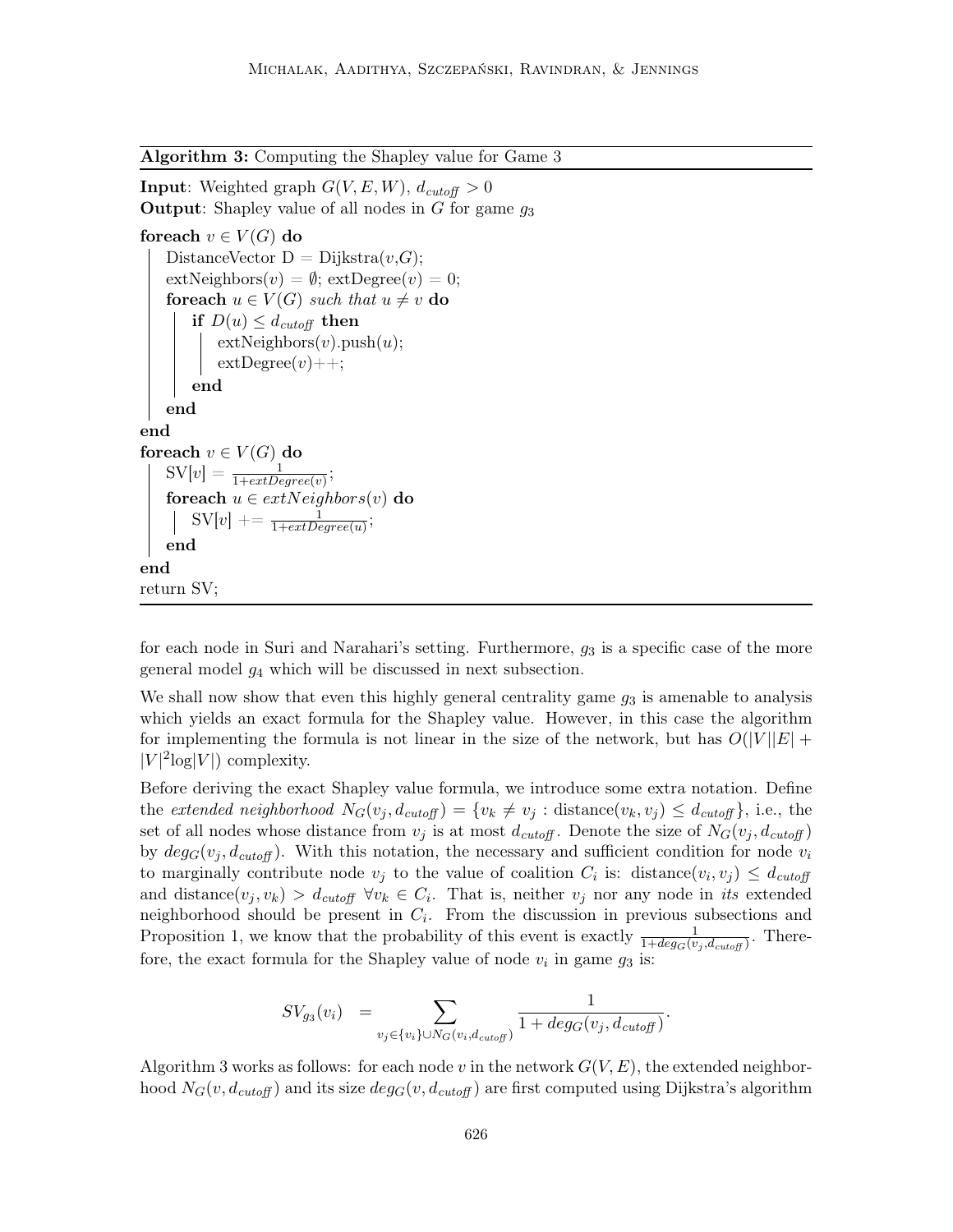in  $O(|E|+|V| \log|V|)$  time (Cormen, 2001). The results are then used to directly implement the above equation, which takes maximum time  $O(|V|^2)$ . In practice this step runs much faster because the worst case situation only occurs when every node is reachable from every other node within  $d_{cutoff}$ . Overall the complexity is  $O(|V||E| + |V|^2 \log|V|)$ .

Furthermore, to deal with directed graphs we need to redefine the notion of  $extDegree$  and  $extNeighbors$  for a given node  $u$  in Algorithm 3. The former will be the number of vertices from which the distance to u is smaller than, or equal to,  $d_{cutoff}$ . The latter will be the set of nodes whose distance from u is at most  $d_{cutoff}$ .

Finally, we make the observation that the above proof does not depend on  $d_{cutoff}$  being constant across all nodes. Indeed, each node  $v_i \in V(G)$  may be assigned its own unique value  $d_{cutoff}(v_i)$ , where  $\nu(C)$  would be the number of agents  $v_i$  who are within a distance  $d_{cutoff}(v_i)$  from C. For this case, the above proof gives:

$$
SV(v_i) = \sum_{\substack{v_j:\text{distance}(v_i,v_j) \\ \leq d_{cutoff}(v_j)}} \frac{1}{1 + deg_G(v_j, d_{cutoff}(v_j))}.
$$

**4.4 Game 4:**  $\nu_4(C) = \sum_{v_i \in V(G)} f(\text{distance}(v_i, C))$ 

This subsection further generalizes game  $g_3$ , again taking motivation from real-life network problems. In game  $g_3$ , all agents at distances  $d_{\text{agent}} \leq d_{\text{cutoff}}$  contributed equally to the value of a coalition. However, this assumption may not always hold true because in some applications we intuitively expect agents closer to a coalition to contribute more to its value. For instance, we expect a Facebook user to exert more influence over his immediate circle of friends than over "friends of friends", even though both may satisfy the  $d_{cutoff}$  criterion. Similarly, we expect a virus-affected computer to infect a neighboring computer more quickly than a computer two hops away.

In general, we expect that an agent at distance d from a coalition would contribute  $f(d)$  to its value, where  $f(.)$  is a positive valued decreasing function of its argument. More formally, we define game  $g_4$ , where the value of a coalition C is given by:

$$
\nu_4(C) = \begin{cases} 0 & \text{if } C = \emptyset \\ \sum_{v_i \in V(G)} f(d(v_i, C)) & \text{otherwise,} \end{cases}
$$

where  $d(v_i, C)$  is the minimum distance:  $\min\{\text{distance}(v_i, v_j)|v_j \in C\}$ .

We note that it is possible to solve for the Shapley value in the above formulation by constructing an MC-Nets representation (see Section 2 for more details on this formalism). Indeed, the combinatorial structure of networks is to a certain extent similar to the structure of MC-Nets. Consequently, the existence of a polynomial algorithm to compute the Shapley value for MC-Nets strongly suggests that polynomial algorithms could be developed for games defined over networks. Our results in this paper demonstrate that this is indeed the case. However, it should be underlined that our approach to compute the Shapley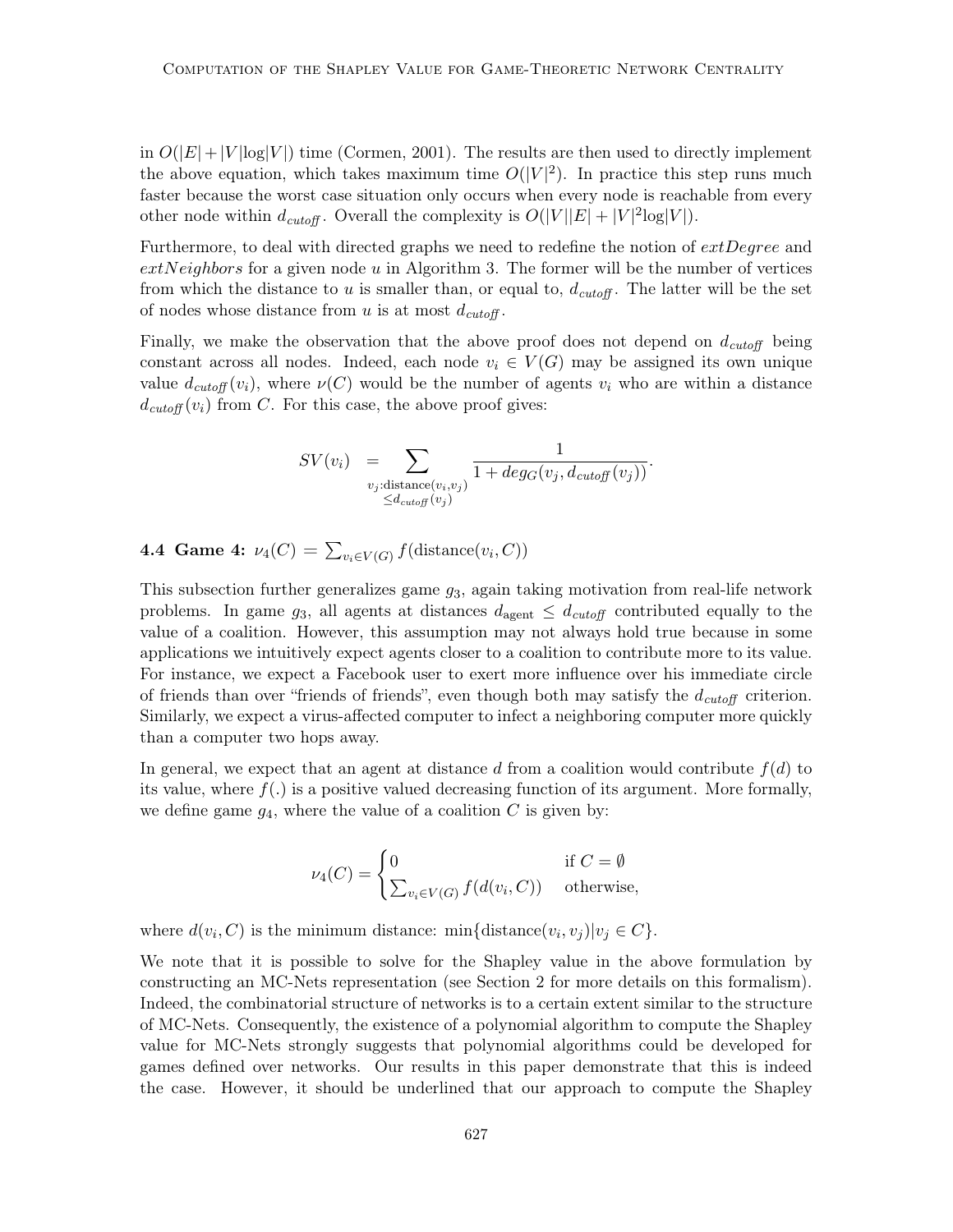value is different from that applied in MC-Nets. This is because in our solutions we focus on computing the expected contribution of every node in a random permutation of nodes and not on disaggregating the game into a collection of "simple", easily solvable, games as it is done in MC-Nets. The difference in both approaches is clearly visible in the case of  $g_3$ . Here, the MC-Nets would have  $O(|V|^3)$  rules, whereas in the discussion below, we propose a more efficient algorithm for  $g_3$  that runs in  $O(|V||E| + |V|^2 \log|V|)$ . This is a considerable improvement because most real-world networks are sparse, i.e.,  $E \sim O(|V|)$ (Reka & Barabási, 2002).

In the case of  $g_3$ , the key question to ask is: what is the expected value of the marginal contribution of  $v_i$  through node  $v_j \neq v_i$  to the value of coalition  $C_i$ ? Let this marginal contribution be denoted  $MC(v_i, v_j)$ . Clearly:

$$
MC(v_i, v_j) = \begin{cases} 0 & \text{if distance}(v_i, v_j) \ge d(v_j, C_i) \\ f(\text{distance}(v_i, v_j)) - f(d(v_j, C_i)) & \text{otherwise.} \end{cases}
$$

Let  $D_{v_i} = \{d_1, d_2...d_{|V|-1}\}\$  be the distances of node  $v_j$  from all other nodes in the network, sorted in increasing order. Let the nodes corresponding to these distances be  $\{w_1, w_2...w_{|V|-1}\},$ respectively. Let  $k_{ij} + 1$  be the number of nodes (out of these  $|V| - 1$ ) whose distances to  $v_j$  are  $\leq$  distance $(v_i, v_j)$ . Let  $w_{k_{ij}+1} = v_i$  (i.e., among all nodes that have the same distance from  $v_j$  as  $v_i$ ,  $v_i$  is placed last in the increasing order).

We use *literal*  $w_i$  to mean  $w_i \in C_i$  and the literal  $\overline{w_i}$  to mean  $w_i \notin C_i$ . Define a sequence of boolean variables  $p_k = \overline{v_j} \wedge \overline{w_1} \wedge \overline{w_2} \wedge ... \wedge \overline{w_k}$  for each  $0 \leq k \leq |V| - 1$ . Finally denote expressions of the form  $MC(v_i, v_j|F)$  to mean the marginal contribution of  $v_i$  to  $C_i$  through  $v_j$  given that the coalition  $C_i$  satisfies the boolean expression  $F$ .

$$
MC(v_i, v_j|p_{k_{ij}+1} \wedge w_{k_{ij}+2}) = f(d_{k_{ij}+1}) - f(d_{k_{ij}+2}),
$$
  
\n
$$
MC(v_i, v_j|p_{k_{ij}+2} \wedge w_{k_{ij}+3}) = f(d_{k_{ij}+1}) - f(d_{k_{ij}+3}),
$$
  
\n
$$
\vdots \qquad \vdots
$$
  
\n
$$
MC(v_i, v_j|p_{|V|-2} \wedge w_{|V|-1}) = f(d_{k_{ij}+1}) - f(d_{|V|-1}),
$$
  
\n
$$
MC(v_i, v_j|p_{|V|-1}) = f(d_{k_{ij}+1}).
$$

With this notation, we obtain expressions for  $MC(v_i, v_j)$  by splitting over the above mutually exclusive and exhaustive (i.e., covering all possible non-zero marginal contributions) cases.

Now, we need to determine the probability of  $Pr(p_k \wedge w_{k+1})$ .

Proposition 3. The probability that in a random permutation none of the nodes from  $\{v_j, w_1, \ldots, w_k\}$  occur before  $v_i$  and the node  $w_{k+1}$  occurs before  $v_i$  is  $\frac{1}{(k+1)(k+2)}$ .

Proof. Let us count the number of permutations that satisfy:

$$
\forall_{v \in \{v_j, w_1, \dots, w_k\}} \pi(v_i) < \pi(v) \land \pi(v_i < \pi(w_{k+1}). \tag{7}
$$

To this end: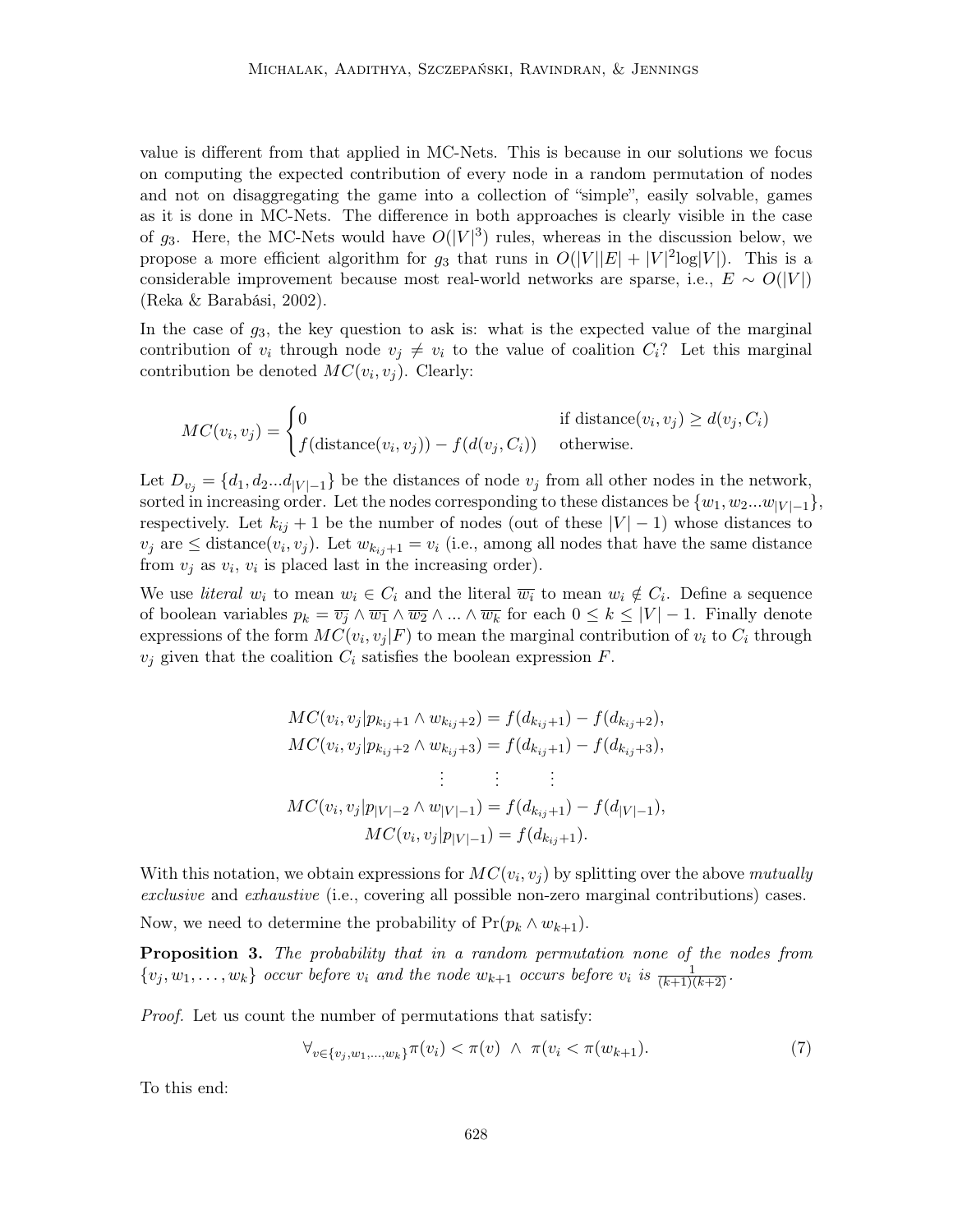- Let us choose  $|\{v_j, w_1, \ldots, w_k\} \cup \{v_j\} \cup \{w_{k+1}\}|$  positions in the sequence of all elements from V. We can do this in  $\binom{|V|}{k+1}$  $\binom{|V|}{k+3}$  ways.
- Then, in the last  $k + 1$  chosen positions, we place all elements from  $\{v_j, w_1, \ldots, w_k\}$ . Directly before these, we place the element  $v_i$ , and then vertex  $w_{k+1}$ . The number of such line-ups is  $(k + 1)!$ .
- The remaining elements can be arrange in  $(|V| (k+3)!$  different ways.

Thus, the number of permutations satisfying (7) is:

$$
{\binom{|V|}{k+3}(k+1)!(|V|-(k+3))!} = \frac{|V|!}{(k+1)(k+2)},
$$

and the probability that one of such permutations is randomly chosen is  $\frac{1}{(k+1)(k+2)}$ .  $\Box$ With the above proposition we find that:

$$
\Pr(p_k \wedge w_{k+1}) \frac{1}{(k+1)(k+2)} \ \forall \ 1 + k_{ij} \le k \le |V| - 2.
$$

Using the  $MC(v_i, v_j)$  equations and the probabilities  $Pr(p_k \wedge w_{k+1})$ :

$$
E[MC(v_i, v_j)] = \left[ \sum_{k=1+k_{ij}}^{|V|-2} \frac{f(\text{distance}(v_i, v_j)) - f(d_{k+1})}{(k+1)(k+2)} \right] + \frac{f(\text{distance}(v_i, v_j))}{|V|}
$$

$$
= \frac{f(\text{distance}(v_i, v_j))}{k_{ij} + 2} - \sum_{k=k_{ij}+1}^{|V|-2} \frac{f(d_{k+1})}{(k+1)(k+2)}.
$$

For  $v_i = v_j$ , a similar analysis produces:

$$
E[MC(v_i, v_i)] = f(0) - \sum_{k=0}^{|V|-2} \frac{f(d_{k+1})}{(k+1)(k+2)}.
$$

Finally the exact Shapley value is given by:

$$
SV_{g_4}(v_i) = \sum_{v_j \in V(G)} E[MC(v_i, v_j)].
$$

Algorithm 4 implements the above formulae. For each vertex  $v$ , a vector of distances to every other vertex is first computed using Dijkstra's algorithm (Cormen, 2001). This yields a vector  $D<sub>v</sub>$  that is already sorted in increasing order. This vector is then traversed in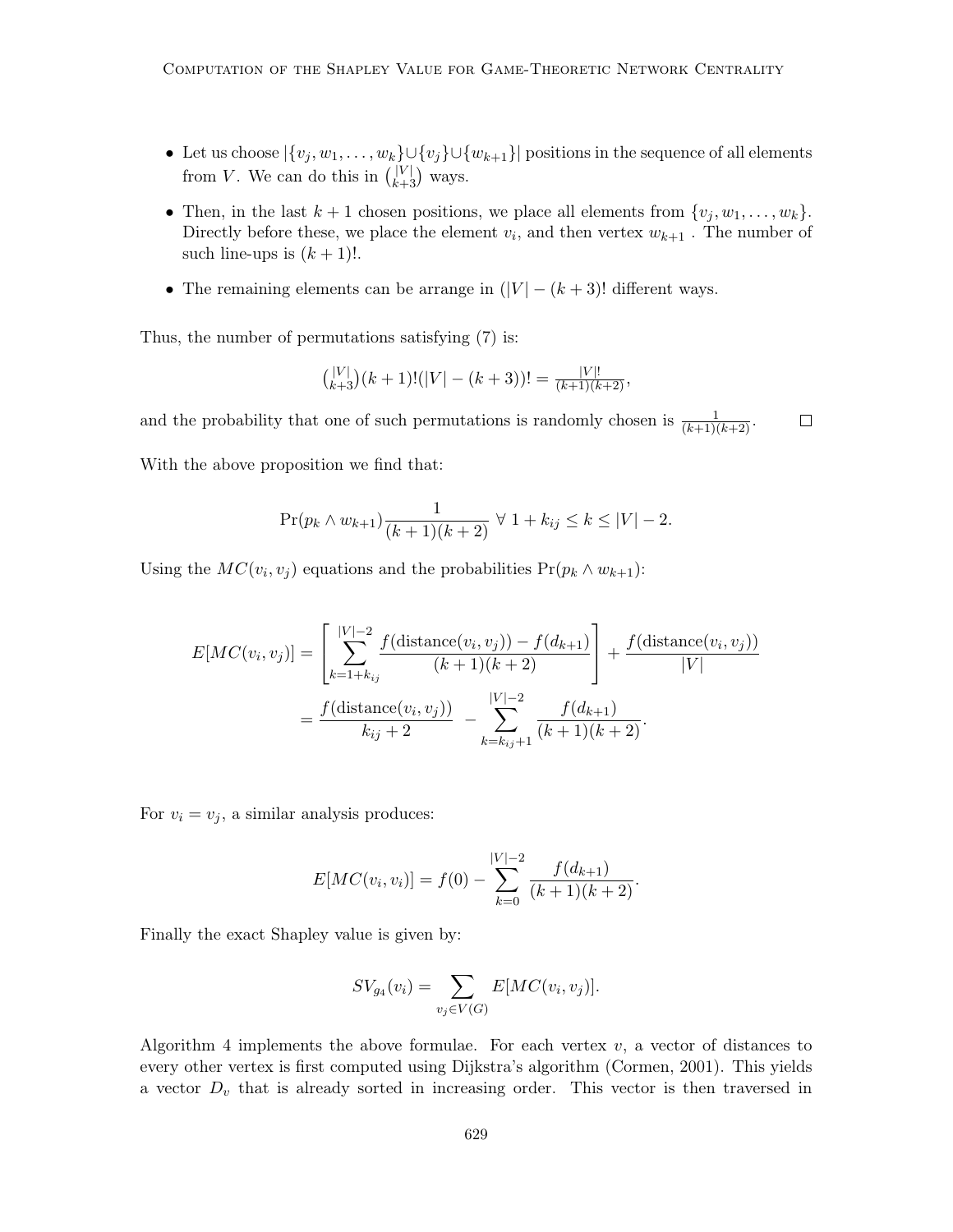Algorithm 4: Computing the Shapley value for Game 4

**Input**: Weighted graph  $G(V, E, W)$ , function  $f : \mathbb{R}^+ \to \mathbb{R}^+$ **Output:** Shapley value of all nodes in  $G$  for game  $g_4$ Initialise:  $\forall v \in V(G)$  set  $SV[v] = 0$ ; foreach  $v \in V(G)$  do [Distances D, Nodes w] = Dijkstra $(v,G)$ ;  $sum = 0$ ; index = |V|-1; prevDistance = -1, prevSV = -1; while  $\mathit{index} > 0$  do if  $D/index$  == prevDistance then  $\vert \quad \text{currSV} = \text{prevSV};$ else currSV =  $\frac{f(D(index))}{1+index}$  – sum; end  $SV[w(index)]$  += currSV;  $\mathrm{sum}\mathrel{+}= \frac{f(D(index))}{index(1+index)};$  $prevDistance = D/index), prevSV = currSV;$ index--; end  $SV[v] += f(0) - sum;$ end return SV;

reverse, to compute the backwards cumulative sum  $\sum \frac{f(d_{k+1})}{(k+1)(k+2)}$ . At each step of the backward traversal, the Shapley value of the appropriate node  $w$  is updated according to the  $E[MC(w, v)]$  equation. After the traversal, the Shapley value of v itself is updated according to the  $E[MC(v, v)]$  equation. This process is repeated for all nodes v so that at the end of the algorithm, the Shapley value is computed exactly in  $O(|V||E| + |V|^2 \log|V|)$  time.

Our final observation is that Algorithm 4 works also for directed graphs as long as we use the appropriate version of Dijkstra's algorithm (see, e.g., Cormen, 2001).

**4.5 Game 5:**  $\nu_5(C) = \text{\#agents with } \sum(\text{weights inside } C) \geq W_{\text{cutoff}}(\text{agent})$ 

In this subsection, we generalize game  $g_2$  for the case of weighted networks. Given a positive weighted network  $G(V, E, W)$  and a value  $W_{cutoff}(v_i)$  for every node  $v_i \in V(G)$ , we first define  $W(v_j, C) = \sum_{v_i \in C} W(v_j, v_i)$  for every coalition C, where  $W(v_i, v_j)$  is the weight of the edge between nodes  $v_i$  and  $v_j$  (or 0 if there is no such edge). With this notation, we define game  $g_5$  by the characteristic function:

$$
\nu_5(C) = \begin{cases} 0 & \text{if } C = \emptyset \\ \text{size}(\{v_i : v_i \in C \text{ (or) } W(v_i, C) \ge W_{cutoff}(v_i)\}) & \text{otherwise.} \end{cases}
$$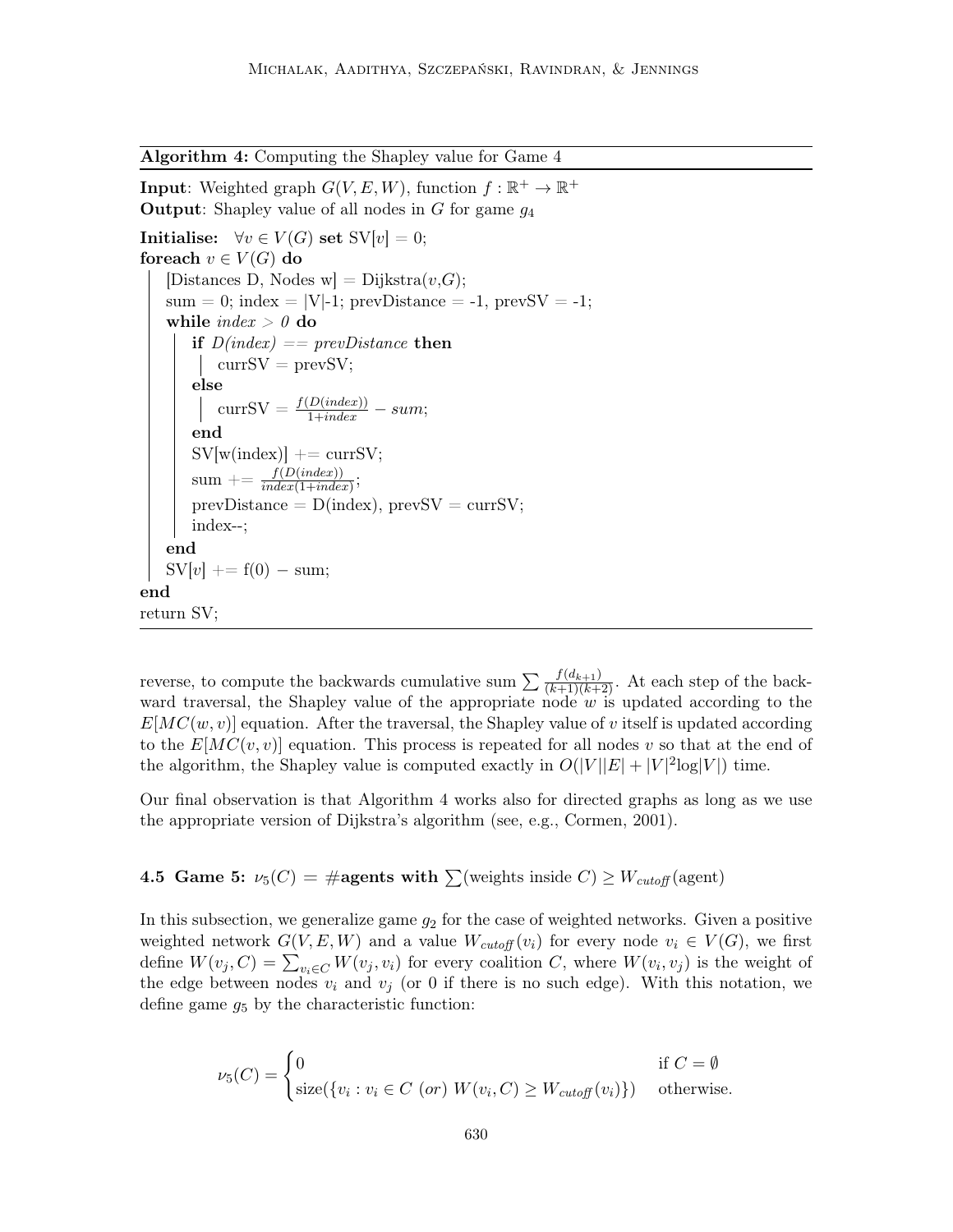Algorithm 5: Computing the Shapley value for Game 5

**Input**: Weighted network  $G(V, E, W)$ , cutoffs  $W_{cutoff}(v_i)$  for each  $v_i \in V(G)$ **Output:** Shapley value of all nodes in  $G$  for game  $g_5$ 

foreach  $v_i \in V(G)$  do compute and store  $\alpha_i$  and  $\beta_i$ ; end foreach  $v_i \in V(G)$  do  $\mathrm{SV}[v_i] = 0;$ foreach m in 0 to  $deg_G(v_i)$  do compute  $\mu = \mu(X_m^{ii}), \sigma = \sigma(X_m^{ii}), p = \Pr\{\mathcal{N}(\mu, \sigma^2) < W_{cutoff}(v_i)\};$  $\text{SV}[v_i] \mathrel{+}= \frac{p}{1+deg_G(v_i)}$ end foreach  $v_j \in N_G(v_i)$  do  $p = 0$ ; foreach m in 0 to  $deg_G(v_i) - 1$  do compute  $\mu = \mu(X_m^{ij}), \sigma = \sigma(X_m^{ij})$  and  $z = Z_m^{ij}$ ;  $p \mathrel{+}= z \frac{deg_{G}(v_{j})-m}{deg_{G}(v_{j})(deg_{G}(v_{j})+1)};$ end  $SV[v_i] += p;$ end end return SV;

The formulation above has applications in, for instance, the analysis of information diffusion, adoption of innovations, and viral marketing. Indeed, many cascade models of such phenomena on weighted graphs have been proposed (e.g., Granovetter, 1978; Kempe et al., 2003; Young, 2006) which work by assuming that an agent will change state from "inactive" to "active" if and only if the sum of the weights to all active neighbors is at least equal to an agent-specific cutoff.

Although we have not been able to come up with an exact formula for the Shapley value in this game<sup>10</sup>, our analysis yields an approximate formula which was found to be accurate in practice.

In more detail, we observe that node  $v_i$  marginally contributes node  $v_j \in N_G(v_i)$  to the value of coalition  $C_i$  if and only if  $v_j \notin C_i$  and  $W_{cutoff}(v_j) - W(v_i, v_j) \leq W(v_j, C_i) < W_{cutoff}(v_j)$ . Let us denote by  $B_{v_i,v_j}$  the Bernoulli random variable corresponding to this event. We will need the following additional notation:

• let  $N_G(v_j) = \{v_i, w_1, w_2...w_{deg_G(v_j)-1}\};$ 

<sup>10.</sup> Computing the Shapley value for this game involves determining whether the sum of weights on specific edges, adjacent to a random coalition, exceeds the threshold. This problem seems to be at least as hard as computing the Shapley value in weighted voting games, which is  $\#P$ -Complete (Elkind et al., 2009).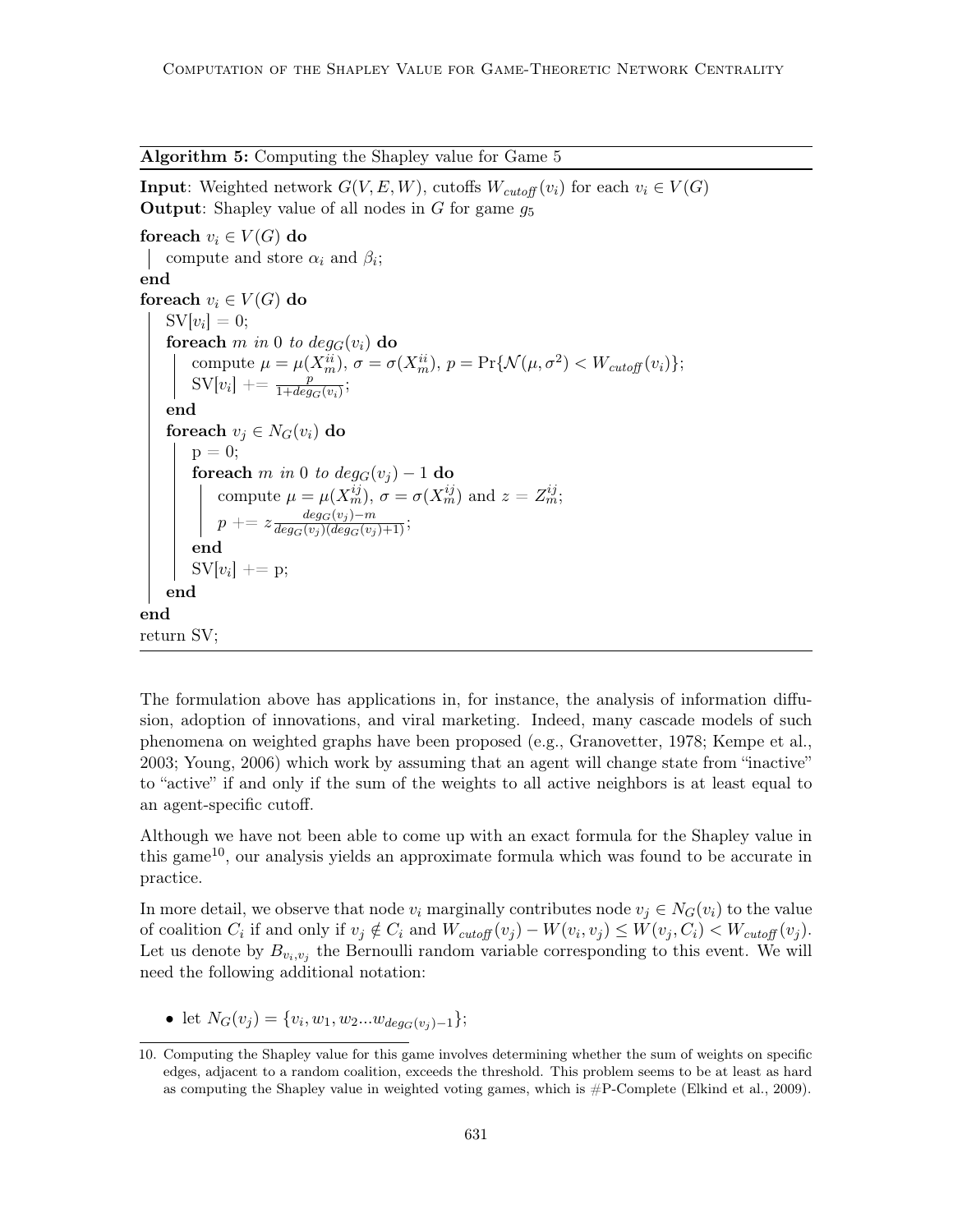- let the weights of edges between  $v_j$  and each of the nodes in  $N_G(v_j)$  be  $W_j =$  $\{W(v_i, v_j), W_1, W_2...W_{deg_G(v_j)-1}\}\$ in that order;
- let  $\alpha_j$  be the sum of all the weights in  $W_j$  and  $\beta_j$  be the sum of the squares of all the weights in  $W_i$ ;
- let  $k_{ij}$  be the number of nodes of  $N_G(v_j)$  that occur before  $v_i$  in  $C_i$ ;
- let  $X_t^{ij}$  be the sum of a t-subset of  $W_j \setminus \{W(v_i, v_j)\}$  drawn uniformly at random from the set of all such possible  $t$ -subsets; and finally
- let  $Y_m^{ij}$  be the event  $\{k_{ij} = m \land v_j \notin C_i\}.$

Then:

$$
E[B_{v_i,v_j}] = \sum_{m=0}^{deg_G(v_j)-1} \Pr(Y_m^{ij}) \Pr\{X_m^{ij} \in [W_{cutoff}(v_j) - W(v_i,v_j), W_{cutoff}(v_j))\},
$$

where  $Pr(Y_m^{ij})$  is obtained from Proposition 2:

$$
\Pr(Y_m^{ij}) = {deg_G(v_j) - 1 \choose m} \frac{m! (deg_G(v_j) - m)!}{(deg_G(v_j) + 1)!} = \frac{deg_G(v_j) - m}{deg_G(v_j)(deg_G(v_j) + 1)}.
$$

Evaluating  $Pr{X_m^{ij} \in [W_{cutoff}(v_j) - W(v_i, v_j), W_{cutoff}(v_j))\}$  is much more difficult because the distribution of  $X_m^{ij}$  is a complicated function of the  $deg_G(v_j) - 1$  numbers in  $W_j \setminus$  $\{W(v_i, v_j)\}\$ . However, we can obtain analytical expressions for the mean  $\mu(X_m^{ij})$  and variance  $\sigma^2(X_m^{ij})$ . These are given by:

$$
\mu(X_m^{ij}) = \frac{m}{deg_G(v_j) - 1} (\alpha_j - W(v_i, v_j))
$$

$$
\sigma^2(X_m^{ij}) = \frac{m(deg_G(v_j) - 1 - m)}{(deg_G(v_j) - 1)(deg_G(v_j) - 2)} (\beta_j - W(v_i, v_j))^2 - \frac{(\alpha_j - W(v_i, v_j))^2}{deg_G(v_j) - 1}).
$$

Knowing only the mean and variance (not the exact distribution) of  $X_m^{ij}$ , we propose the approximation:

$$
X_m^{ij} \sim \mathcal{N}(\mu(X_m^{ij}), \sigma^2(X_m^{ij})),
$$

where  $\mathcal{N}(\mu, \sigma^2)$  denotes the Gaussian random variable with mean  $\mu$  and variance  $\sigma^2$ . This approximation is similar to the randomised approach that has been proposed and tested by Fatima et al. (2007).

With this approximation, we have: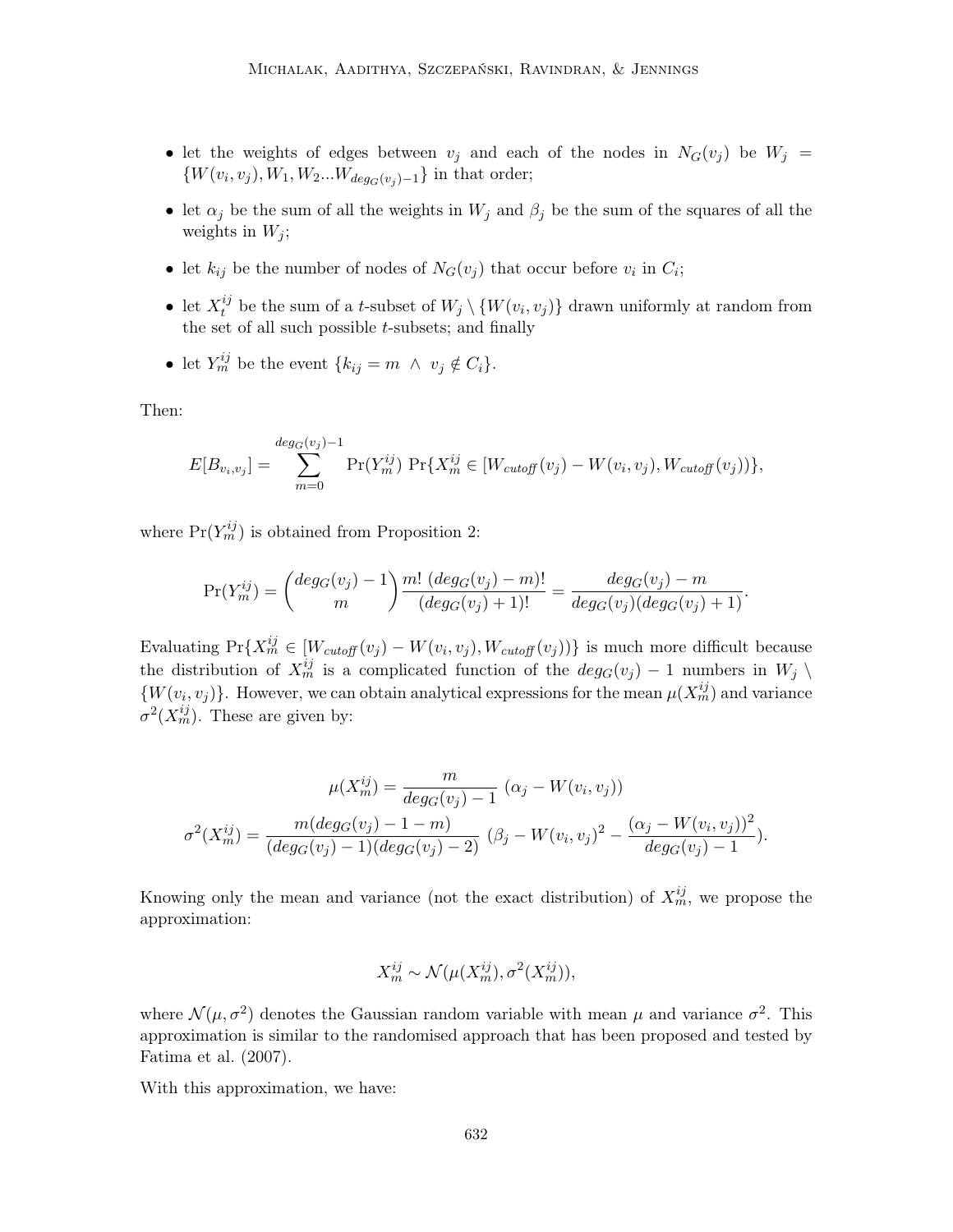$$
Z_m^{ij} = \Pr\{X_m^{ij} \in [W_{cutoff}(v_j) - W(v_i, v_j), W_{cutoff}(v_j))\}
$$

given by

$$
Z_m^{ij} \approx \frac{1}{2} \left[ \text{erf}\left(\frac{W_{cutoff}(v_j) - \mu(X_m^{ij})}{\sqrt{2}\sigma(X_m^{ij})}\right) - \text{erf}\left(\frac{W_{cutoff}(v_j) - W(v_i, v_j) - \mu(X_m^{ij})}{\sqrt{2}\sigma(X_m^{ij})}\right) \right].
$$

This allows us to write:

$$
E[B_{v_i,v_j}] = \sum_{m=0}^{deg_G(v_j)-1} \frac{deg_G(v_j)-m}{deg_G(v_j)(deg_G(v_j)+1)} Z_m^{ij}.
$$

The above equations are true only for  $v_j \neq v_i$ . For  $v_j = v_i$  we have:

$$
E[B_{v_i,v_i}] \approx \frac{1}{1 + deg_G(v_i)} \sum_{m=0}^{deg_G(v_i)} \Pr{\mathcal{N}(\mu(X_m^{ii}), \sigma^2(X_m^{ii}))} < W_{cutoff}(v_i)\},
$$

where

$$
\mu(X_m^{ii}) = \frac{m}{deg_G(v_i)}\alpha_i
$$

and

$$
\sigma^{2}(X_{m}^{ii}) = \frac{m (deg_G(v_i) - m)}{deg_G(v_i) (deg_G(v_i) - 1)} (\beta_i - \frac{\alpha_i^{2}}{deg_G(v_i)}).
$$

Finally the Shapley value of node  $v_i$  is given by  $\sum_{v_j \in \{v_i\} \cup N_G(v_i)} E[B_{v_i, v_j}]$ .

While in each graph it holds that  $\sum_{v_i \in V(G)} deg_G(v_i) \leq 2|E|$ , Algorithm 5 implements an  $O(|V| + \sum_{v_i \in V(G)} \sum_{v_j \in N_G(v_i)} deg_G(v_j)) \leq O(|V| + |V||E|) = O(|V||E|)$  solution to compute the Shapley value for all agents in game  $g_5$  using the above approximation.

Furthermore, we make the following observation: the approximation of the discrete random variable  $X_m^{ij}$  as a continuous Gaussian random variable is good only when  $deg_G(v_j)$  is large. For small  $deg_G(v_j)$ , one might as well use the brute force computation to determine  $E[B_{v_i,v_j}]$ in  $O(2^{\deg(G(v_j)-1})$  time.

As far as directed graphs are concerned, in all calculations in Algorithm 5 we have to consider the indegree of a node instead of degree. Furthermore, the set of neighbours of a node  $u$ should be defined as the set of nodes  $v_i$  connected with directed edge  $(u, v_i)$ .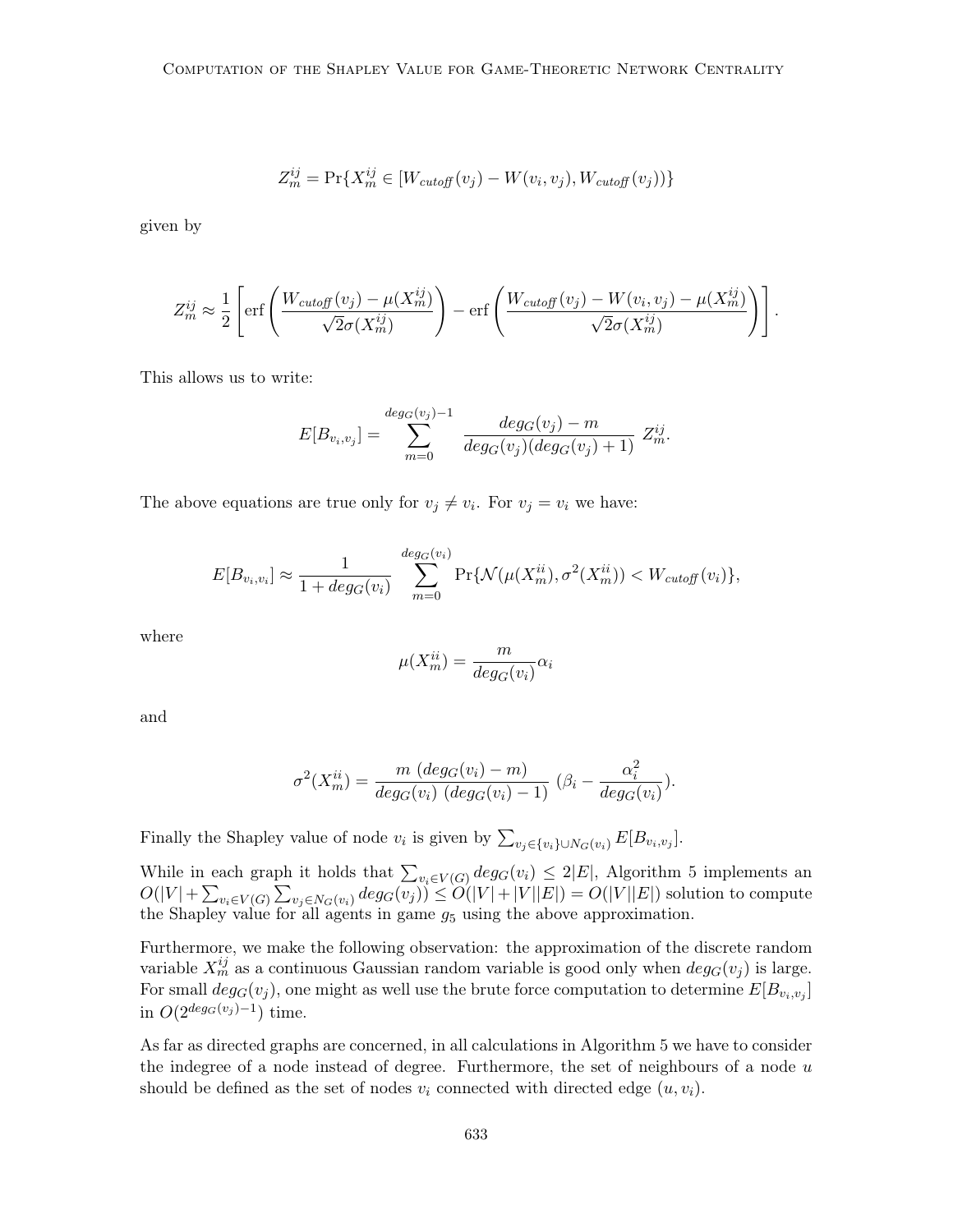## 5. Simulations

In this section we evaluate the time performance of our exact algorithms for games  $g_1$  to  $q_4$  and our approximation algorithm for game  $q_5$ . In more detail, we compare our exact algorithms to the method of approximating the Shapley value via Monte Carlo sampling which has been the only feasible approach to compute game-theoretic network centrality available to date in the literature. First, we provide a detailed description of the simulation setup; then, we present data sets and the simulation results.

#### 5.1 Simulation Setup

There are a few approximation methods for the Shapley value that have been recently proposed in literature. They can be divided into three groups—each referring to a specific subclass of coalitional games under consideration:

- 1. First, let us consider the method proposed by Fatima et al. (2007) and elaborated further by Fatima, Wooldridge, and Jennings (2008). This approach concerns *weighted* voting games. In these games, each player has a certain number of votes (or in other words, a weight). A coalition is "winning" if the number of votes in this coalition exceeds some specific threshold, or "losing" otherwise. Fatima et al. propose the following method to approximate the Shapley value in weighted voting games. Instead of finding marginal contributions of players to all  $2<sup>n</sup>$  coalitions, the authors consider only n randomly-selected coalitions, one of each size (i.e., from 1 to n). Only for these n coalitions are the player's expected marginal contributions calculated and the average of these contributions yields an approximation of the Shapley value. Whereas Fatima et al. method is certainly attractive, it is only applicable to games in which the value of a coalition depends on the sum of associated weights being in some bounds. This is not the case for our games  $g_1$  to  $g_4$ .<sup>11</sup>
- 2. Another method was proposed by Bachrach, Markakis, Procaccia, Rosenschein, and Saberi (2008a) in the context of *simple coalitional games*  $12$  in which the characteristic function is binary—i.e., each coalition has a value of either zero or one. For these games, Bachrach et al. extend the approach suggested by Mann and Shapley (1960) and provide more rigorous statistical analysis. In particular, Mann and Shapley described the Monte Carlo simulations to estimate the Shapley value from a random sample of coalitions. Bachrach at al. use this technique to compute the Banzhaf power index and then they suggested using a random sample of permutations of all players in order to compute the Shapley-Shubik index for simple coalitional games.<sup>13</sup> The computation of the confidence interval, which is crucial in such an approach, hinges upon the binary form of the characteristic function for simple coalitional games. This

<sup>11.</sup> Recall that our approximation algorithm for  $g<sub>5</sub>$  builds upon Fatima et al. method. This is because in this game the marginal contribution of each node depends on the weights assigned to its incident edges.

<sup>12.</sup> Note that weighted voting games are simple coalitional games.

<sup>13.</sup> The Shapley-Shubik index is a very well-known application of the Shapley value that evaluates the power of individuals in voting (Shapley & Shubik, 1954).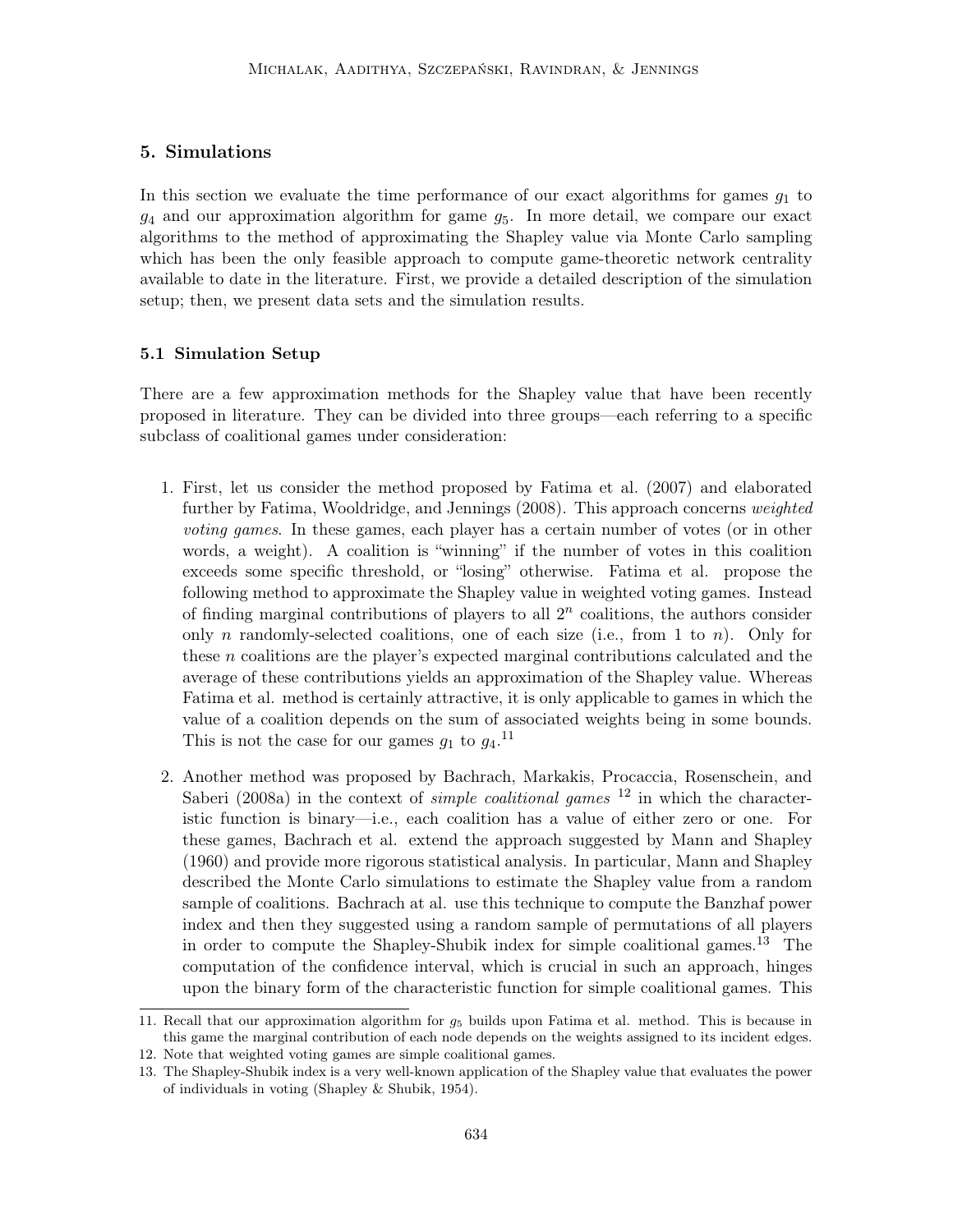Algorithm 6: Monte Carlo method to approximate the Shapley value

#### Input:

 $\Diamond$  Characteristic function v, maximum iteration maxIter

**Output:** Aproximation of Shapley value for game  $v$ 

```
for v_i \in V(G) do
    \mathrm{SV}[v_i] = 0 ;
end
for i = 1 to maxIter do
   shuffle(V(G));
    Marginal Contribution block
        P = \emptyset:
        for v_i \in V(G) do
            SV[v_i] += v(P \cup \{v_i\}) - v(P);
            P = P \cup \{v_i\};
        end
end
for v_i \in V(G) do
    SV[v_i] = \frac{SV[v_i]}{maxIter};
end
return SV ;
```
method is more general than the one proposed by Fatima et al. (2007)—as weighted voting games are a subset of simple coalitional games—but still it cannot be effectively used for our games  $g_1$  to  $g_4$ , where the characteristic functions are not binary.

3. Unlike the first two methods, the last method described by Castro et al. (2009) can be efficiently applied to all coalitional games in characteristic function game form, assuming that the worth of every coalition can be computed in polynomial time. Here, approximating the Shapley value involves generating permutations of all players and computing the marginal contribution of each player to the set of players occurring before it. The solution precision increases (statistically) with every new permutation analysed. Furthermore, the authors show how to estimate the appropriate size of a permutation sample in order to guarantee a low error. Given its broad applicability, this method is used in our simulations as a comparison benchmark.

In more detail, in a preliminary step, we test what is the maximum number of Monte Carlo iterations that can be performed in a reasonable time for any given game. This maximum number of iterations, denoted *maxIter*, becomes an input to Algorithm 6 for Monte Carlo sampling. In this algorithm, in each one of the  $maxIter$  iterations, a random permutation of all nodes is generated. Then, using a characteristic function from the set  $\nu \in \{\nu_1, \nu_2, \nu_3, \nu_4, \nu_5\},\$ it calculates the marginal contribution of each node to the set P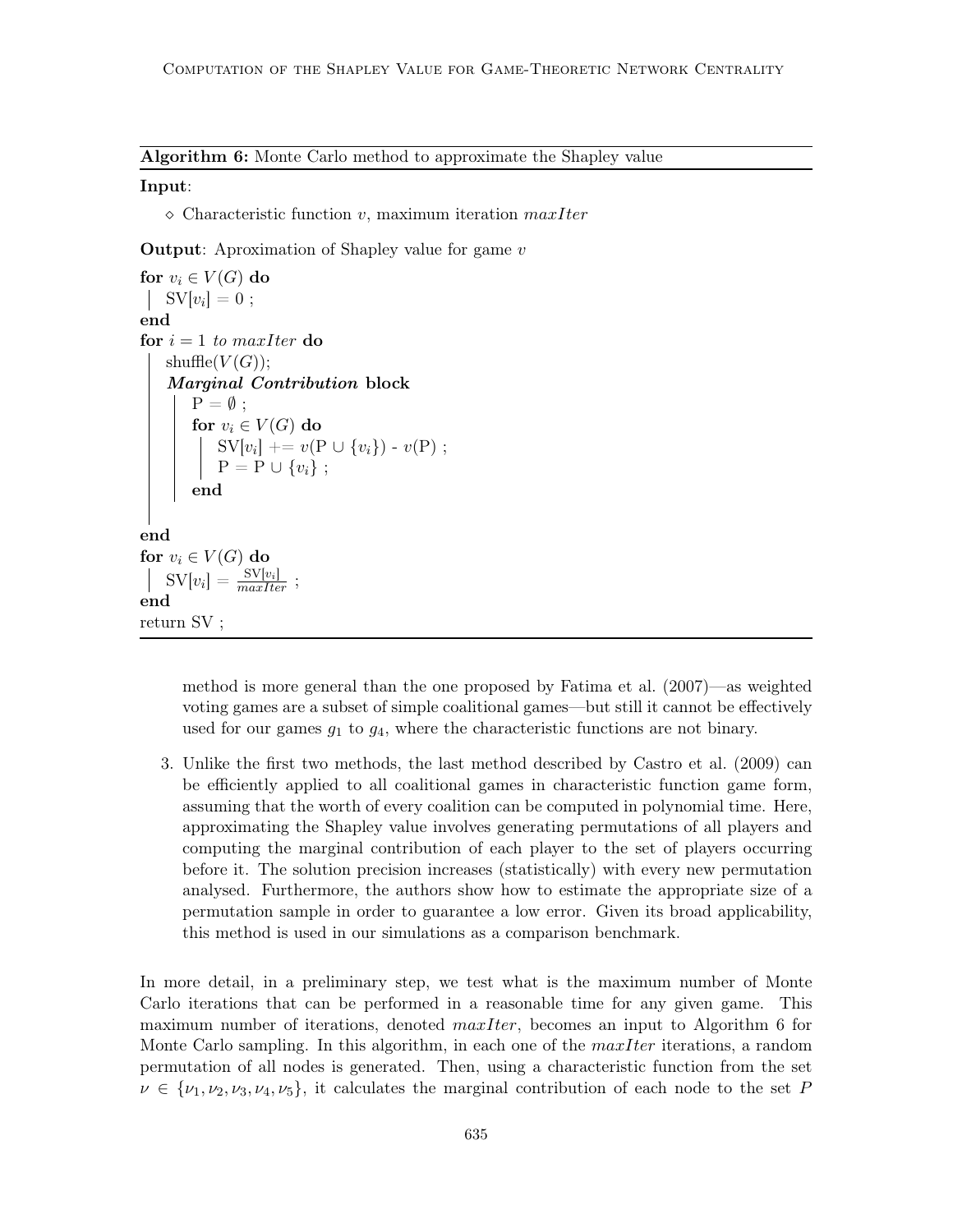of nodes occurring before a given node in a random permutation.<sup>14</sup> Finally, the algorithm divides the aggregated sum of all contributions for each node by the number of iterations performed. The time complexity of this algorithm is  $O(maxIter * con)$ , where con denotes the number of operations necessary for computing the *Marginal Contribution* block. This block is specifically tailored to the particular form of the characteristic function of each of the games  $g_1$  to  $g_5$ . In particular, for game  $g_1$  (see Algorithm 6), it is constructed as follows. Recall that, in this game, node  $v_i$  makes a positive contribution to coalition P through itself and through some adjacent node u under two conditions. Firstly, neither  $v_i$  nor u are in P. Secondly, there is no edge from P to  $v_i$  or u. To check for these conditions in Algorithm 6 we store those nodes that have already contributed to the value of coalition  $P$  in an array called: *Counted*. For each node  $v_i$ , the algorithm iterates through the set of its neighbours and for each adjacent node it checks whether this adjacent node is counted in the array Counted. If not, the marginal contribution of the node  $v_i$  is increased by one. In Appendix A we describe the *Marginal Contribution* block for games  $g_2, \ldots, g_5$ , respectively.<sup>15</sup>

Some details of how Algorithm 6 is applied to generate the Shapley value approximations for games  $g_1$  to  $g_4$ , for which we propose exact polynomial solutions, differ from  $g_5$ , for which we developed an approximate solution. Specifically, for games  $g_1$  to  $g_4$ :

- 1. We use the exact algorithm proposed in this paper to compute the Shapley value.
- 2. Then, we run Monte Carlo simulations  $30 \text{ times}$ .<sup>16</sup> In every run:
	- We perform  $maxIter$  Monte Carlo iterations.
	- After every five iterations, we compare the approximation of the Shapley value obtained via Monte Carlo simulation with the exact Shapley value obtained with our algorithm.
	- We record the algorithm's runtime and the error, where the error is defined as the maximum discrepancy between the actual Shapley value and the Monte Carlobased approximation of the Shapley value.
- 3. Finally, we compute the confidence interval using all iterations (0.95% confidence  $level).<sup>17</sup>$

In the case of game  $g_5$  we cannot determine the exact Shapley value for larger networks. Therefore, we performed two levels of simulation: one level on small networks and one level on large networks. Specifically:

1. For small networks, we generate 30 random instances of weighted complete graphs with 6 nodes (denoted  $K_6$ ) and the same number of graphs with 12 nodes (denoted

<sup>14.</sup> Recall that the characteristic functions  $v_1, v_2, \ldots, v_5$  correspond to games  $g_1, g_2, \ldots, g_5$ , respectively.

<sup>15.</sup> The software package in C++ containing all our exact/approximation algorithms, as well as the Monte Carlo approximation algorithms are available at www.tomaszmichalak.net.

<sup>16.</sup> For the purpose of comparison to our method, it suffices to use 30 iterations, as the standard errors converge significantly to indicate the magnitude of the cost of using the Monte Carlo method.

<sup>17.</sup> Since for g<sup>4</sup> each Monte Carlo iteration is relatively time consuming, we run it only once; thus, no confidence interval is generated, i.e., the third step is omitted.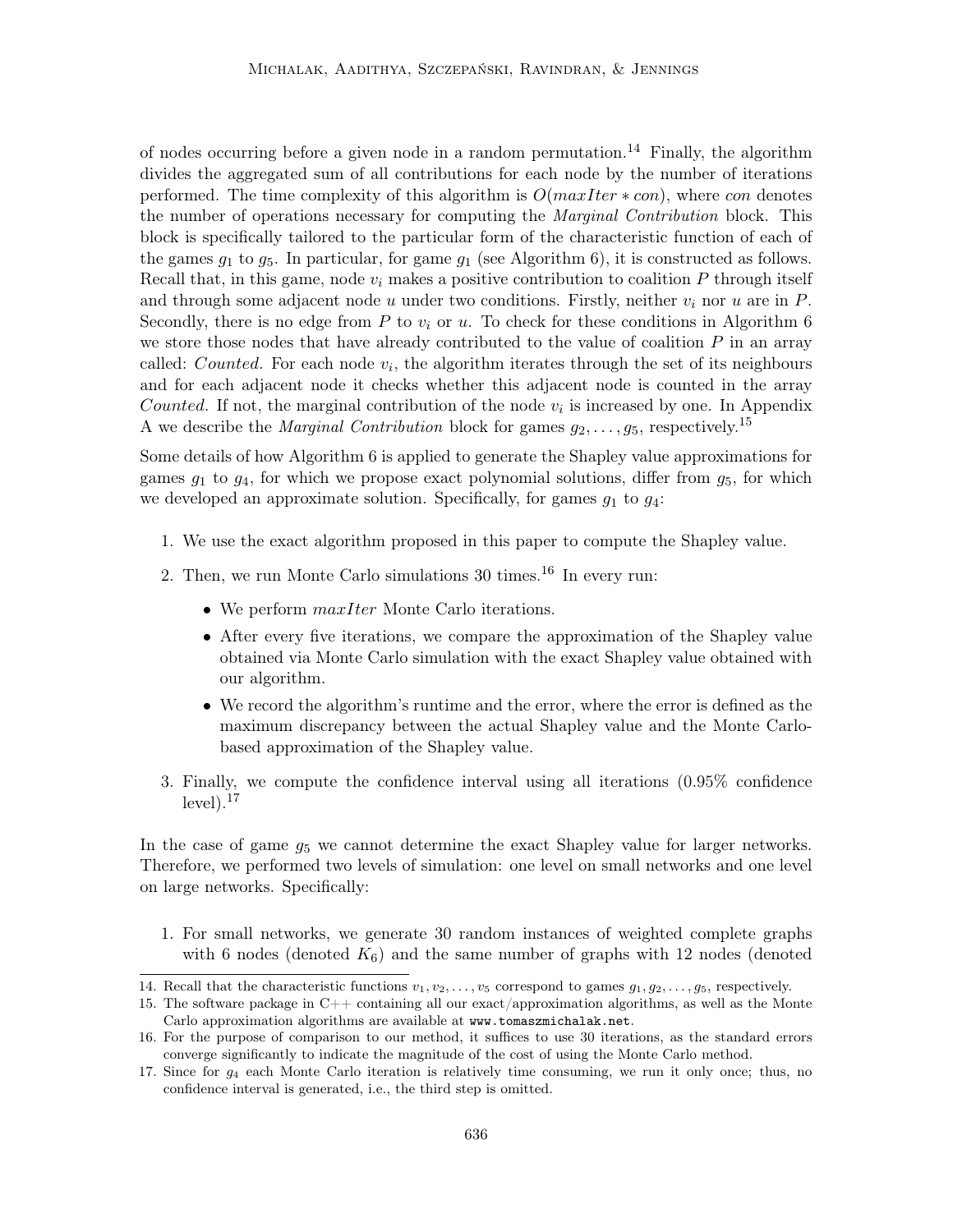$K_{12}$ ) with weights drawn from a uniform distribution  $U(0, 1)$ . Then, for each graph and each of the two parameters  $W_{cutoff}(v_i) = \frac{1}{4}\alpha(v_i)$  and  $W_{cutoff}(v_i) = \frac{3}{4}\alpha(v_i)$ :<sup>18</sup>

- We compute the exact Shapley value using formula (3).
- Then, we run our approximation algorithm and determine the error in our approximation.
- Finally, we run 2000 and 6000 Monte Carlo iterations for  $K_6$  and  $K_{12}$ , respectively.
- 2. For large networks, we again generate 30 random instances of weighted complete graphs, but now with 1000 nodes (we denote them  $K_{1000}$ ). Then, for each graph and each of the three parameters  $W_{cutoff}(v_i) = \frac{1}{4}\alpha(v_i)$ ,  $W_{cutoff}(v_i) = \frac{2}{4}\alpha(v_i)$ , and  $W_{cutoff}(v_i) = \frac{3}{4}\alpha(v_i)$ :
	- We run our approximation algorithm for the Shapley value.
	- Then, we run the fixed number (200000) of Monte Carlo iterations.
	- Finally, we compute how the Monte Carlo solution converges to the results of our approximation algorithm.

Having described the simulation setup, we will now discuss the data sets and, finally, the simulation results.

#### 5.2 Data Used in Simulations

We consider two networks that have already been well-studied in the literature. Specifically, for games  $g_1 - g_3$  we present simulations on an undirected, unweighted network representing the topology of the Western States Power Grid  $(WSPG)$ <sup>19</sup> This network (which has 4940) nodes and 6594 edges) has been studied in many contexts before (see, for instance, Watts & Strogatz, 1998) and is freely available online (see, e.g., http://networkdata.ics.uci.edu/ data.php?id=107). For games  $g_3 - g_5$  (played on weighted networks), we used the network of astrophysics collaborations (abbreviated henceforth APhC) between Jan 1, 1995 and December 31, 1999. This network (which has 16705 nodes and 121251 edges) is also freely available online (see, e.g., http://networkdata.ics.uci.edu/ data.php?id=13) and has been used in previous studies like Newman (2001).

#### 5.3 Simulation Results

The results presented in this section show that our exact algorithms are, in general, much faster then the Monte Carlo sampling, and this is the case even if we allow for generous error tolerance. Furthermore, requiring smaller Monte Carlo errors makes the Monte Carlo runtime exponentially slower than our exact solution.

<sup>18.</sup> Recall that  $\alpha_i$  is the sum of all the weights in  $W_i$  as defined in Section 4.5.

<sup>19.</sup> Note that with the distance threshold  $d_{cutoff}$  replaced with a hop threshold  $k_{cutoff}$ , game  $g_3$  can be played on an unweighted network.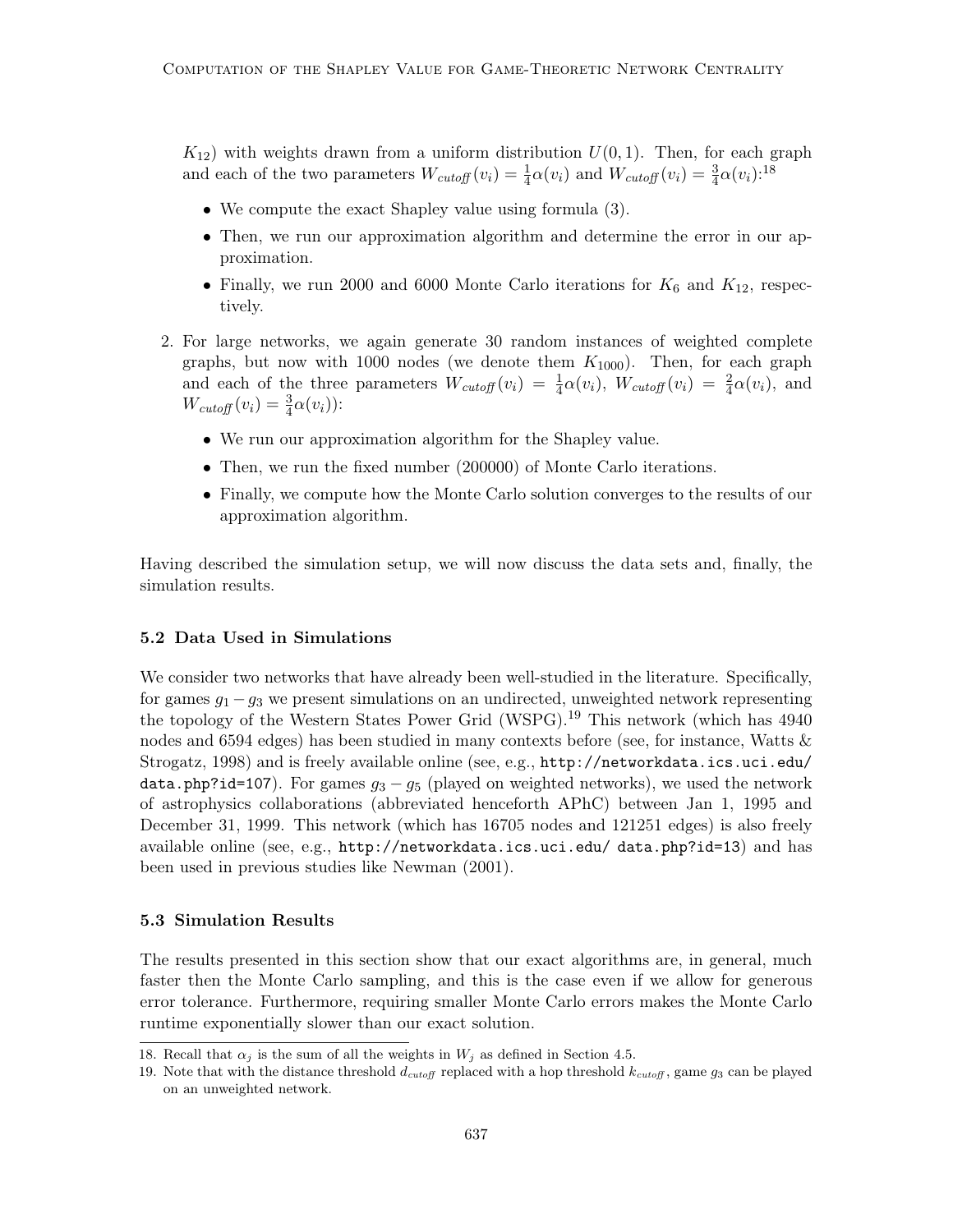

In more detail, the simulation results for game  $q_1$  are shown in Figure 5. The dotted line shows the performance of our exact algorithm which needs  $0.43ms$  to compute the Shapley value. In contrast, generating any reasonable Monte Carlo result takes a substantially longer time (the solid line shows the average and the shaded area depicts the confidence interval for Monte Carlo simulations). In particular, it takes on average more than 200ms to achieve a 20% error and more than 2000ms are required to guarantee a 5% error (which is more than 4600 times slower than our exact algorithm).

Figures 6 - 8 concern game  $g_2$  for different values of k ( $k = 2$ ,  $k_i = \frac{deg_i}{2}$ , and  $k_i = \frac{3}{4}$  $rac{3}{4}$  deg<sub>i</sub>, respectively, where  $deg_i$  is the degree of node  $v_i$ ).<sup>20</sup> The advantage of our exact algorithm over Monte Carlo simulation is again exponential.

Replacing the distance threshold  $d_{cutoff}$  with a hop threshold  $k_{cutoff}$  enables game  $g_3$  to be played on an unweighted network. Thus, similarly to games  $g_1$  and  $g_2$ , we test it on the Western States Power Grid. The results are shown on Figures 9 and 10 for  $k_{cutoff}$  being equal to 2 and 3, respectively. The third game is clearly more computationally challenging than  $q_1$  and  $q_2$  (note that the vertical axis is in seconds instead of milliseconds). Now,

<sup>20.</sup> Recall that in  $g_2$  the meaning of parameter k is as follows: the value of coalition C depends on the number of nodes in the network with at least k neighbours in C.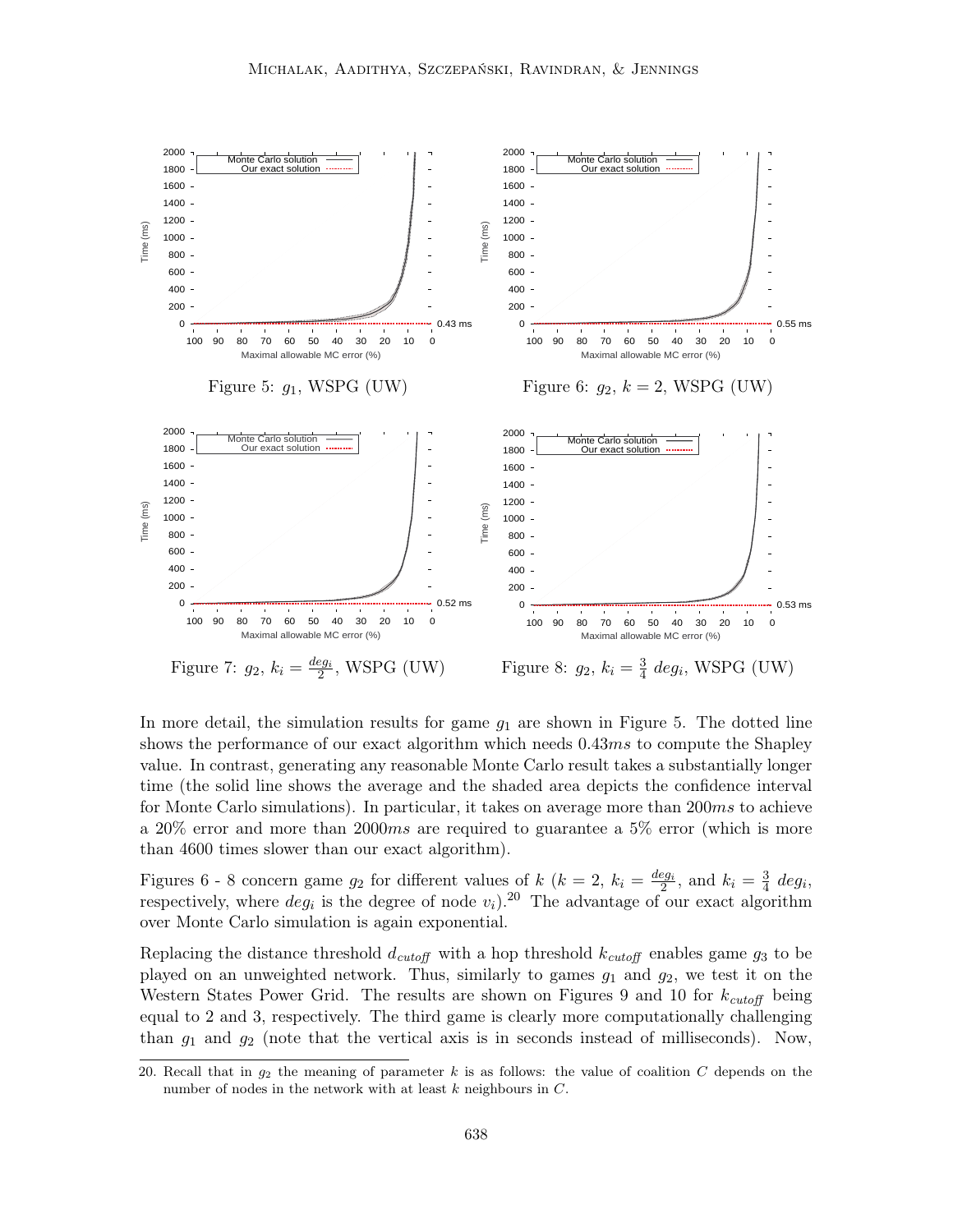

Figure 9:  $g_3$ ,  $k_{\text{cutoff}} = 2$ , WSPG (UW)

Figure 10:  $g_3$ ,  $k_{\text{cutoff}} = 3$ , WSPG (UW)

our exact algorithm takes about 13s to complete. The much lower speedups of the exact methods with respect to Monte Carlo approach stem from the fact that both algorithms have to start with Dijkstra's algorithm. Although this algorithm has to be run only once in both cases it takes more than 12.5s for the considered network. This means that the exact solution is slower by orders of magnitude (compared to games  $g_1$  and  $g_2$ ). The Monte Carlo approach is also slower, but this slowdown is much less significant in relative terms.

Figures 11 and 12 show the performance of the algorithms for game  $q_3$  on the astrophysics collaboration network that, unlike the Western States Power Grid, is a weighted network. We observe that increasing the value of  $d_{cutoff}$  (here from  $d_{cutoff} = \frac{d_{avg}}{8}$  $\frac{1}{8}$  to  $d_{cutoff} = \frac{d_{avg}}{4}$  $\frac{avg}{4}$ significantly worsens the performance of the Monte Carlo-based algorithm. This is because the increasing number of nodes that have to be taken into account while computing marginal contributions (see the inner loop in Algorithm 8) is not only more time consuming, but also increases the Monte Carlo error.

For game  $g_4$  the performance of algorithms is shown in Figures 13 - 15 (for  $f(d) = \frac{1}{1+d}$ ,  $f(d) = \frac{1}{1+d^2}$  and  $f(d) = e^{-d}$ , respectively). Whereas the Monte Carlo methods for the first three games are able to achieve a reasonable error bound in seconds or minutes, for the fourth game it takes more than 40 hours to approach 50% error. This is because the inner loop of the *Marginal Contribution* block (see Algorithm 9) iterates over all nodes in the network. Due to the time consuming performance we run the simulations only once. Interestingly, we observe that the error of the Monte Carlo method sometimes increases slightly when more iterations are performed. This confirms that the error of the Monte Carlo method to approximate the Shapley value proposed in Castro et al. (2009) is only statistically decreasing in time. Certain new randomly chosen permutations can actually increase the error.

Figures 16, 17, 18 and 19 present comparisons of our approximation algorithm for game  $q_5$ against Monte Carlo sampling for small networks (for which the exact Shapley value can be computed from the definition in formula (3)). In these figures, the horizontal dotted line shows the running time of our solution, while the vertical dotted line shows its average approximation error with the shaded area being the confidence interval. As previously, the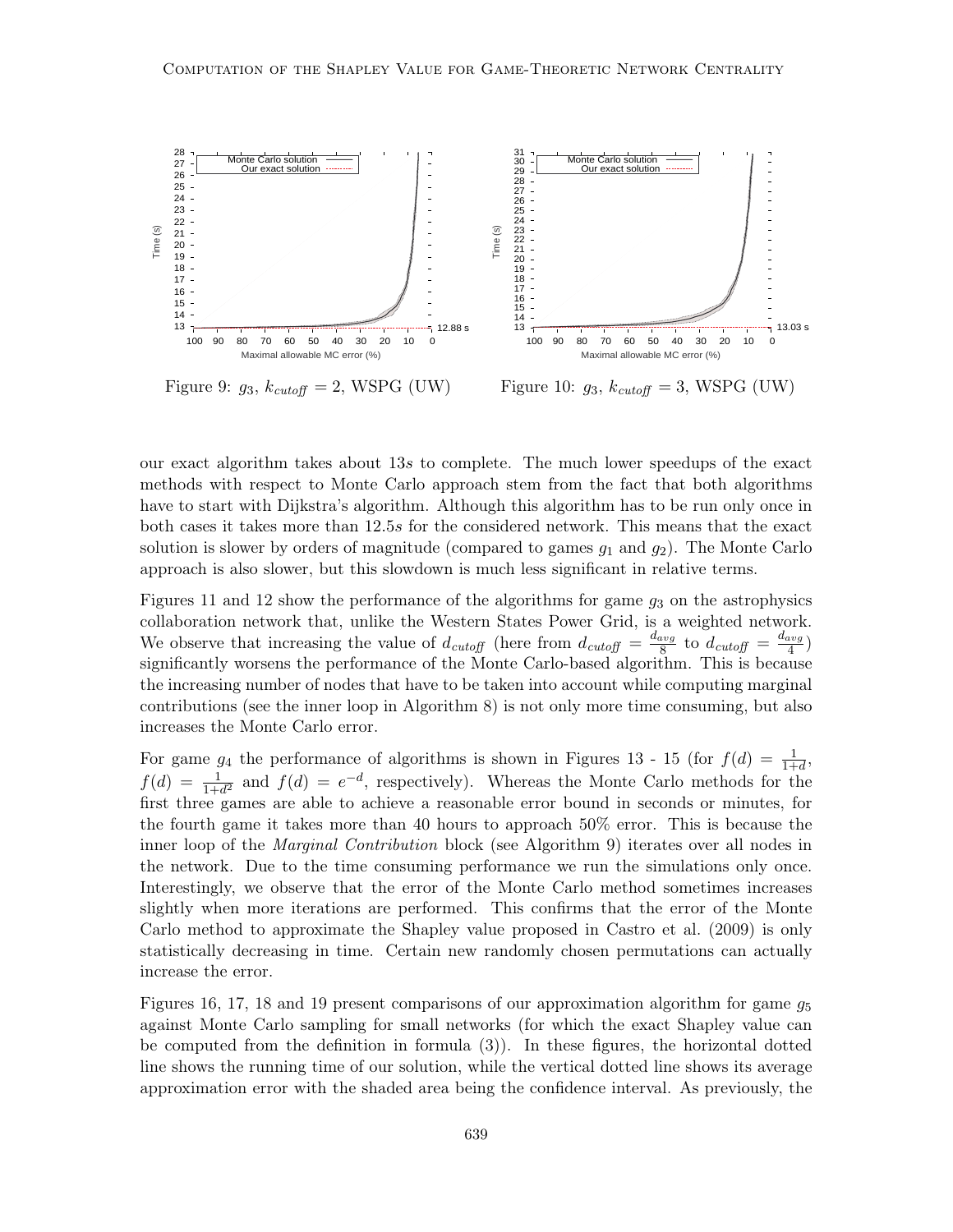

solid line shows the average, and the shaded area depicts the confidence interval for the Monte Carlo simulations. We see in Figures 16, 17 and 18 that the approximation error in our proposed algorithm is well-contained for small networks. Specifically, for  $K_6$  it is about 10%; whereas for the bigger network  $K_{12}$  it is about 5%. However, we notice that, for higher values of  $W_{cutoff}$ , the Monte Carlo method may slightly outperform our solution. See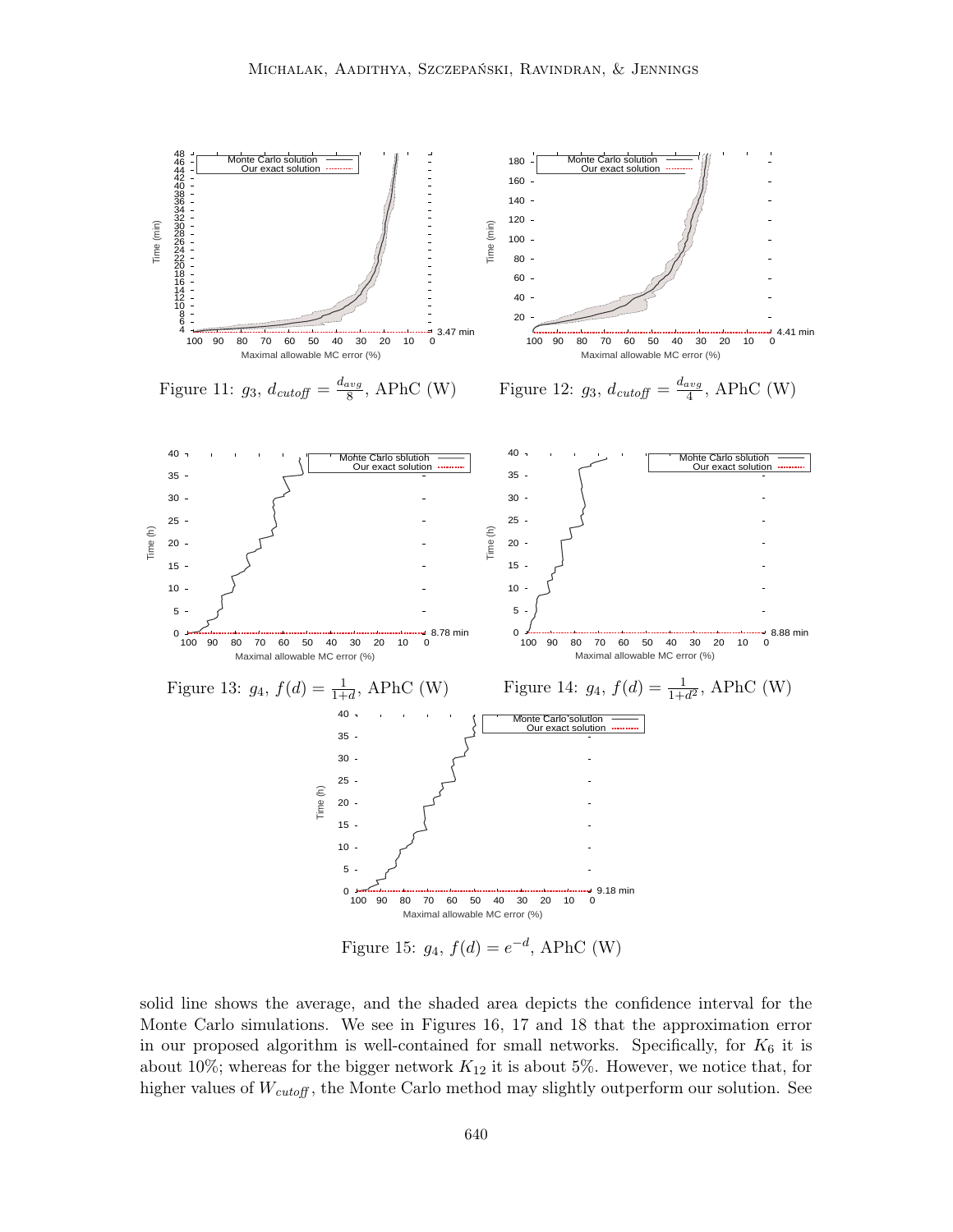

Figure 18:  $g_5$ ,  $W_{cutoff} = \frac{1}{4}$  $\frac{1}{4}\alpha_i, K_{12} \text{ (W)}$ 

Figure 19:  $g_5$ ,  $W_{cutoff} = \frac{3}{4}$  $\frac{3}{4}\alpha_i, K_{12}$  (W)

in Figure 17 how the average approximation error of the Monte Carlo sampling achieved in 0.38ms is lower than the average error achieved by our method. Already for  $K_{12}$  this effect does not occur (see Figure 19).

For large networks, where the exact Shapley value cannot be obtained, we are naturally unable to compute exact approximation error. We believe that this error may be higher than the values obtained for  $K_6$  and  $K_{12}$ . However, the mixed strategy, that we discussed in Section 4 and that uses our approximation only for large degree vertices, should work towards containing the error within practical tolerance bounds. As far as we believe that Monte Carlo gives good results, from Figure 20, we can infer that our approximation solution for large networks gives good results (within 5%) and is at least two times faster than the Monte Carlo algorithm.

To summarise, our exact solutions outperform Monte Carlo simulations even if relatively wide error margins are allowed. However, this is not always the case for our approximation algorithm for game  $g_5$ . Furthermore, it should be underlined that if the centrality metrics under consideration cannot be described with any of the games  $g_1$  to  $g_4$  for which exact algorithms are now available, then Monte Carlo simulations are still a viable option.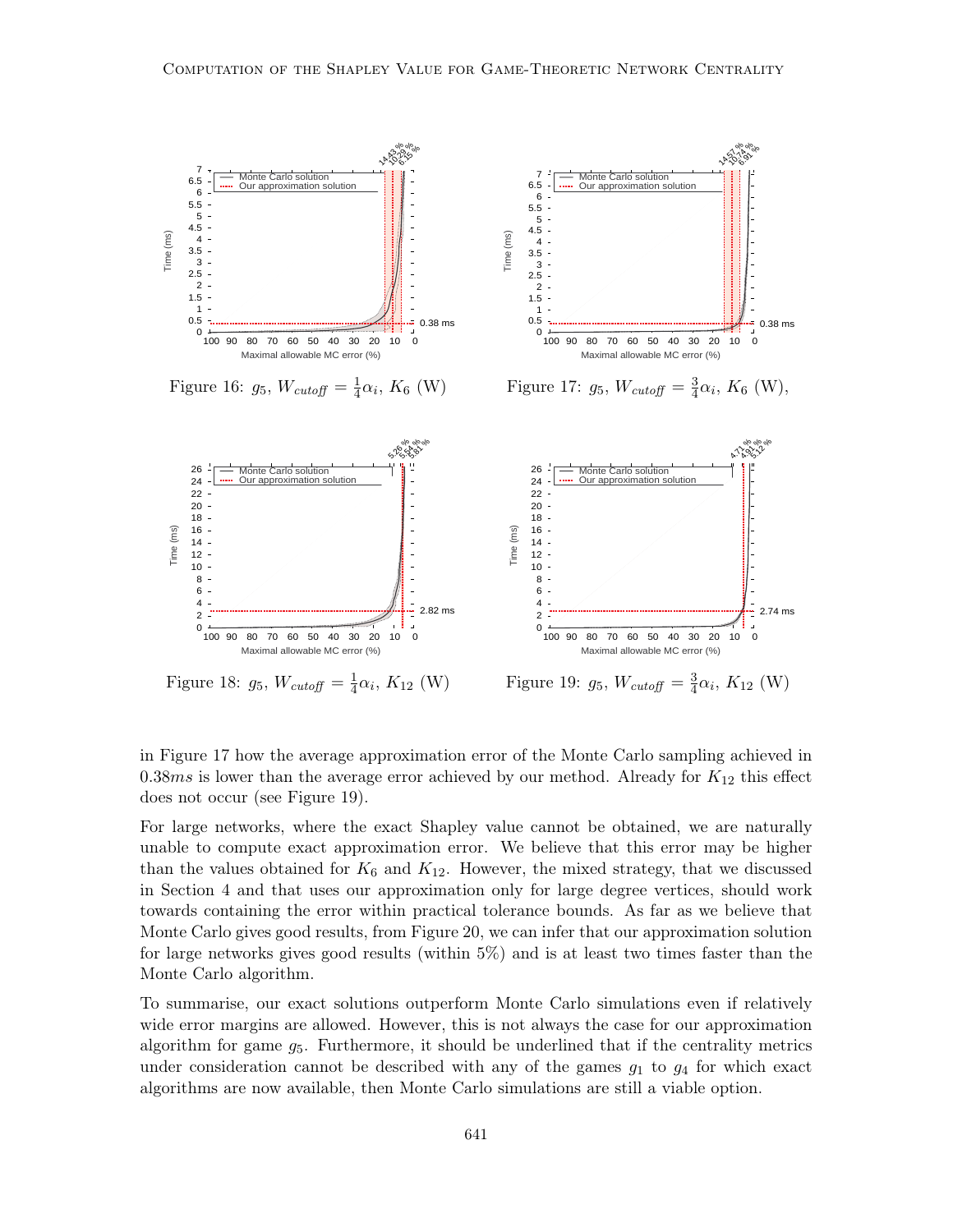

Figure 20:  $g_5$ ,  $W_{cutoff} = \frac{1}{4}$  $\frac{1}{4}\alpha_i$ ,  $W_{cutoff} = \frac{2}{4}$  $\frac{2}{4}\alpha_i$ , and  $W_{cutoff} = \frac{3}{4}$  $\frac{3}{4}\alpha_i$ ,  $K_{1000}$  (W)

## 6. Conclusions and Future Work

The key finding of this paper is that the Shapley value for many centrality-related cooperative games of interest played on networks can be solved analytically. The resulting algorithms are not only error-free, but also run in polynomial time and, in practice, are much faster than Monte Carlo methods. Approximate closed-form expressions and algorithms can also be constructed for some classes of games played on weighted networks. Simulation results show that these approximations are acceptable for a range of situations.

There are a number of directions for future work. On one hand, the Shapley value-based extensions of other centrality notions, that suit particular applications, can be developed. As a step in this direction, the first study of the Shapley value-based betweenness centrality has been recently presented by Szczepański, Michalak, and Rahwan (2012). On the other hand, it would be interesting to analyze what other coalitional games defined over a network would better reflect centrality of nodes in certain real-life applications. In this spirit, recent works of del Pozo, Manuel, González-Arangüena, and Owen (2011) and Amer, Giménez, and Magana (2012) focus on generalized coalitional games in which the order of agents forming coalitions matter. Nevertheless, there are still other classes of coalitional games, such as games with either positive or negative externalities (Yi, 1997), that have been extensively studied in game theory and that may yield interesting results when applied to network centrality. Another interesting application for which a new class of coalitional games defined over a network could be developed is the problem of influence maximization, already mentioned in the introduction.

It is also interesting to analyse the properties of game-theoretic network centralities constructed on solution concepts from cooperative game theory other than the Shapley value. In particular, if the game defined over a network belongs to the class of simple coalitional games (i.e., with a binary characteristic function) then the Banzhaf power index (Banzhaf, 1965) could be also used as a centrality metric. Otherwise, more general solution concepts such as the core (Osborne & Rubinstein, 1994) or the nucleolus (Schmeidler, 1969) could be applied.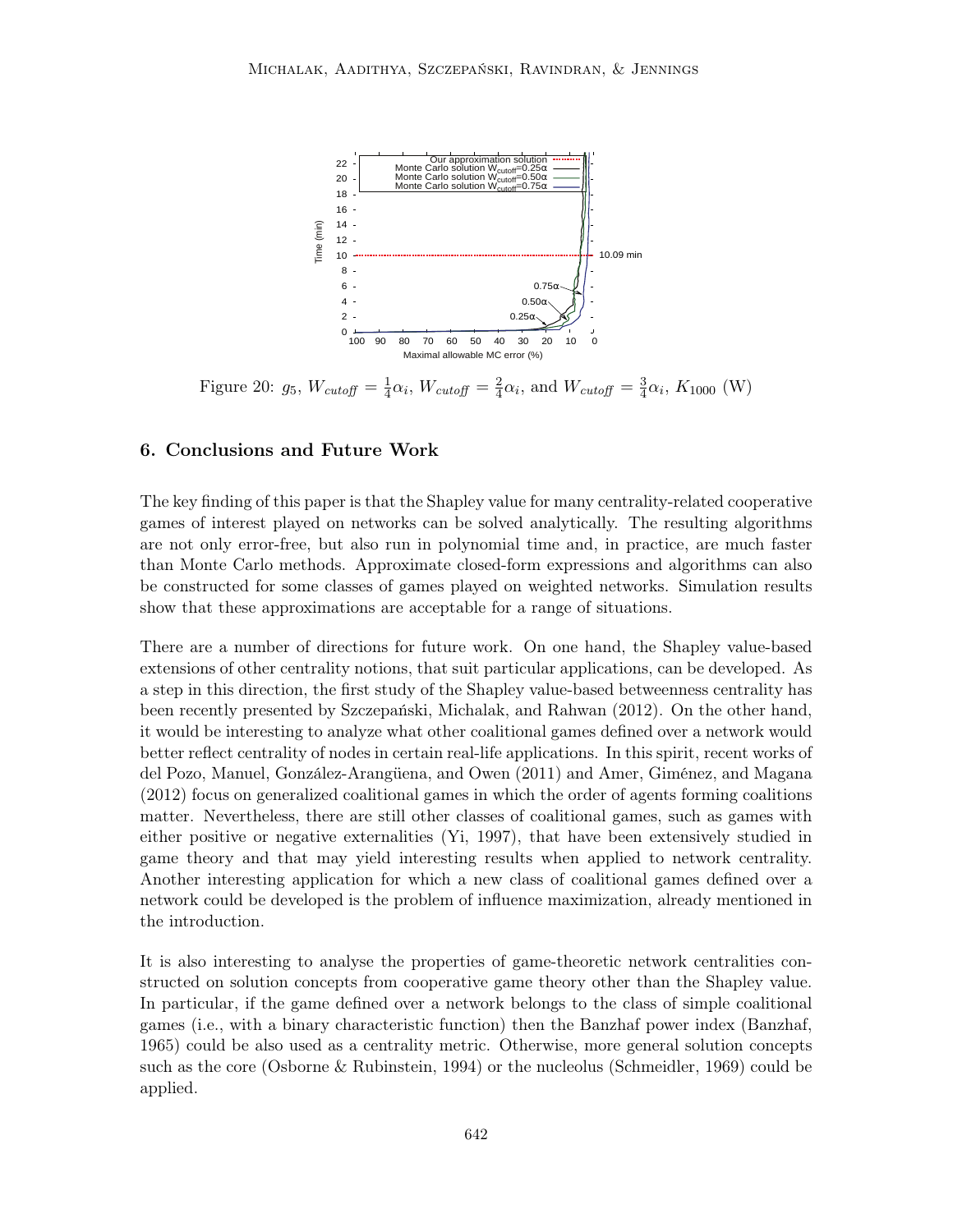Ultimately, it would be interesting to develop a more formal and general approach that would allow us to construct coalitional games defined over networks that correspond to other known centrality metrics or even entire families of them.<sup>21</sup> Such an approach would involve developing a group centrality first and then building a characteristic function of a coalitional game upon it. Of course, while developing new centrality metrics based on coalitional games, one should keep in mind computational the properties of the proposed solutions. Although we were able to obtain satisfactory computational results for the games considered in this paper, the computation of the game-theoretic network centrality may become much more challenging for more complex definitions of the characteristic function.

## Acknowledgments

We would like to thank three anonymous reviewers for their comments on the earlier version of the paper that helped to improve it considerably. Also, we would like to thank dr Talal Rahwan and dr Suri Rama Narayanam for proofreading, helpful comments and suggestions. Tomasz Michalak was partially supported by the European Research Council under Advanced Grant 291528 ("RACE"). Nicholas R. Jennings (and partially Tomasz Michalak) was supported by the ORCHID Project, funded by EPSRC (Engineering and Physical Research Council) under the grant EP/I011587/1.

## Appendix A. Marginal Contribution Blocks for Algorithm 6 for  $q_2-q_5$

#### Algorithm 7: Marginal Contribution block of Algorithm 6 for  $g_2$

```
Counted \leftarrow false ;
Edges \leftarrow 0;
foreach v_i \in V(G) do
   foreach u \in N_G(v_i) \cup \{v_i\} do
       Edges|u|++;
       if !Counted[u] and ( Edges[u] \geq k[u] or u = v_i ) then
            SV[v_i]++;Counted[u] = true;
       end
   end
```
#### end

For each of the games considered in our paper the **Marginal Contribution** block of Algorithm 6 takes a slightly different form. In the main text we explained the functioning of this block for  $g_1$ . In this appendix, we discuss this block for the remaining four games. In particular:

 $g_2$ : Here, node  $v_i$  makes a positive contribution to a coalition P both through itself and through some adjacent node u also under two conditions. Firstly, neither  $v_i$  nor u are

<sup>21.</sup> We thank an anonymous reviewer for this suggestion.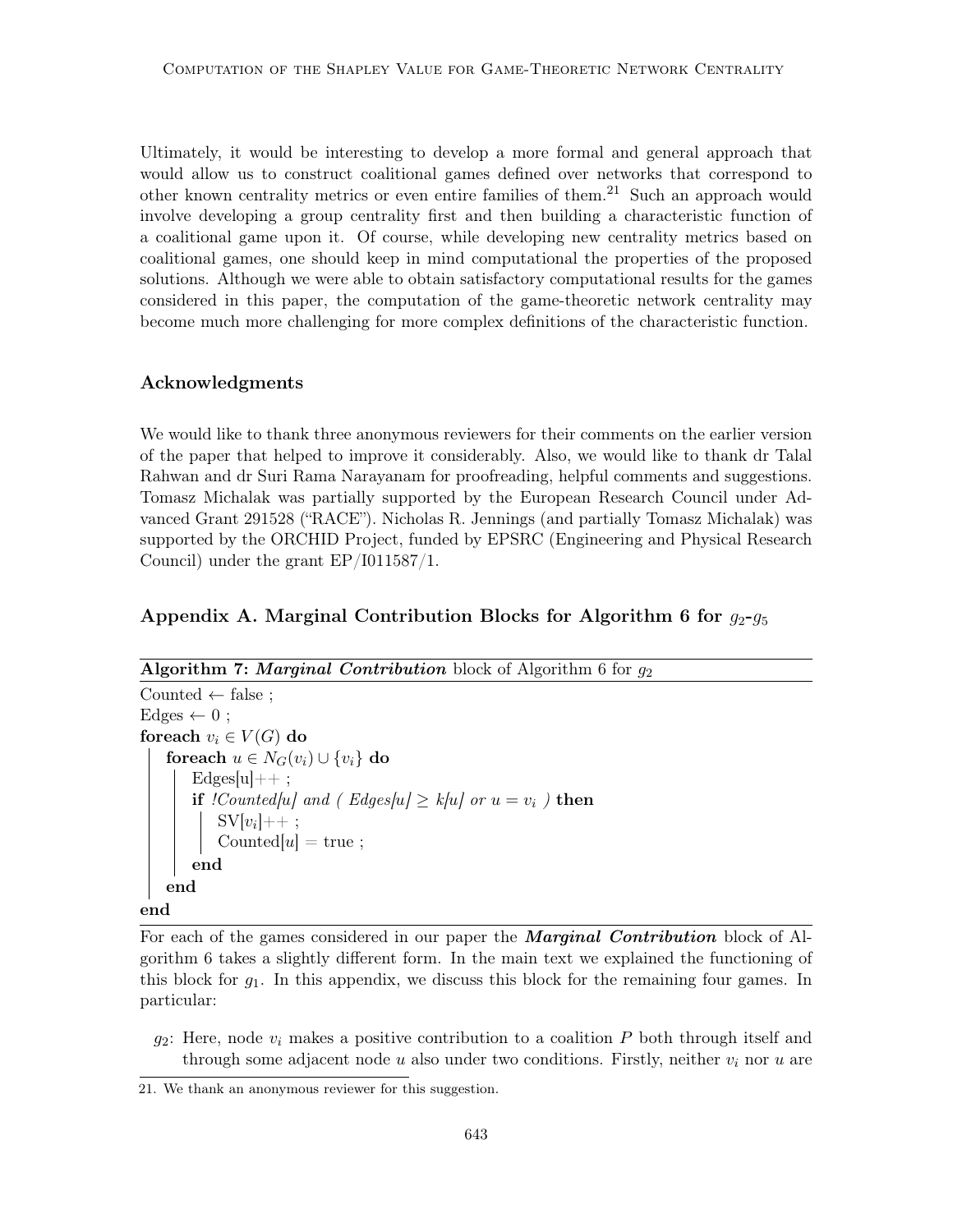Algorithm 8: Marginal Contribution block of Algorithm 6 for  $g_3$ 

Counted  $\leftarrow$  false; foreach  $v_i \in V(G)$  do foreach  $u \in extNeighbors(v_i) \cup \{v_i\}$  do if  $! Counted/u$  then  $SV[v_i]++;$ Counted $[u] = \text{true}$ ; end end end

Algorithm 9: Marginal Contribution block of Algorithm 6 for  $g_4$ 

```
dist \leftarrow infinity;
foreach v_i \in V(G) do
     foreach u \in V(G) do
           if D/u < dist/u/ then
                  \mathrm{SV}[v_i] \mathrel{+}= \mathrm{f}(\mathrm{D}[u]) - \mathrm{f}(\mathrm{dist}[u]) ;
                  dist[u] = D[u];
           end
     end
      \mathrm{SV}[v_i] \mathrel{+}= \mathrm{f}(\mathrm{dist}[u]) - \mathrm{f}(0) ;
      \mathrm{dist}[v_i]=0 ;
end
```
in P. Secondly, there is less than k edges from P to  $v_i$  and there is exactly  $k-1$  edges from  $P$  to  $u$ . In order to check the first condition in Algorithm 7 we use the array Counted, and to check the second one, we use the array Edges. For each node  $v_i$ , the algorithm iterates through the set of its neighbours and for each adjacent node it checks whether this adjacent node meets these two conditions. If so, then the marginal contribution of the node  $v_i$  is increased by one.

 $g_{3/4}$ : In *Marginal Contribution* blocks for games  $g_3$  and  $g_4$  (Algorithms 8 and 9), all the values that are dependent on the distance (extNeighbours and D) are calculated using Dijkstra's algorithm and stored in memory. These pre-computations allow us to significantly speed up Monte Carlo methods. Now, in  $g_3$  node  $v_i$  makes a positive contribution to coalition  $P$  through itself and through some adjacent node  $u$  under two conditions. Firstly, neither  $v_i$  nor u are in P. Secondly, there is no edge length of  $d_{cutoff}$  from P to  $v_i$  or u. To check for these conditions in Algorithm 8 we again use the array Counted. For each node  $v_i$ , the algorithm iterates through the set of its extended neighbours and for each of them it checks whether this neighbour meets the conditions. If so, the marginal contribution of the node  $v_i$  is increased by one. In game  $g_4$ , node  $v_i$  makes a positive contribution to coalition P through each node (including itself) that is closer to  $v_i$  than to P. In Algorithm 9 we use array Dist to store distances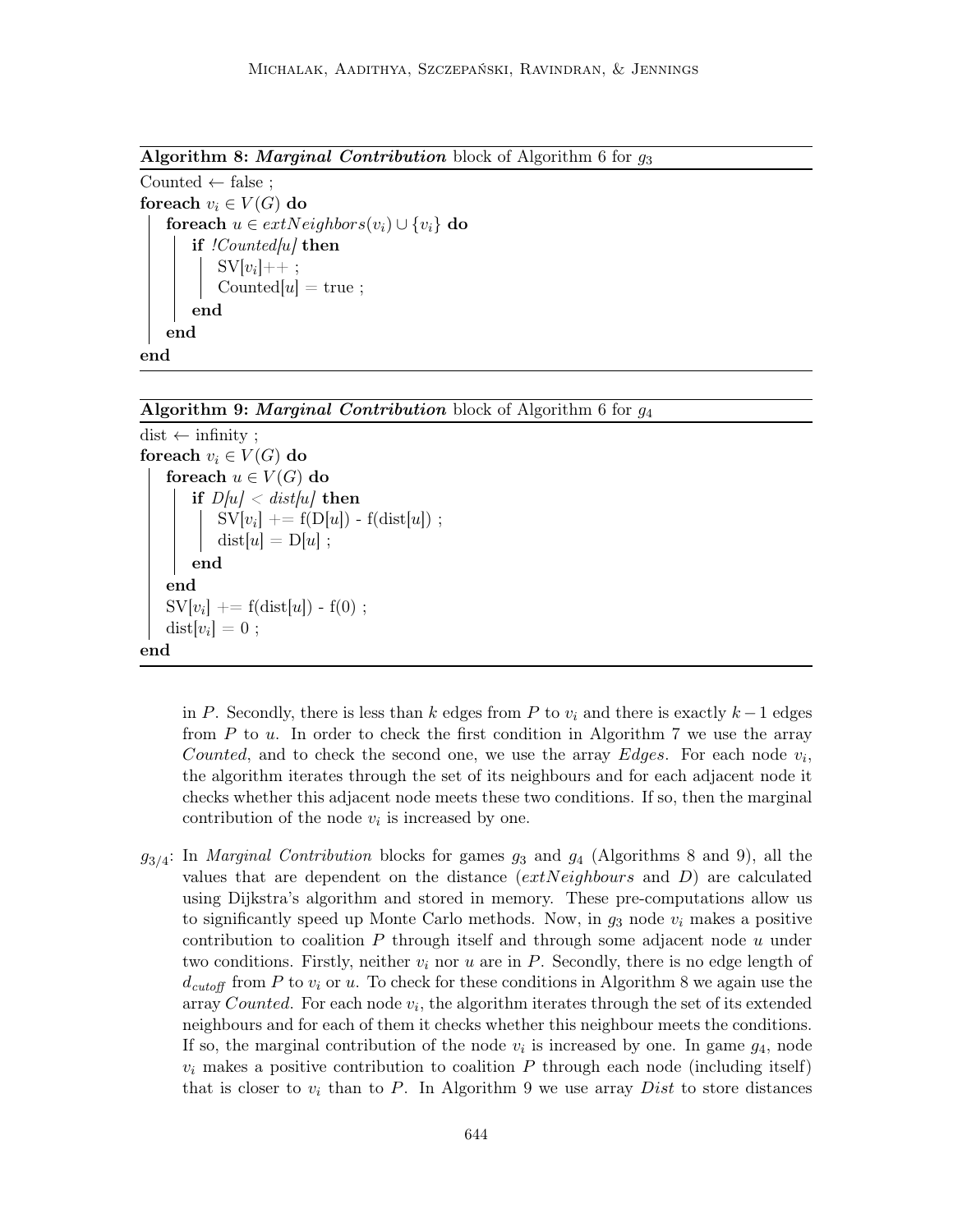Algorithm 10: *Marginal Contribution* block of Algorithm 6 for  $q_5$ 

| Counted $\leftarrow$ false;                                                                                  |
|--------------------------------------------------------------------------------------------------------------|
| Weights $\leftarrow 0$ ;                                                                                     |
| foreach $v_i \in V(G)$ do                                                                                    |
| foreach $u \in N_G(v_i) \cup \{v_i\}$ do                                                                     |
| weights[u] + = $W(v_i, u)$ ;                                                                                 |
| <b>if</b> <i>!Counted u  and ( weights u  <math>\geq W_{cutoff}(u)</math> or <math>u = v_i</math> )</i> then |
|                                                                                                              |
| $SV[v_i]++$ ;<br>Counted[u] = true;                                                                          |
| end                                                                                                          |
| end                                                                                                          |
| end                                                                                                          |

from coalition P to all nodes in the graph and array D to store all distances from  $v_i$ to all other nodes. For each node  $v_i$ , the algorithm iterates through all nodes in the graph, and for each node u, if the distance from  $v_i$  to u is smaller than from P to u, the algorithm computes the marginal contribution as  $f(D[u]) - f(Dist[u])$ . The value  $Dist[u]$  is then updated to  $D[u]$ —this is a new distance from P to u.

 $g_5$ : In game  $g_5$ , which is an extension of  $g_2$  to weighted graphs, node  $v_i$  makes a positive contribution to coalition  $P$  (both through itself and through some adjacent node u) under two conditions. Firstly, neither  $v_i$  nor u are in P. Secondly, the sum of weights on edges from P to  $v_i$  is less than  $W_{cutoff}(v_i)$  and the sum of weights on edges from P to u is greater than, or equal to,  $W_{cutoff}(u) - W(v_i, u)$  and smaller than  $W_{cutoff}(v_i) + W(v_i, u)$ . In order to check the first condition in Algorithm 10 we use the array Counted, and to check the second one, we use the array  $Weights$ . For each node  $v_i$ , the algorithm iterates through the set of its neighbours and for each adjacent node it checks whether this adjacent node meets these two conditions. If so, then the marginal contribution of the node  $v_i$  is increased by one.

## Appendix B: Main Notation Used in the Paper

| $\overline{A}$  | The set of players.                                                            |
|-----------------|--------------------------------------------------------------------------------|
| $a_i$           | A player in $A$ .                                                              |
| $\mathcal C$    | A coalition.                                                                   |
| $\nu(C)$        | A value of the coalition, where $\nu$ is characteristic function.              |
| $(A,\nu)/g_i$   | A coalitional game.                                                            |
| $SV_{g_i}(v_i)$ | The Shapley value od the vertex $v_i$ in game $g_i$ .                          |
| $G=(V,E)$       | Unweighted graph/network consisting of the set of vertices $V$ and edges $E$ . |
| $G=(V,E,W)$     | Weighted graph/network.                                                        |
| W(v, u)         | Weight on the edge from $v$ to $u$ .                                           |
|                 |                                                                                |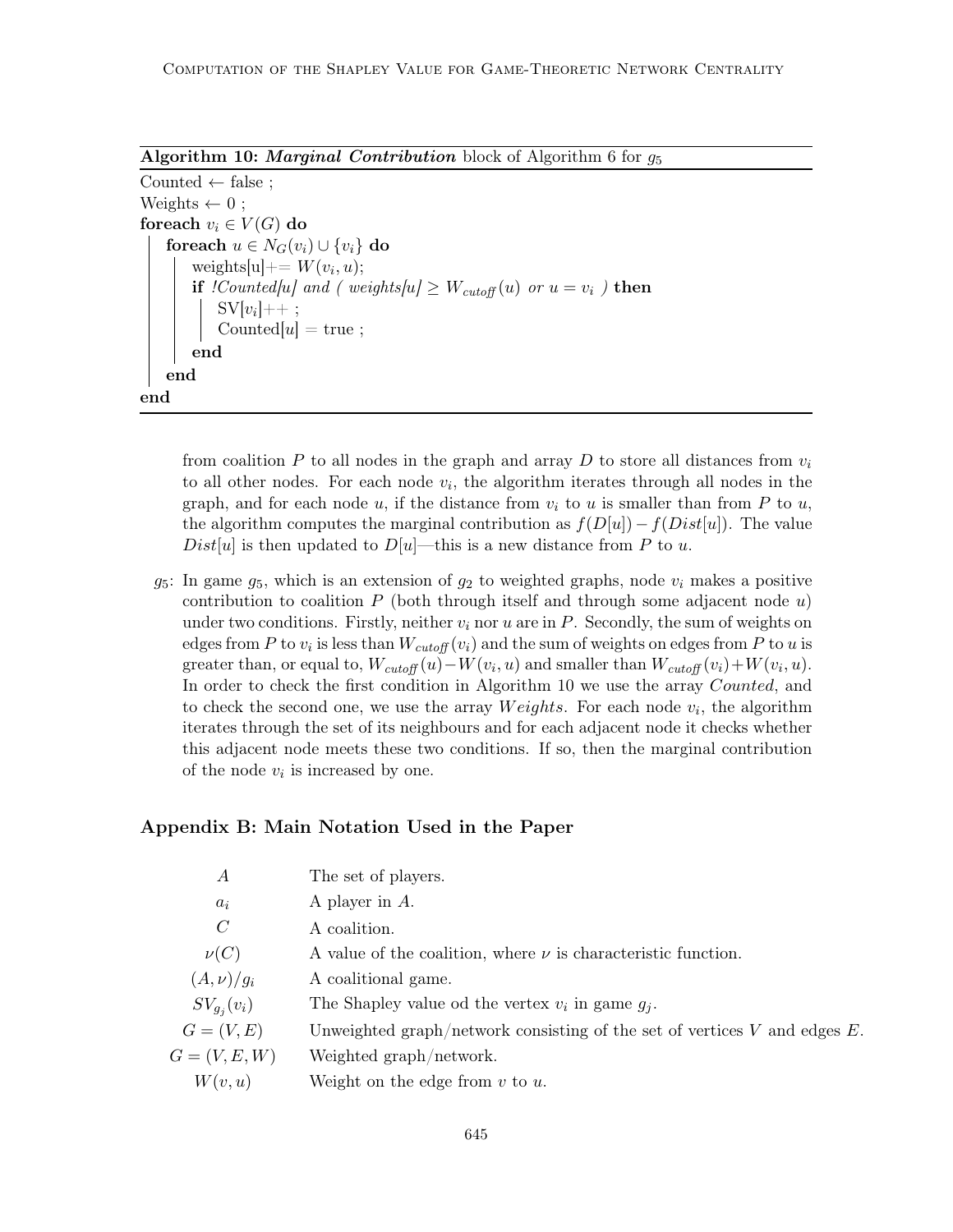| V(G)/V, E(G)/E               | the set of vertices and edges in graph $G$ .                                                                                      |
|------------------------------|-----------------------------------------------------------------------------------------------------------------------------------|
| $v_i \in V$                  | The vertex from the set $V$ .                                                                                                     |
| $deg(v_i)$                   | Degree of the vertex $v_i$ .                                                                                                      |
| $N_G(v_i)$                   | Set of neighbours of vertex $v_i \in G$ .                                                                                         |
| distance(v, u)/d(v, u)       | The distance between vertices $v$ and $u$ .                                                                                       |
| $N_G(v_i, d_{cutoff})$       | Extended neighbourhood: $N_G(v_j, d_{cutoff}) = \{v_k \neq v_j : \text{distance}(v_k, v_j) \leq$<br>$d_{cutoff}$ .                |
| MC(u, v)                     | Marginal contribution that vertex $u$ makes through vertex $v$ .                                                                  |
| $\Pi(A)$                     | The set of all orders of players in $A$ .                                                                                         |
| $\pi \in \Pi(A)$             | The single ordering of agents in A.                                                                                               |
| $\pi(i)$                     | The position of $i-th$ element in ordering $\pi$ .                                                                                |
| $C_{\pi}(i)$                 | ${a_i \in \pi : \pi(j) < \pi(i)}.$                                                                                                |
| fringe(C)                    | $\{v \in V(G) : v \in C$ (or) $\exists u \in C$ such that $(u, v) \in E(G)\}.$                                                    |
| $k(v_i)/k_i$                 | The number assigned to vertex $v$ used in Game 2. The minimum number of<br>adjacent nodes necessary to influence node $v_i$ .     |
| $W_{cutoff}(v_i)$            | The number assigned to vertex $v$ used in Game 5. Minimum sum of weights<br>on adjacent edges necessary to influence node $v_i$ . |
| $\mathbb{E}[\cdot]$          | The expectation operator.                                                                                                         |
| $\mathbb{P}[\cdot]$          | The probability operator.                                                                                                         |
| $O(\cdot)$                   | The big $O$ complexity notation.                                                                                                  |
| B, X, Y                      | Random variables.                                                                                                                 |
| $\mathcal{N}(\mu, \sigma^2)$ | Normal distribution with mean $\mu$ and variance $\sigma^2$ .                                                                     |
| $erf(\cdot)$                 | The error function.                                                                                                               |
| $\alpha_i$                   | The sum of all the weights of incident edges to vertex $v_i$ .                                                                    |
| $\beta_i$                    | The sum of the squares of all the weights of incident edges to vertex $v_i$ .                                                     |
| f(.)                         | A positive valued decreasing function.                                                                                            |
| $K_i$                        | The complete graph (clique) with $i$ nodes.                                                                                       |

## References

- Aadithya, K., Michalak, T., & Jennings, N. (2011). Representation of coalitional games with algebraic decision diagrams. In AAMAS '11: Proceedings of the 10th International Joint Conference on Autonomous Agents and Multi-Agent Systems, pp. 1121–1122.
- Amer, R., Giménez, J., & Magana, A. (2012). Accessibility measures to nodes of directed graphs using solutions for generalized cooperative games. Mathematical Methods of Operations Research, 75, 105–134.
- Aziz, H., Lachish, O., Paterson, M., & Savani, R. (2009a). Power indices in spanning connectivity games. In AAIM '09: Proceedings of the 5th International Conference on Algorithmic Aspects in Information and Management, pp. 55–67.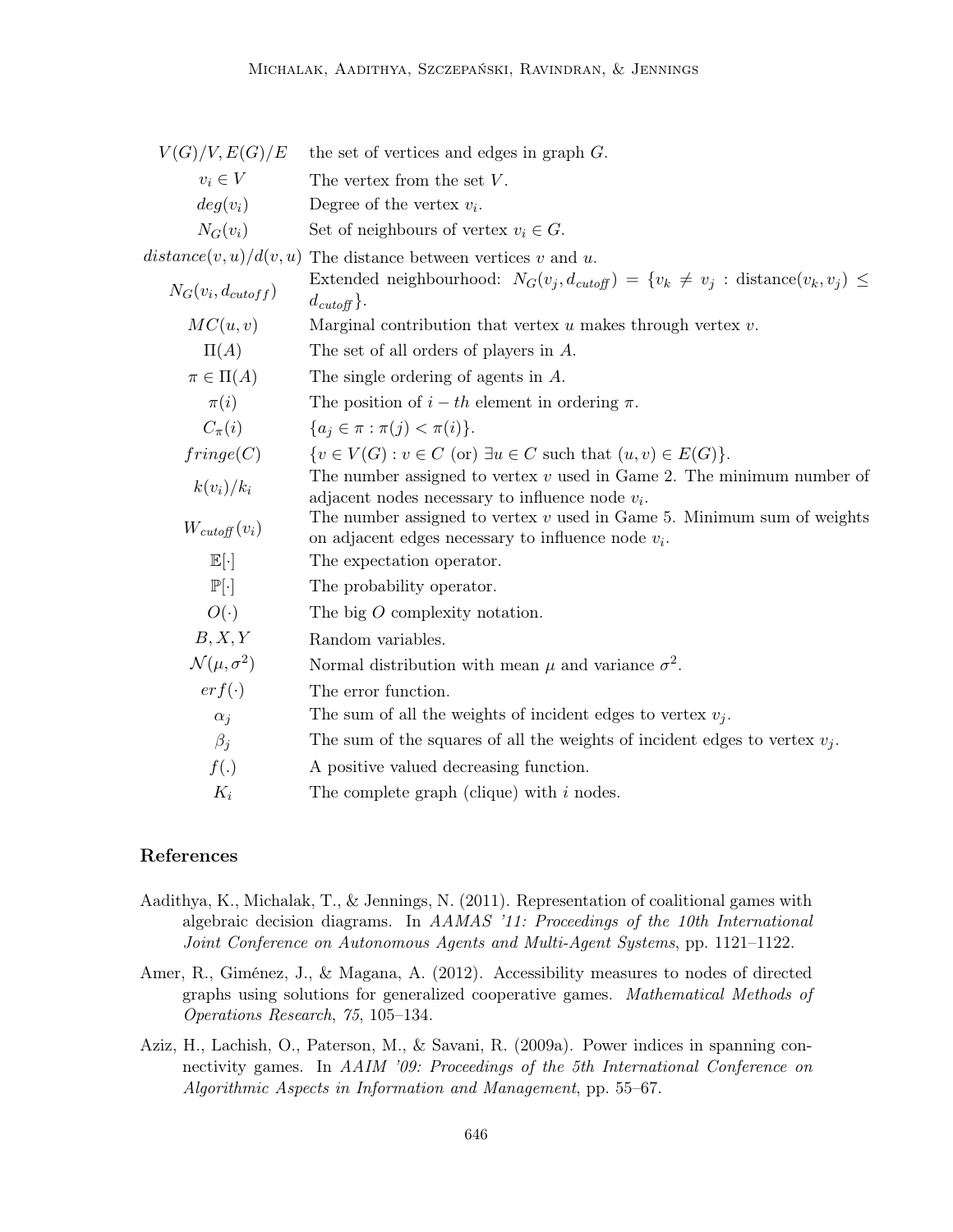- Aziz, H., Lachish, O., Paterson, M., & Savani, R. (2009b). Wiretapping a hidden network. In WINE '09: Proceedings of the the 5th Workshop on Internet  $\mathscr B$  Network Economics, pp. 438–446.
- Bachrach, Y., Markakis, E., Procaccia, A. D., Rosenschein, J. S., & Saberi, A. (2008a). Approximating power indices. In AAMAS '08: Proceedings of the 7th International Joint Conference on Autonomous Agents and Multi-Agent Systems, pp. 943–950.
- Bachrach, Y., Rosenschein, J. S., & Porat, E. (2008b). Power and stability in connectivity games. In AAMAS '08: Proceedings of the 7th International Joint Conference on Autonomous Agents and Multi-Agent Systems, pp. 999–1006.
- Bachrach, Y., & Rosenschein, J. (2009). Power in threshold network flow games. Autonomous Agents and Multi-Agent Systems, 18 (1), 106–132.
- Banzhaf, J. F. (1965). Weighted Voting Doesn't Work: A Mathematical Analysis. Rutgers Law Rev., 19, 317–343.
- Bikhchandani, S., Hirshleifer, D., & Welch, I. (1992). A theory of fads, fashion, custom, and cultural change in informational cascades. Journal of Political Economy,  $100(5)$ , 992–1026.
- Bolus, S. (2011). Power indices of simple games and vector-weighted majority games by means of binary decision diagrams. European Journal of Operational Research,  $210(2)$ , 258–272.
- Bonacich, P. (1972). Factoring and weighting approaches to status scores and clique identification. Journal of Mathematical Sociology, 2 (1), 113–120.
- Bonacich, P. (1987). Power and centrality: A family of measures. American Journal of Sociology, 92 (5), 1170–1182.
- Borgatti, S. P., & Everett, M. (2006). A graph-theoretic framework for classifying centrality measures. social networks. Social Networks, 28(4), 466–484.
- Brandes, U. (2001). A faster algorithm for betweenness centrality. Journal of Mathematical Sociology, 25 (2), 163–177.
- Brandes, U., & Erlebach, T. (2005). Network Analysis: Methodological Foundations. Lecture notes in computer science: Tutorial. Springer.
- Castro, J., Gomez, D., & Tejada, J. (2009). Polynomial calculation of the shapley value based on sampling. Computers & Operations Research, 36(5), 1726–1730.
- Chalkiadakis, G., Elkind, E., & Wooldridge, M. (2011). Computational Aspects of Cooperative Game Theory. Synthesis Lectures on Artificial Intelligence and Machine Learning. Morgan & Claypool Publishers.
- Conitzer, V., & Sandholm, T. (2004). Computing Shapley Values, manipulating value division schemes and checking core membership in multi-issue domains. In AAAI '04: Proceedings of the Nineteenth National Conference on Artificial Intelligence, pp. 219– 225.
- Cormen, T. (2001). Introduction to algorithms. MIT Press.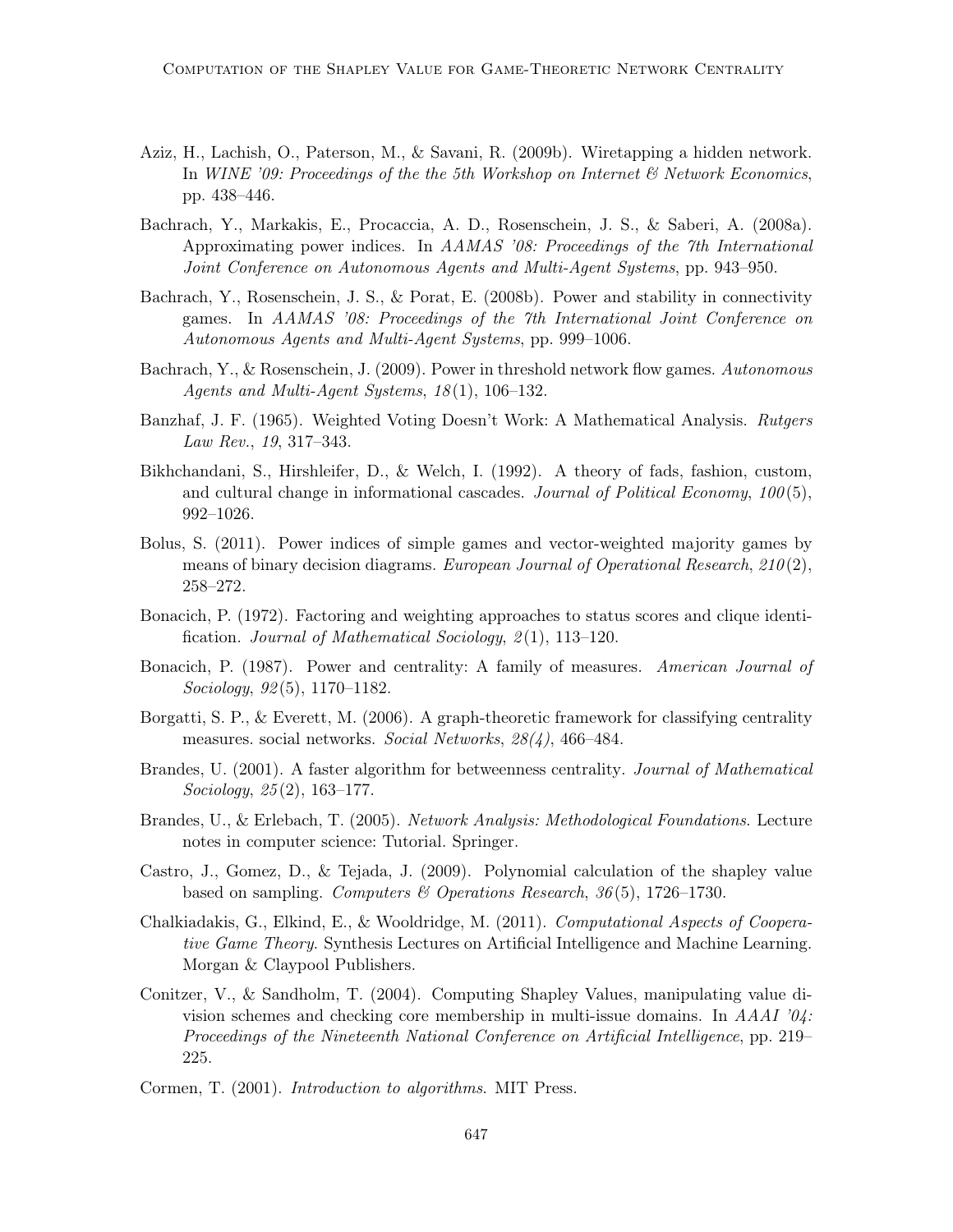- del Pozo, M., Manuel, C., González-Arangüena, E., & Owen, G. (2011). Centrality in directed social networks. a game theoretic approach. Social Networks, 33(3), 191–200.
- Deng, X., & Papadimitriou, C. (1994). On the complexity of cooperative solution concepts. Mathematics of Operations Research,  $19(2)$ ,  $257-266$ .
- Elkind, E., Goldberg, L., Goldberg, P., & Wooldridge, M. (2009). A tractable and expressive class of marginal contribution nets and its applications. Mathematical Logic Quarterly,  $55(4)$ , 362–376.
- Eppstein, D., & Wang, J. (2001). Fast approximation of centrality. In SODA '01: Proceedings of the Twelfth Annual ACM-SIAM Symposium on Discrete Algorithms, pp. 228–229.
- Everett, M. G., & Borgatti, S. P. (1999). The centrality of groups and classes.. Journal of Mathematical Sociology, 23 (3), 181–201.
- Fatima, S. S., Wooldridge, M., & Jennings, N. (2007). A randomized method for the shapley value for the voting game. In AAMAS '07: Proceedings of the 11th International Joint Conference on Autonomous Agents and Multi-Agent Systems, pp. 955–962.
- Fatima, S. S., Wooldridge, M., & Jennings, N. (2008). A linear approximation method for the shapley value. Artificial Intellilgence, 172 (14), 1673–1699.
- Freeman, L. (1979). Centrality in social networks: Conceptual clarification. Social Networks,  $1(3), 215-239.$
- Gómez, D., González-Arangüena, E., Manuel, C., Owen, G., Del Pozo, M., & Tejada, J. (2003). Centrality and power in social networks: A game theoretic approach. Mathematical Social Sciences,  $46(1)$ , 27–54.
- Goyal, A., Bonchi, F., & Lakshmanan, L. V. (2010). Learning influence probabilities in social networks. In WSDM '10: Proceedings of the 3rd ACM international conference on Web search and data mining, pp. 241–250.
- Granovetter, M. (1978). Threshold models of collective behavior. American Journal of Sociology, 83 (6), 1420–1443.
- Greco, G., Malizia, E., Palopoli, L., & Scarcello, F. (2009). On the complexity of compact coalitional games. In IJCAI '09: Proceedings of the Twenty First International Joint Conference on Artifical Intelligence, pp. 147–152.
- Grofman, B., & Owen, G. (1982). A game-theoretic approach to measuring centrality in social networks. Social Networks, 4, 213–224.
- Ieong, S., & Shoham, Y. (2005). Marginal contribution nets: a compact representation scheme for coalitional games. In EC '05: Proceedings of the Sixth ACM Conference on Electronic Commerce, pp. 193–202.
- Irwin, M., & Shapley, L. S. (1960). *Values of Large Games, IV : Evaluating the Electoral* College by Montecarlo Techniques. CA : RAND Corporation, Santa Monica.
- Jeong, H., Mason, S. P., Barabasi, A. L., & Oltvai, Z. N. (2001). Lethality and centrality in protein networks. Nature, 411 (6833), 41–42.
- Kempe, D., Kleinberg, J., & Tardos, É. (2003). Maximizing the spread of influence through a social network. In KDD '03: Proceedings of the Ninth ACM SIGKDD International Conference on Knowledge Discovery and Data Mining, pp. 137–146.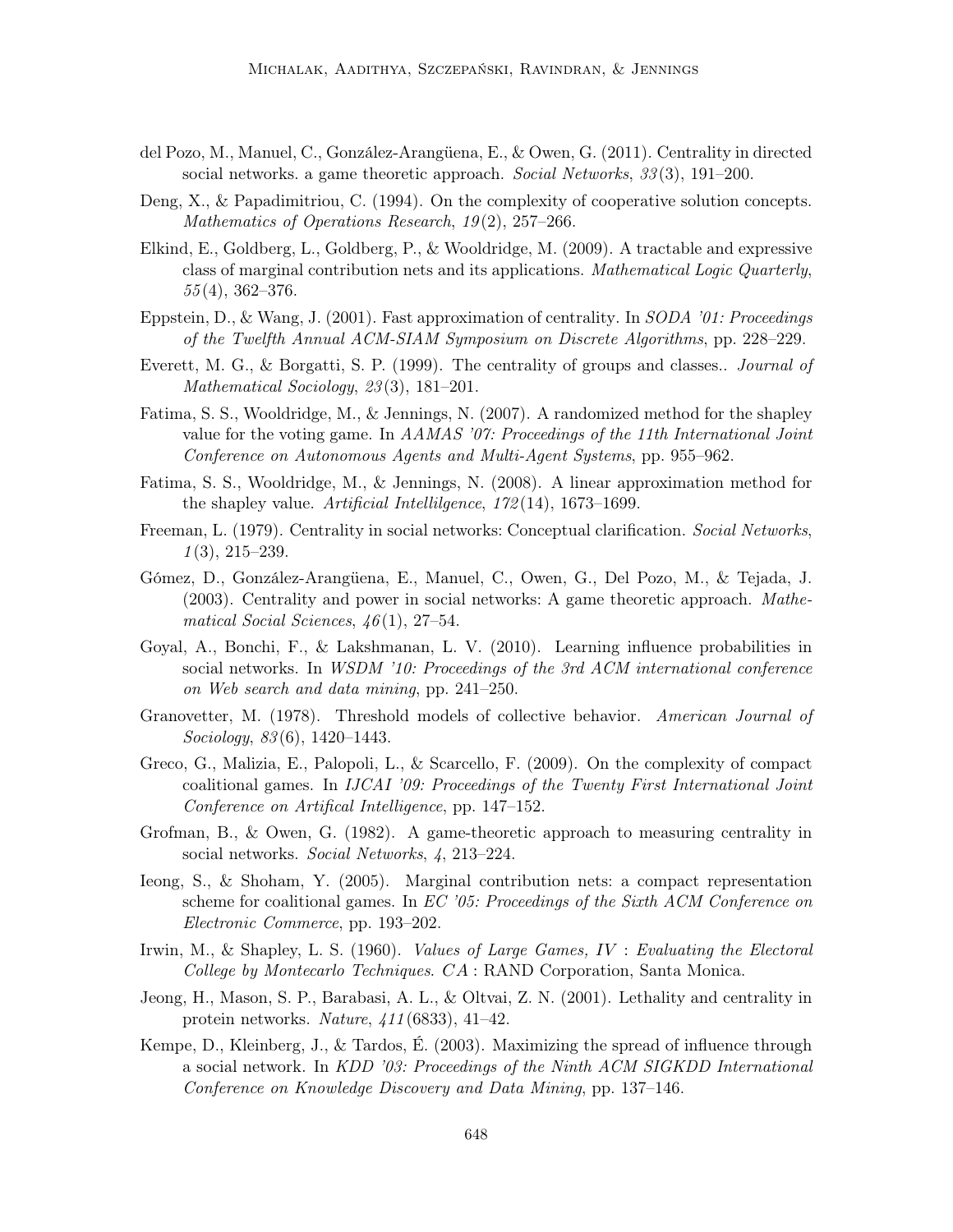- Kempe, D., Kleinberg, J., & Tardos, É. (2005). Influential nodes in a diffusion model for social networks. Automata, Languages and Programming, 3580, 99.
- Koschützki, D., Lehmann, K., Peeters, L., Richter, S., Tenfelde-Podehl, D., & Zlotowski, O. (2005). Centrality indices. Network analysis, Vol. 3418 of Lecture Notes in Computer Science, pp. 16–61. Springer.
- Lee, M.-J., Lee, J., Park, J. Y., Choi, R. H., & Chung, C.-W. (2012). Qube: a quick algorithm for updating betweenness centrality. In Mille, A., Gandon, F. L., Misselis, J., Rabinovich, M., & Staab, S. (Eds.), WWW, pp. 351–360. ACM.
- Mann, I., & Shapley, L. (1962). Values of large games, VI: Evaluating the electoral college exactly.. RAND Research Memorandum.
- Matsui, T., & Matsui, Y. (2000). A survey of algorithms for calculating power indices of weighted majority games. Journal of the Operations Research Society of Japan, 43, 71–86.
- Michalak, T., Marciniak, D., Samotulski, M., Rahwan, T., McBurney, P., Wooldridge, M., & Jennings, N. (2010a). A logic-based representation for coalitional games with externalities. In AAMAS '10: Proceedings of the 9th International Joint Conference on Autonomous Agents and Multi-Agent Systems, pp. 125–132.
- Michalak, T., Rahwan, T., Marciniak, D., Szamotulski, M., & Jennings, N. (2010b). Computational aspects of extending the Shapley Value to coalitional games with externalities. In ECAI '10: Proceedings of the Nineteenth European Conference on Artificial Intelligence.
- Myerson, R. (1977). Graphs and cooperation in games. Mathematics of Operations Research,  $\mathcal{Q}(3)$ , 225–229.
- Nagamochi, H., Zeng, D., Kabutoya, N., & Ibaraki, T. (1997). Complexity of the minimum base game on matroids. Mathematics of Operations Research, 22 (1), 146–164.
- Newman, M. (2001). Scientific collaboration networks. II. Shortest paths, weighted networks, and centrality. Physical Review E,  $64(1)$ , 016132(1-7).
- Noh, J., & Rieger, H. (2004). Random walks on complex networks. Physical Review Letters,  $92(11), 118701(1-4).$
- Osborne, M. J., & Rubinstein, A. (1994). A Course in Game Theory, Vol. 1 of MIT Press Books. The MIT Press.
- Reka, A., & Barabási, A. (2002). Statistical mechanics of complex networks. Reviews of Modern Physics, 74, 47–97.
- Sakurai, Y., Ueda, S., Iwasaki, A., Minato, S., & Yokoo, M. (2011). A compact representation scheme of coalitional games based on multi-terminal zero-suppressed binary decision diagrams. In PRIMA '11: Public Risk Management Association, pp. 4–18.
- Schmeidler, D. (1969). The nucleolus of a characteristic function game. *SIAM Journal on* Applied Mathematics, 1163–1170.
- Schultes, D., & Sanders, P. (2007). Dynamic highway-node routing. In *SEA '07: Proceedings* of 6th Workshop on Experimental and Efficient Algorithms. LNCS, pp. 66–79. Springer.